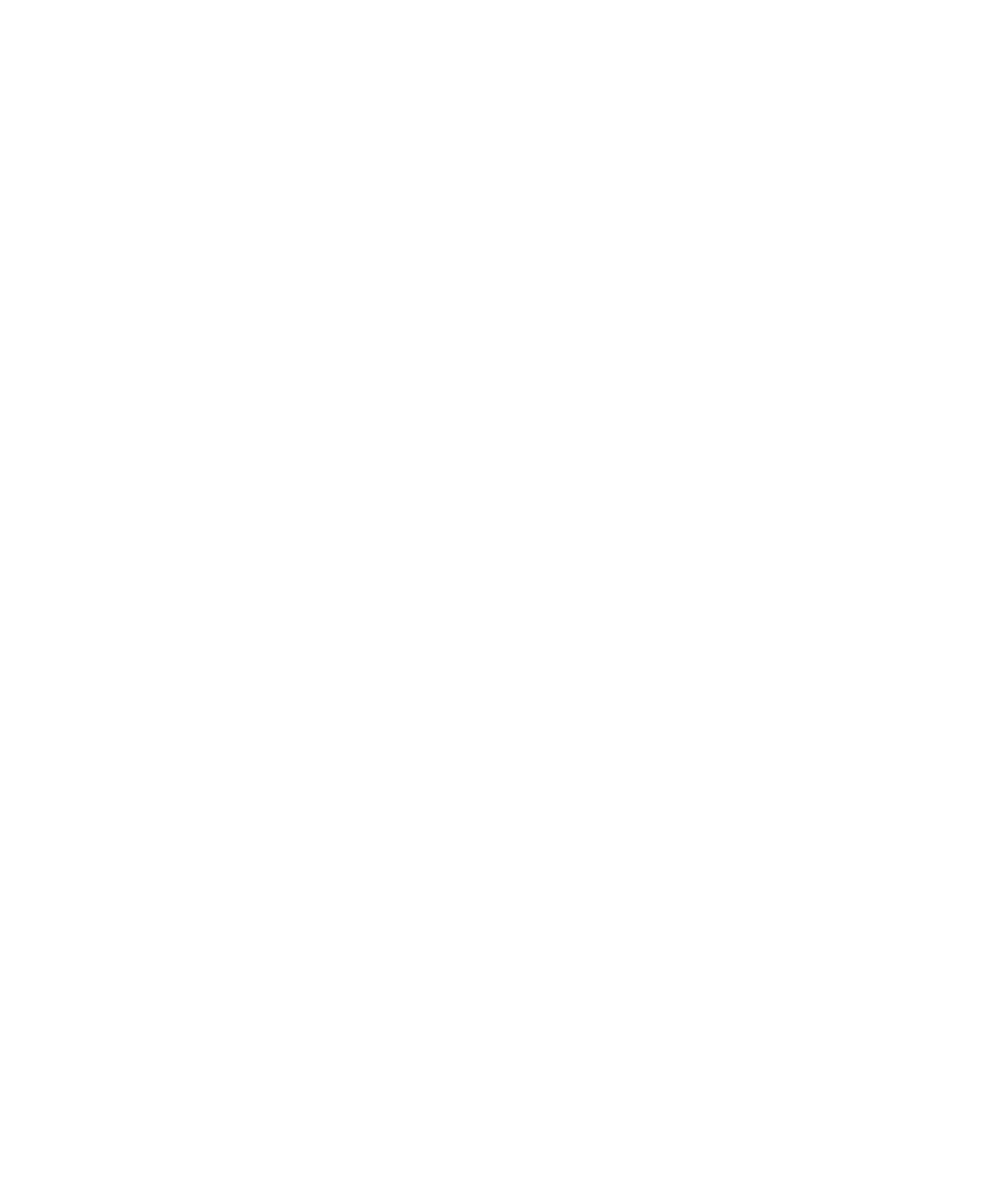Prepared by:

 Governor's Office for Economic Analysis Office of State Budget Director 702 Capitol Avenue, STE 396 Frankfort, Kentucky 40601

 Gregory D. Harkenrider, Deputy Executive Director Martha A. Armstrong, Internal Policy Analyst Ghada El-Dabbagh, Program Specialist Thomas Jones, Ph.D., Economist Gene Zaparanick-Brown, Economist Robin Rhea, Policy and Research Consultant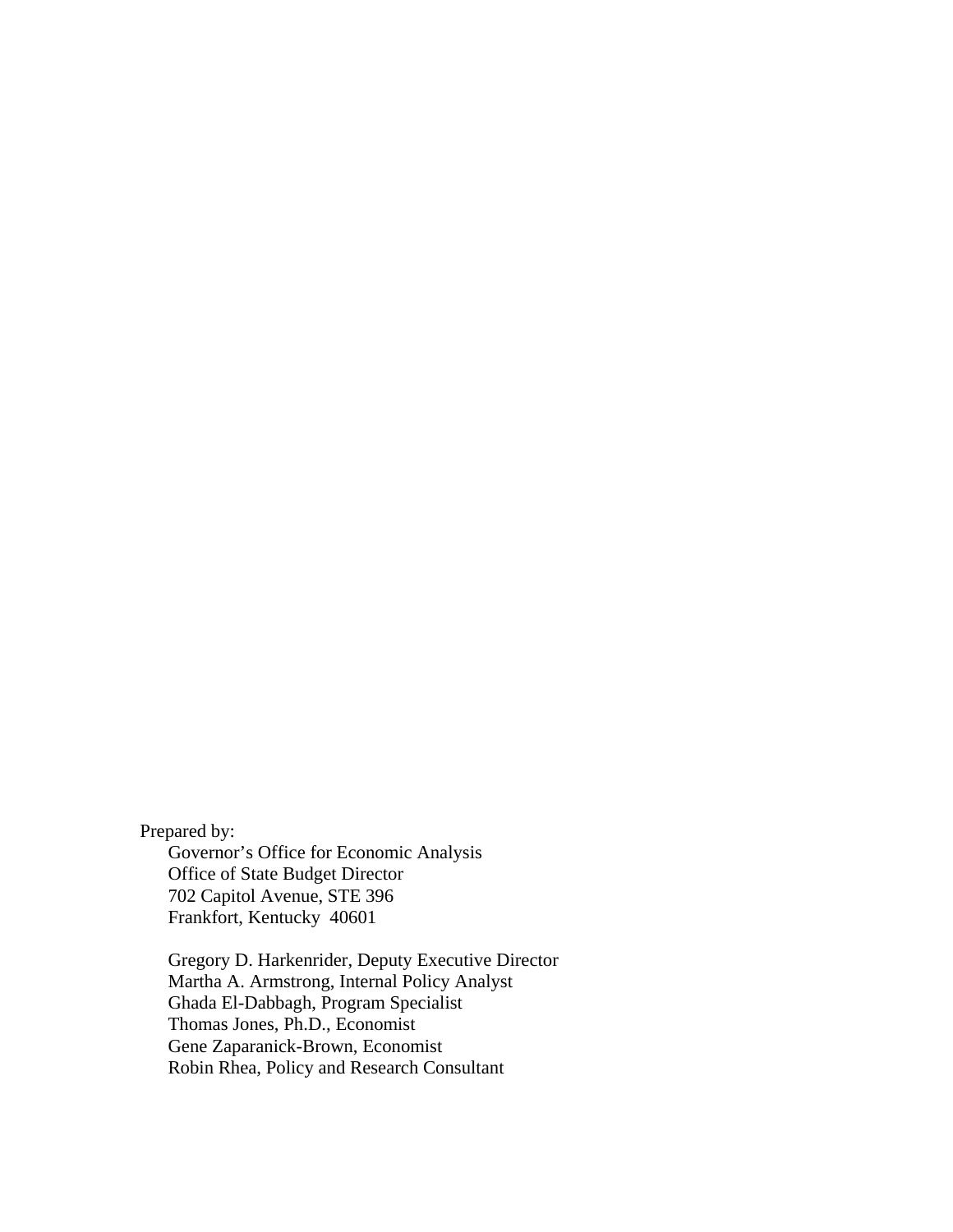

*<i>Office of State Budget Director* 

Capitol B uilding, 700 C Capitol Avenue Frankfort, Kentucky 40601

**S Steven L. Besh hear Governor r**

(502) 564-2 2611 or (502) 564 4-7300 FAX: (502) 56 4-7022 or (502) 564-6684 Internet: osbd.ky.gov

Internet: osbd.ky.gov<br>Governor's Office for Policy and Management Governor's Office for Economic Analysis Governor's Office for Policy Research

**Mary E. . Lassiter State Budget Director** 

July 30, , 2012

The Honorable Steven L. Beshear Governor Commonwealth of Kentucky State Capitol Building Frankfort, KY 40601

Dear Governor Beshear:

The *Quarterly Economic and Revenue Report Annual Edition* summarizes Kentucky's The *Quarterly Economic and Revenue Report Annual Edition* summarizes Kentucky's revenue and economic statistics for the fourth quarter of Fiscal Year 2012 (FY12). It also includes an analysis of FY12 totals and an interim economic and revenue forecast for the first three quarters of FY13.

For the fiscal year that ended June 30, 2012 (FY12), General Fund receipts totaled \$9,091.0 million, a sum 3.8 percent higher than FY11 collections. Final FY12 revenues were \$83.3 million, or 0.9 percent more than the official revenue estimate which projected a 2.8 percent increase in revenues.

After two years of revenue declines resulting from the national recession, General Fund receipts have posted a second year of solid growth. The Consensus Forecasting Group (CFG) predicted a rebounding economy in FY12 and revenues posted gains only slightly ahead of projections. Kentucky is one of a few states that exceeded FY08 revenues by FY11 and built upon those gains in FY12. On the positive side, the sales tax and individual income taxes exceeded the enacted estimates with solid growth. In contrast, the coal severance tax came in below the official estimate by \$44.7 million. Coal receipts are expected to decline by an additional 22.8 percent in the first three quarters of FY13. In sum, this interim report calls for modest growth of 3.5 percent General Fund revenue growth during the first three quarters of FY13. The officially enacted estimate for the General Fund in FY13 is \$9,307.8. edsddpyydenee

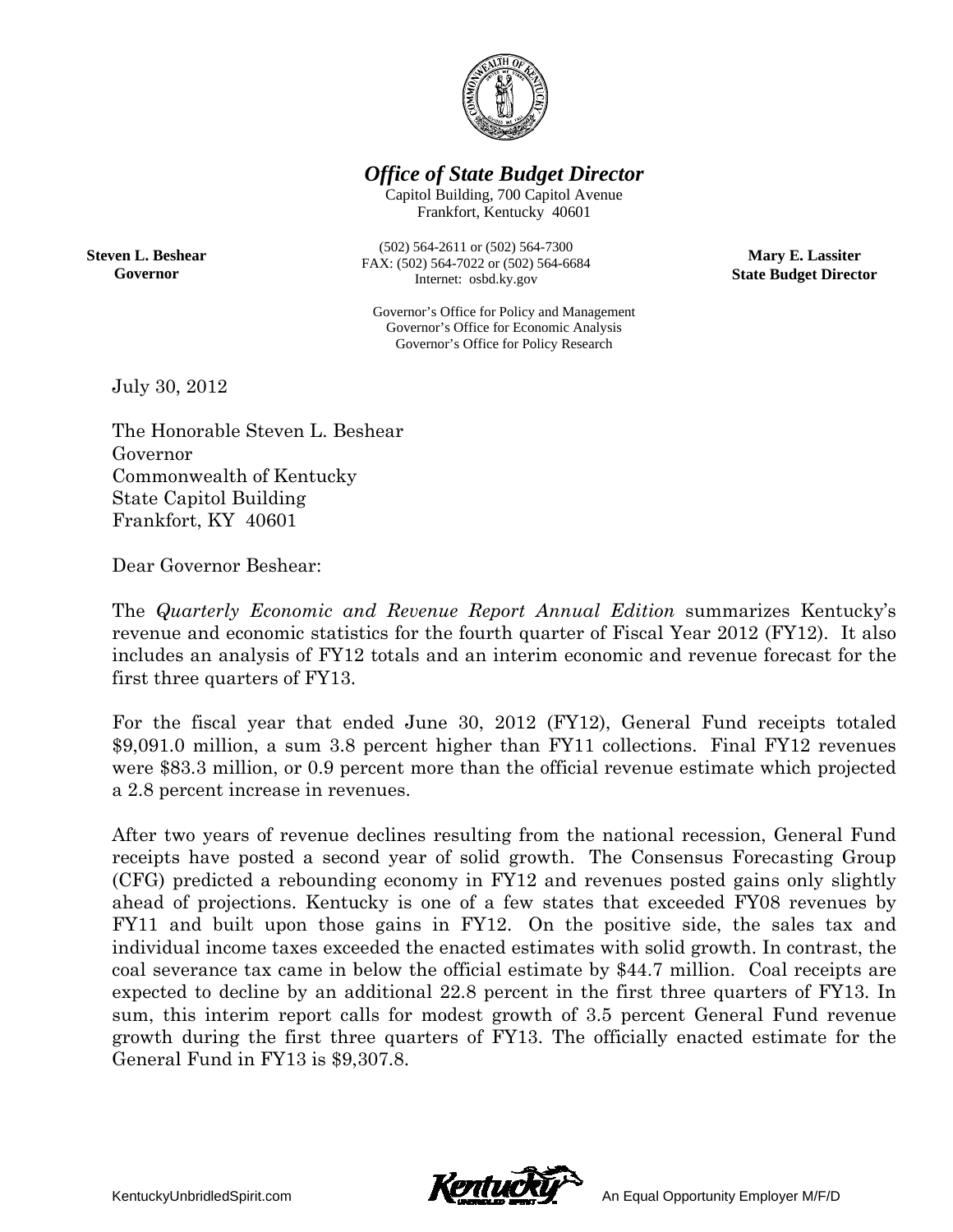Governor Beshear July 30, 2012 Page 2

Road Fund revenues for FY12 were \$1,443.8 million, an increase of 7.8 percent from the previous fiscal year. Strong growth in the motor fuels taxes, as well as an improving market for new and used vehicles, provided the perfect environment for a robust recovery in Road Fund revenues. The Road Fund is projected to increase 4.2 percent during the first three quarters of FY13.

As this report highlights, the quarterly flow of revenue receipts during a fiscal year is somewhat uneven. As the forecasting horizon of this report is the next three fiscal quarters, the projected growth rates in this report should not be applied to predict the entirety of FY13.

Sincerely,

May E. Lassitar

Mary E. Lassiter State Budget Director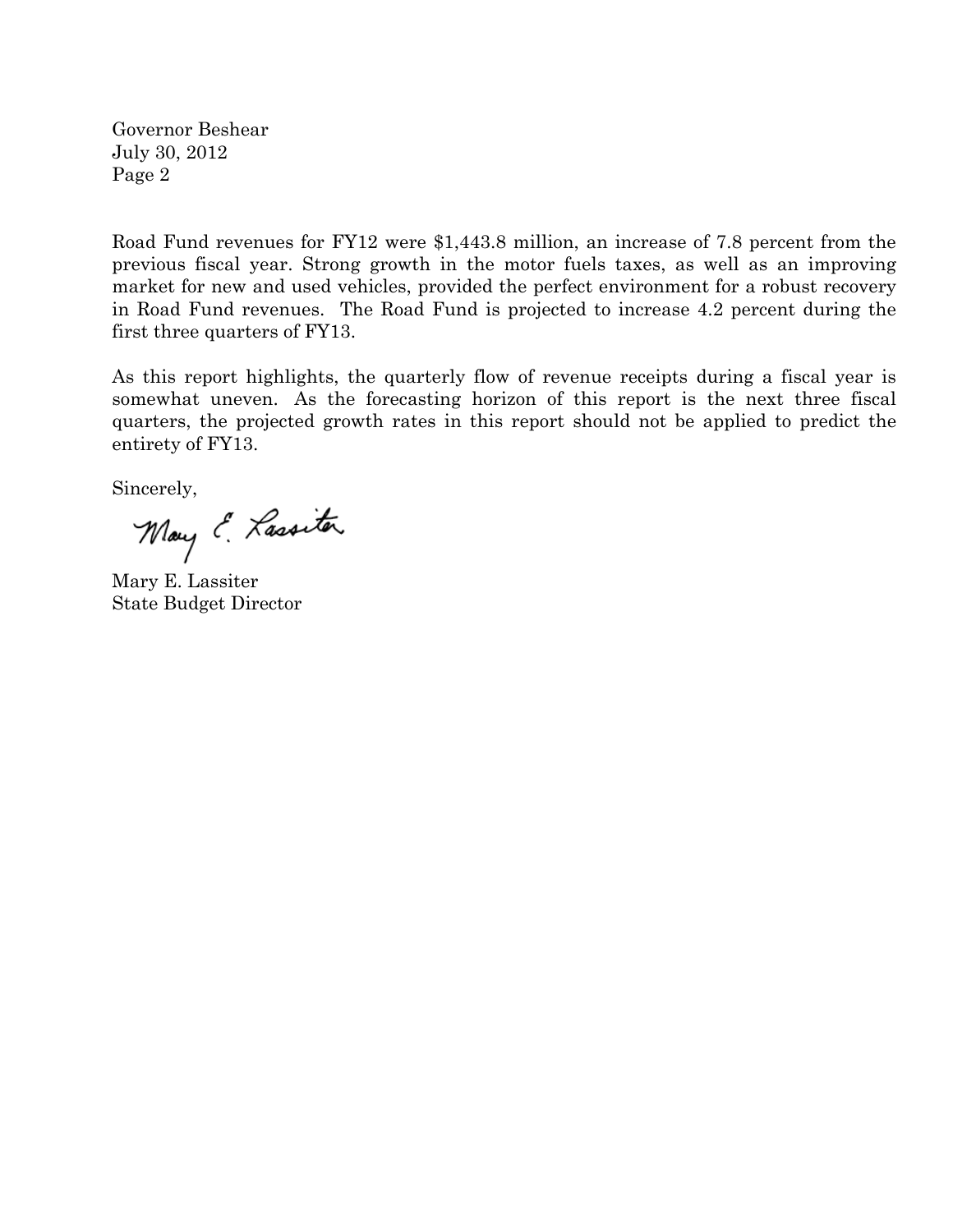## **TABLE OF CONTENTS**

| I.  | <b>Revenue Receipts</b>     |  |
|-----|-----------------------------|--|
|     | <b>Fourth Quarter, FY12</b> |  |
|     |                             |  |
|     |                             |  |
|     | <b>Annual Totals, FY12</b>  |  |
|     |                             |  |
|     |                             |  |
| Н.  | The Economy                 |  |
|     |                             |  |
|     |                             |  |
| HI. | <b>Interim Outlook</b>      |  |
|     |                             |  |
|     |                             |  |
|     |                             |  |
|     |                             |  |
|     |                             |  |

## **Figures**

| Figure D Quarterly General Fund Detailed Growth Rates by Quarter10 |  |
|--------------------------------------------------------------------|--|
|                                                                    |  |
| Figure F Quarterly Road Fund Detailed Growth Rates by Quarter 14   |  |

## **Appendices**

| Appendix A:                                                 |  |
|-------------------------------------------------------------|--|
| Fourth Quarter FY12 General Fund and Road Fund Revenue 30   |  |
| Appendix B:                                                 |  |
| Summary Statistics for General and Road Funds FY03-FY12  33 |  |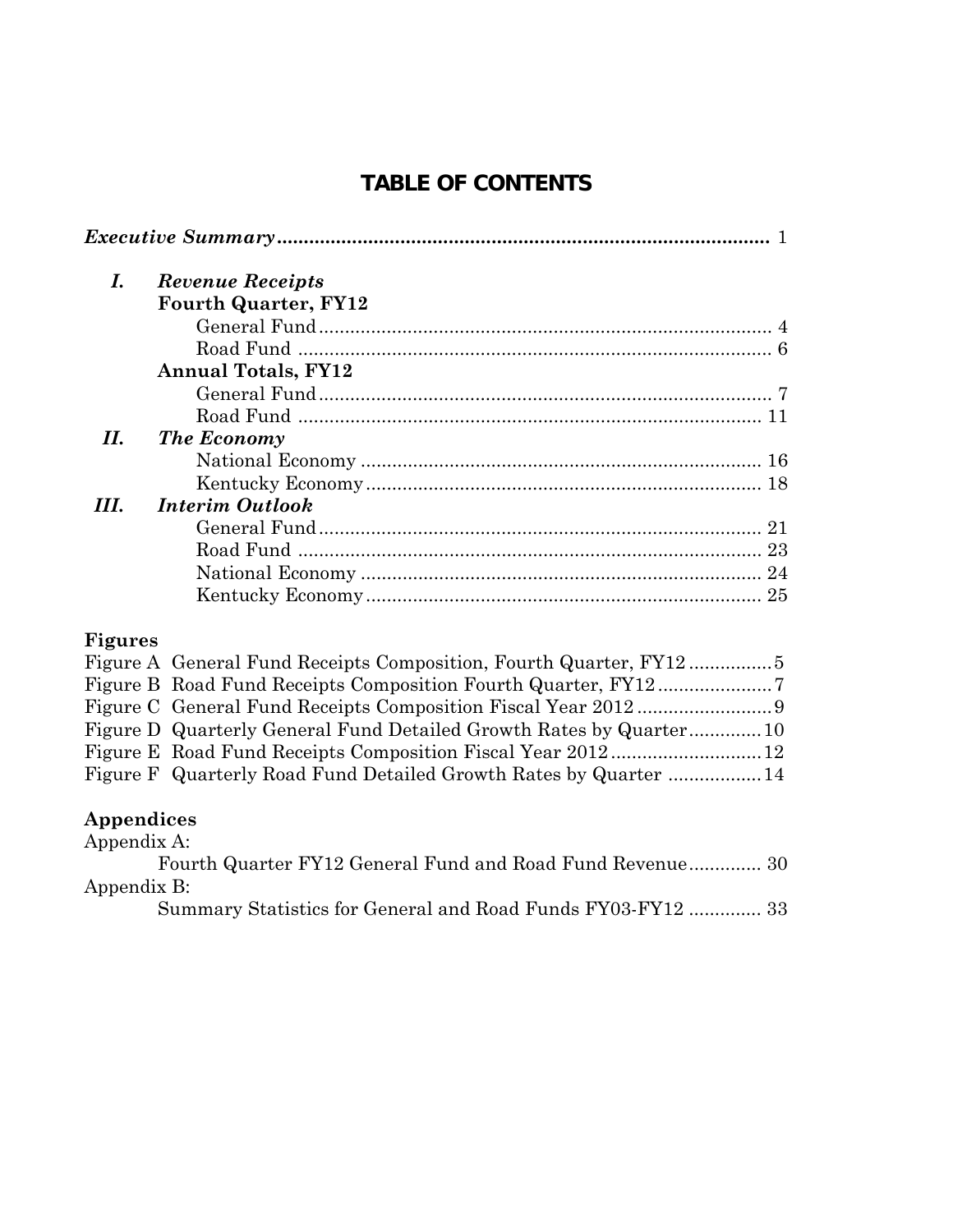#### $\boldsymbol{L}$ **Excutive Suitingly**  $\boldsymbol{V}$ 1234567890123456789012345678901212345678901234567890123456789012123456789012345678901234567890121234567890123456789012345678901212345678901234567890123 1234567890123456789012345678901212345678901234567890123456789012123456789012345678901234567890121234567890123456789012345678901212345678901234567890123 1 3 1234567890123456789012345678901212345678901234567890123456789012123456789012345678901234567890121234567890123456789012345678901212345678901234567890123 1234567890123456789012345678901212345678901234567890123456789012123456789012345678901234567890121234567890123456789012345678901212345678901234567890123 1 3 1234567890123456789012345678901212345678901234567890123456789012123456789012345678901234567890121234567890123456789012345678901212345678901234567890123 1234567890123456789012345678901212345678901234567890123456789012123456789012345678901234567890121234567890123456789012345678901212345678901234567890123 1234567890123456789012345678901212345678901234567890123456789012123456789012345678901234567890121234567890123456789012345678901212345678901234567890123 1234567890123456789012345678901212345678901234567890123456789012123456789012345678901234567890121234567890123456789012345678901212345678901234567890123 1 3 1234567890123456789012345678901212345678901234567890123456789012123456789012345678901234567890121234567890123456789012345678901212345678901234567890123 1234567890123456789012345678901212345678901234567890123456789012123456789012345678901234567890121234567890123456789012345678901212345678901234567890123 **Executive Summary Andrew Constructs** 1 3 1234567890123456789012345678901212345678901234567890123456789012123456789012345678901234567890121234567890123456789012345678901212345678901234567890123 1234567890123456789012345678901212345678901234567890123456789012123456789012345678901234567890121234567890123456789012345678901212345678901234567890123 1234567890123456789012345678901212345678901234567890123456789012123456789012345678901234567890121234567890123456789012345678901212345678901234567890123 1234567890123456789012345678901212345678901234567890123456789012123456789012345678901234567890121234567890123456789012345678901212345678901234567890123 1234567890123456789012345678901212345678901234567890123456789012123456789012345678901234567890121234567890123456789012345678901212345678901234567890123 1 3 1234567890123456789012345678901212345678901234567890123456789012123456789012345678901234567890121234567890123456789012345678901212345678901234567890123 1 3 1234567890123456789012345678901212345678901234567890123456789012123456789012345678901234567890121234567890123456789012345678901212345678901234567890123 1234567890123456789012345678901212345678901234567890123456789012123456789012345678901234567890121234567890123456789012345678901212345678901234567890123 1 3 1234567890123456789012345678901212345678901234567890123456789012123456789012345678901234567890121234567890123456789012345678901212345678901234567890123

In accordance with KRS 48.400(2), the Office of State Budget Director (OSBD) has prepared a *Quarterly Economic and Revenue Report* for the fourth quarter of FY12. This report includes a current synopsis of the economic and fiscal conditions of the Commonwealth, as well as an outlook for the next three fiscal quarters.

The fourth quarter edition of the *Quarterly Report* is typically the longest report of the year due to the reporting of both quarterly and annual data. The *Annual Edition* also includes the latest interim projections and an expanded statistical appendix containing a ten-year history of the major General Fund and Road Fund accounts with a corresponding history of growth rates. Major points that will be discussed in this report include the following:

- Annual General Fund receipts rose for the second consecutive year following two years of declining receipts during the latest recession.
- Annual Road Fund receipts posted a sizable increase following similarly strong gains in FY11. The Road Fund has now increased for three consecutive years.
- $\bullet$  Both the General Fund and Road Fund exceeded the official estimates for FY12.
	- $\triangleright$  General Fund receipts were \$83.3 million, or 0.9 percent, higher than the officially enacted estimate.
	- $\triangleright$  Road Fund receipts exceeded the estimate by \$31.3 million, or 2.2 percent.
- $\bullet$  In the fourth quarter of FY12, General Fund receipts posted a ninth consecutive quarterly increase, a streak that began in the fourth quarter of FY10. Monthly growth has been somewhat sporadic, but the generally positive quarterly trend has endured despite five of the twelve months of FY12 posting negative General Fund growth rates.
- ¦ The Road Fund continues to post prodigious growth on the strength on the motor fuels and motor vehicle usage taxes. Both taxes continued their strong trends from FY11 to post a second consecutive year of extraordinary growth.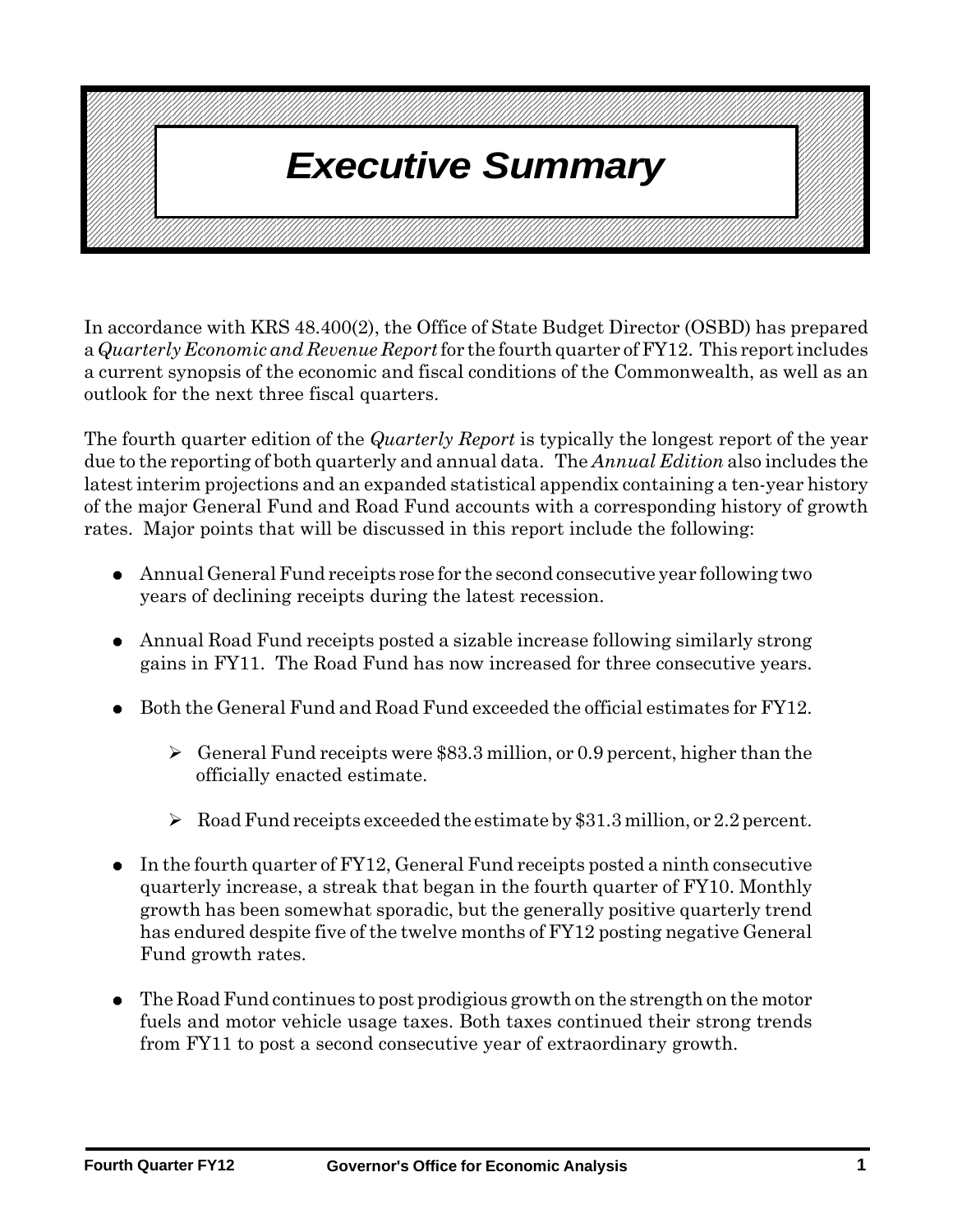- Kentucky non-farm employment growth has slowed substantially over the last two quarters. Third quarter annual growth was revised down from 3.7 percent to 1.7 percent. Fourth quarter non-farm employment is expected to grow only 0.4 percent over the third quarter.
- The economic outlook remains fraught with uncertainty. After a rebound in the first calendar quarter of 2012, growth has tapered for the summer months, much like the previous two years.
- $\bullet$  Positive revenue growth is projected in the first three fiscal quarters of FY13 in both the Road Fund and General Fund. The first revised internal estimate for FY13 in its entirety will be released in October 2012 in the next quarterly report.
- The short-run outlook for General Fund receipts calls for continued growth over the higher base, but growth rates will be somewhat mitigated due to the newly established baselines for each tax from the strong performances in FY11 and FY12.
- General Fund growth is expected to be 3.5 percent in the first three quarters of FY13. Both the individual and corporation income taxes are expected to lead the growth, while the growth rate in sales tax will be slightly lower due to the pronounced 5.4 percent growth which occurred in FY12. The coal severance tax is expected to decline, consistent with its fourth-quarter FY12 decline.
- ¦ The Road Fund outlook is predominantly a function of the fuels taxes which are based on the prevailing wholesale gasoline and special fuels tax rates. Recent prices have triggered the maximum increase in the statutory calculation for the first quarter of FY13. This interim outlook predicts fuel price that would maintain that rate through the next three quarters.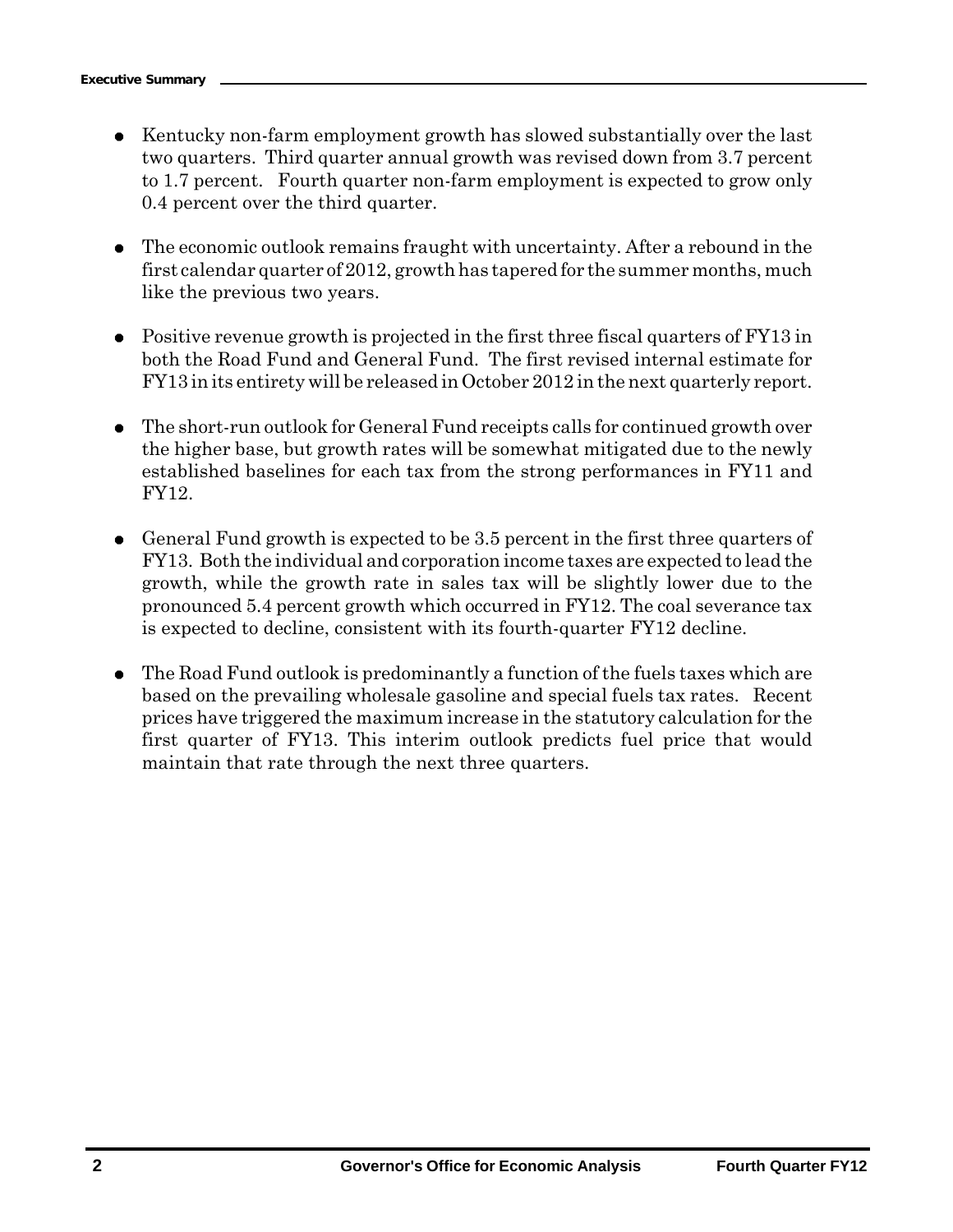**I.**

## **Fourth Quarter**

## **Fiscal Year 2012**

# **General and Road Fund Receipts**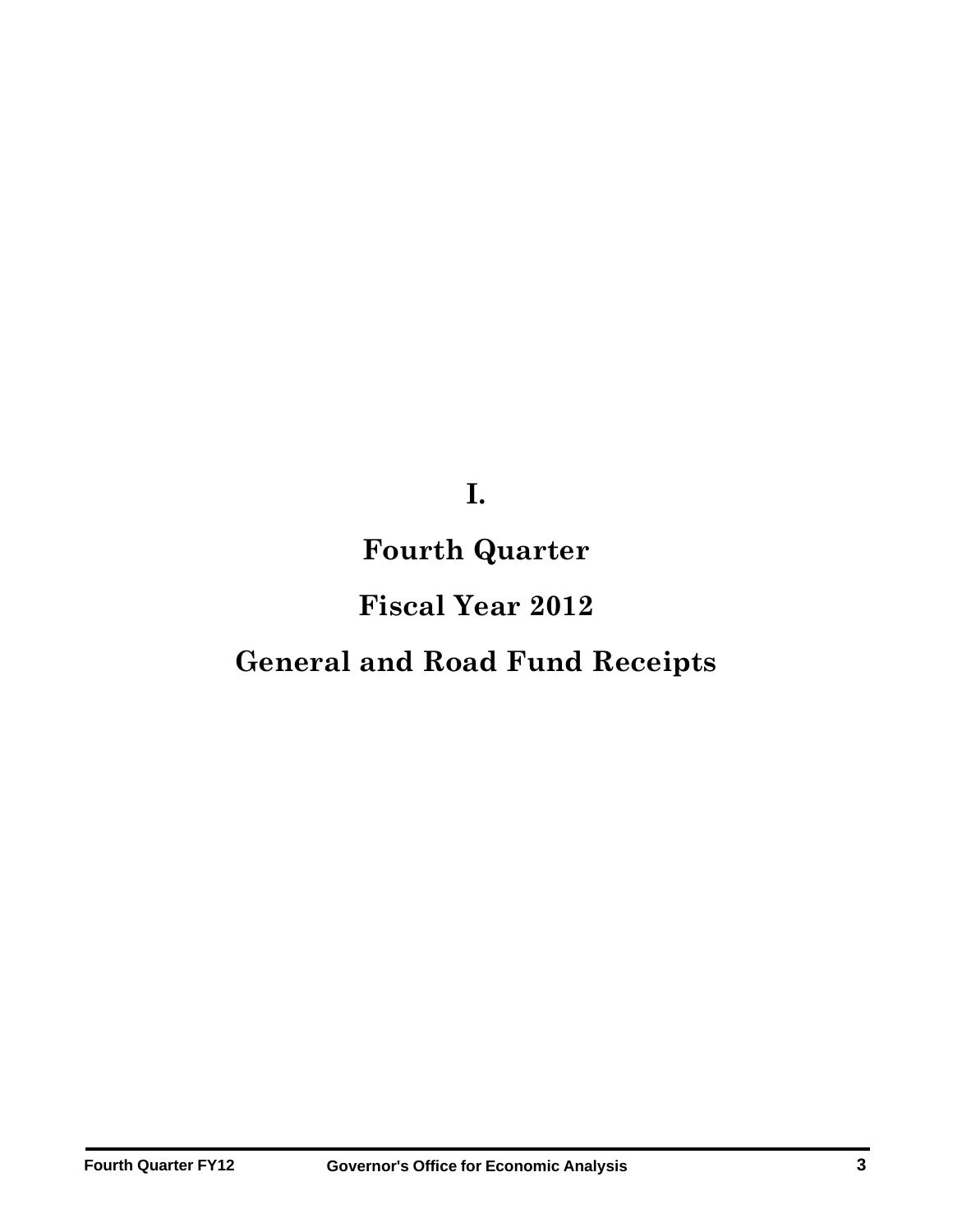#### 1234567890123456789012345678901212345678901234567890123456789012123456789012345678901234567890121234567890123456789012345678901212345678901234567890123 1234567890123456789012345678901212345678901234567890123456789012123456789012345678901234567890121234567890123456789012345678901212345678901234567890123 **The Revenue Receipts Constitution in the Revenue Receipts** 1 3 1234567890123456789012345678901212345678901234567890123456789012123456789012345678901234567890121234567890123456789012345678901212345678901234567890123 1234567890123456789012345678901212345678901234567890123456789012123456789012345678901234567890121234567890123456789012345678901212345678901234567890123

1234567890123456789012345678901212345678901234567890123456789012123456789012345678901234567890121234567890123456789012345678901212345678901234567890123 1234567890123456789012345678901212345678901234567890123456789012123456789012345678901234567890121234567890123456789012345678901212345678901234567890123 1234567890123456789012345678901212345678901234567890123456789012123456789012345678901234567890121234567890123456789012345678901212345678901234567890123 1 3 1234567890123456789012345678901212345678901234567890123456789012123456789012345678901234567890121234567890123456789012345678901212345678901234567890123 1 3 1234567890123456789012345678901212345678901234567890123456789012123456789012345678901234567890121234567890123456789012345678901212345678901234567890123 1234567890123456789012345678901212345678901234567890123456789012123456789012345678901234567890121234567890123456789012345678901212345678901234567890123 1 3

1234567890123456789012345678901212345678901234567890123456789012123456789012345678901234567890121234567890123456789012345678901212345678901234567890123 1 3 1234567890123456789012345678901212345678901234567890123456789012123456789012345678901234567890121234567890123456789012345678901212345678901234567890123 1234567890123456789012345678901212345678901234567890123456789012123456789012345678901234567890121234567890123456789012345678901212345678901234567890123 1 3 1234567890123456789012345678901212345678901234567890123456789012123456789012345678901234567890121234567890123456789012345678901212345678901234567890123 1234567890123456789012345678901212345678901234567890123456789012123456789012345678901234567890121234567890123456789012345678901212345678901234567890123 1234567890123456789012345678901212345678901234567890123456789012123456789012345678901234567890121234567890123456789012345678901212345678901234567890123 1234567890123456789012345678901212345678901234567890123456789012123456789012345678901234567890121234567890123456789012345678901212345678901234567890123 1 3

## **FOURTH QUARTER, FY12 General Fund**

General Fund receipts increased 2.3 percent, or \$56.6 million, to \$2,489.5 million, in the fourth quarter of FY12. Collections in the major revenue categories are shown in summary form in Table 1. Detailed information on these and other accounts is available in Appendix A.

Among the major accounts, individual income, sales and use, and corporation income taxes posted the largest increases. On the other hand, the largest shortfalls occurred in the coal severance and property taxes, which were \$15.3 million and \$10.0 million below FY11 levels, respectively.

Individual income tax receipts posted an increase of 3.5 percent during the fourth quarter of FY12. Receipts totaled \$1,086.5 million and were \$36.3 million more than

| Table 1                                     |             |             |             |             |  |  |  |  |  |  |
|---------------------------------------------|-------------|-------------|-------------|-------------|--|--|--|--|--|--|
| <b>Summary General Fund Receipts</b>        |             |             |             |             |  |  |  |  |  |  |
| Fourth Quarter, FY12, \$ millions           |             |             |             |             |  |  |  |  |  |  |
|                                             |             |             |             |             |  |  |  |  |  |  |
|                                             |             |             | <b>Diff</b> | <b>Diff</b> |  |  |  |  |  |  |
|                                             | <b>FY12</b> | <b>FY11</b> | $($ \$)     | $(\% )$     |  |  |  |  |  |  |
| Individual Income                           | 1,086.5     | 1,050.2     | 36.3        | 3.5         |  |  |  |  |  |  |
| <b>Sales and Use</b>                        | 784.7       | 740.1       | 44.6        | 6.0         |  |  |  |  |  |  |
| Property                                    | 38.0        | 48.0        | $-10.0$     | $-20.7$     |  |  |  |  |  |  |
| <b>Corporation Income</b>                   | 154.6       | 149.2       | 5.4         | 3.6         |  |  |  |  |  |  |
| <b>Coal Severance</b>                       | 65.5        | 80.9        | $-15.3$     | $-19.0$     |  |  |  |  |  |  |
| <b>Cigarette Taxes</b>                      | 69.4        | 69.0        | 0.4         | 0.6         |  |  |  |  |  |  |
| LLET                                        | 77.1        | 76.0        | 1.2         | 1.5         |  |  |  |  |  |  |
| Lottery                                     | 54.8        | 57.0        | $-2.2$      | $-3.8$      |  |  |  |  |  |  |
| 158.6<br>162.4<br>Other<br>$-2.3$<br>$-3.8$ |             |             |             |             |  |  |  |  |  |  |
| Total                                       | 2.489.5     | 2,432.8     | 56.6        | 2.3         |  |  |  |  |  |  |

collected in the previous fourth quarter. Strong growth in withholding and net returns offset decreases in fiduciary and declaration collections.

Sales tax receipts rose 6.0 percent in the fourth quarter of FY12, or \$44.6 million, as consumer spending increased.

Total property taxes decreased 20.7 percent during the fourth quarter of the fiscal year as distributions to local governments affected net collections. Receipts totaled \$38.0 million and compare to \$48.0 million collected in the fourth quarter of FY11.

Corporation income tax collections rose 3.6 percent in the fourth quarter of FY12 compared to collections in the fourth quarter of FY11. Receipts of \$154.6 million were \$5.4 million more than was collected in the fourth quarter of the previous fiscal year.

> Coal severance taxes decreased 19.0 percent in the fourth quarter of FY12 as severed tons declined 10.4 percent and prices continued their decline. Total collections for the quarter were \$15.3 million less than FY11 fourth quarter receipts.

> Cigarette taxes increased 0.6 percent in the final three months of FY12. Receipts of \$69.4 million compare to \$69.0 million in the fourth quarter of FY11. The quarterly increase is partially attributable to the \$1.00 per-pack tax increase recently enacted in Illinois.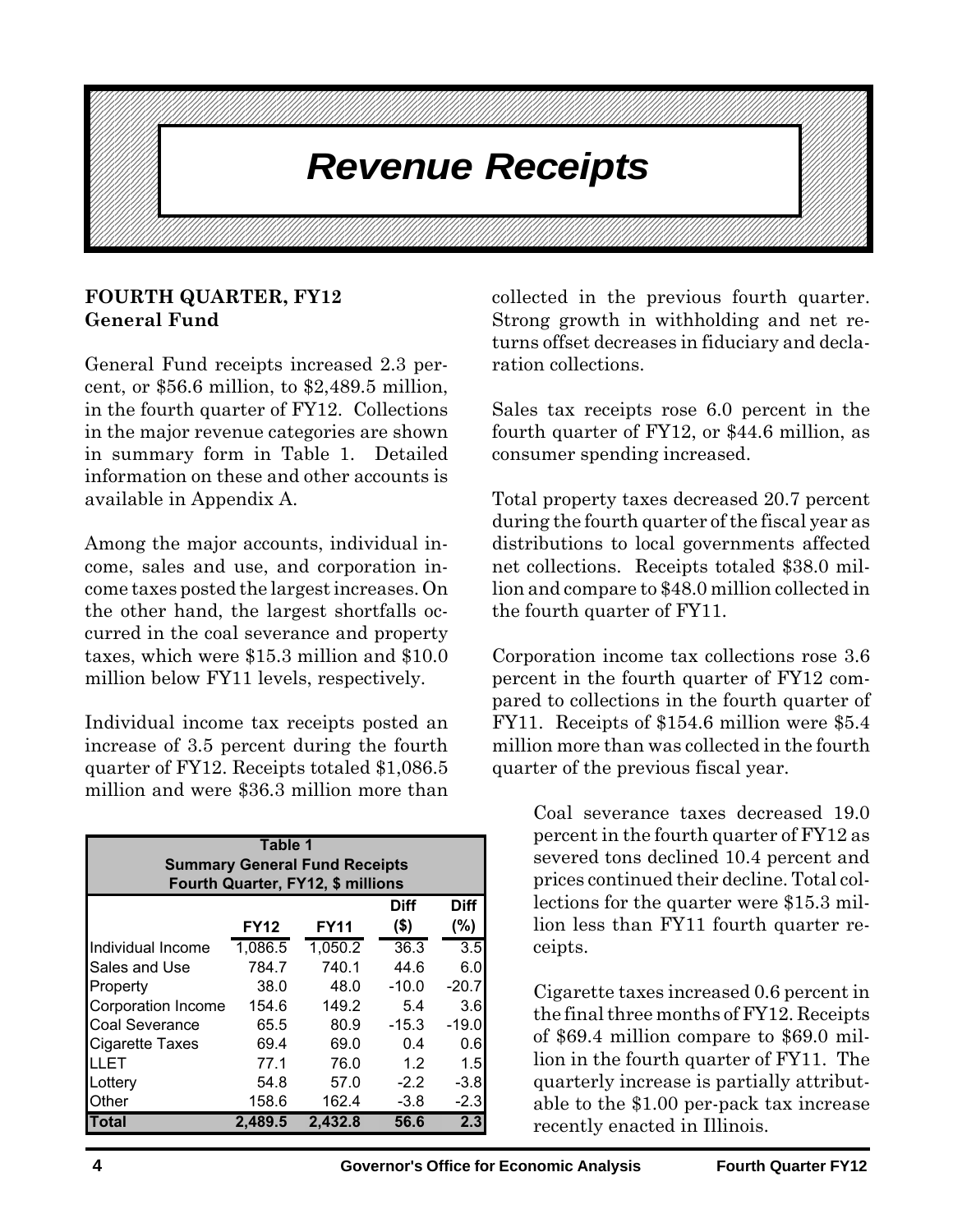The LLET tax had collections of \$77.1 million in the fourth quarter of the fiscal year, an increase of 1.5 percent.

Lottery receipts fell by 3.8 percent, or \$2.2 million, from the previous year. Receipts of \$54.8 million compare to \$57.0 million remitted to the state in the fourth quarter of FY11.

The "Other" category finished the fourth quarter down 2.3 percent. Receipts of \$158.6 million compare to \$162.4 million collected in the fourth quarter of FY11.

an increase of 1.5 percent. **Exercise 2008** five percent of General Fund revenues were Figure A details the composition of FY12 General Fund receipts by tax type. Seventyin the areas of the individual income tax and the sales tax. The next-largest sources of revenue were the "Other" and corporation income tax categories at 6.0 percent. The largest components in the "Other" category include the insurance premium tax, telecommunications tax, beer wholesale sales tax, inheritance tax, and distilled spirits wholesale tax. LLET, cigarette and coal severance taxes each made up 3.0 percent of the General Fund. Property taxes and lottery receipts each accounted for 2.0 percent of total General Fund receipts.



## **Figure A General Fund Receipts Composition Fourth Quarter, FY12**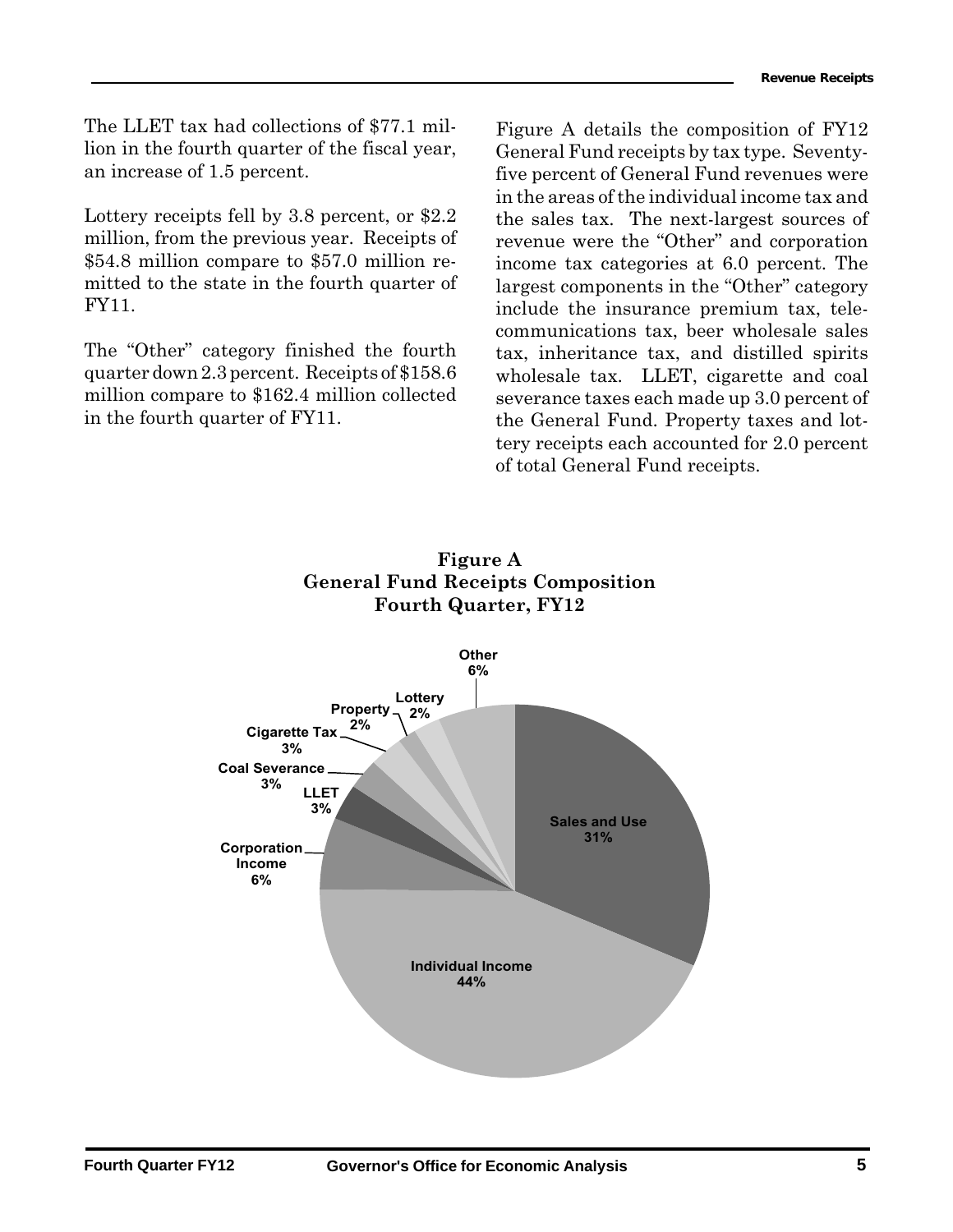## **Road Fund**

Total Road Fund receipts grew 9.3 percent during the fourth quarter of FY12 due primarily to large increases in motor fuels and motor vehicle usage taxes. Total receipts of \$388.7 million compare to \$355.8 million collected during the fourth quarter of FY11. Summary data are contained in Table 2 and detailed data are shown in Appendix A.

Motor fuels collections grew 8.1 percent in the fourth quarter of FY12 as the statutorilydefined motor fuels tax rate remained at its maximum. Collections of \$200.4 million were \$15.1 million more than received in the fourth quarter of FY11.

Motor vehicle usage tax receipts of \$118.2 million represent an increase of 16.2 percent compared to the \$101.8 million collected in the fourth quarter FY11. Pent-up demand continued to drive consumers to increase purchases of motor vehicles.

Motor vehicle license tax receipts fell 8.1 percent with receipts of \$32.3 million compared to \$35.1 million collected in the fourth quarter of FY11.

| Table 2<br><b>Summary Road Fund Receipts</b><br>Fourth Quarter, FY12, \$ millions |                                           |       |             |             |  |  |  |  |  |  |
|-----------------------------------------------------------------------------------|-------------------------------------------|-------|-------------|-------------|--|--|--|--|--|--|
|                                                                                   |                                           |       | <b>Diff</b> | <b>Diff</b> |  |  |  |  |  |  |
|                                                                                   | (\$)<br>(%)<br><b>FY12</b><br><b>FY11</b> |       |             |             |  |  |  |  |  |  |
| <b>Motor Fuels</b>                                                                | 200.4                                     | 185.3 | 15.1        | 8.1         |  |  |  |  |  |  |
| Motor Vehicle Usage                                                               | 118.2                                     | 101.8 | 16.5        | 16.2        |  |  |  |  |  |  |
| <b>Motor Vehicle License</b>                                                      | $-2.9$<br>32.3<br>35.1<br>$-8.1$          |       |             |             |  |  |  |  |  |  |
| <b>Motor Vehicle Operators</b>                                                    | 4.0                                       | 3.8   | 0.2         | 5.6         |  |  |  |  |  |  |
| <b>Weight Distance</b>                                                            | 18.7                                      | 18.2  | 0.6         | 3.1         |  |  |  |  |  |  |
| Investment Income                                                                 | 2.5                                       | 0.9   | 1.6         | 178.9       |  |  |  |  |  |  |
| <b>Other</b>                                                                      | 12.5                                      | 10.7  | 1.9         | 17.6        |  |  |  |  |  |  |
| Total                                                                             | 388.7                                     | 355.8 | 33.0        | 9.3         |  |  |  |  |  |  |

Motor vehicle operators' collections grew 5.6 percent with collections of \$4.0 million compared to \$3.8 million collected in the fourth quarter of FY11.

Weight distance tax revenues increased 3.1 percent with receipts of \$18.7 million compared to \$18.2 million collected in the fourth quarter of FY11.

Investment income increased \$1.6 million. Receipts totaled \$2.5 million, compared to \$0.9 million in the fourth quarter of FY11.

The remainder of the accounts in the Road Fund combined for an increase of 17.6 percent. Receipts for the "Other" category totaled \$12.5 million during the fourth quarter, compared to \$10.7 million in the fourth quarter of FY11.

Figure B details the composition of Road Fund revenues by tax type in the fourth quarter of FY12. Motor fuels taxes and motor vehicle usage taxes comprised 82.0 percent of Road Fund revenues in the fourth quarter. The next largest source of revenue was motor vehicle license collections with 8.0 percent, followed by weight distance

taxes with 5.0 percent. The "Other" category accounted for 3.0 percent while investment income and motor vehicle operators both accounted for 1.0 percent.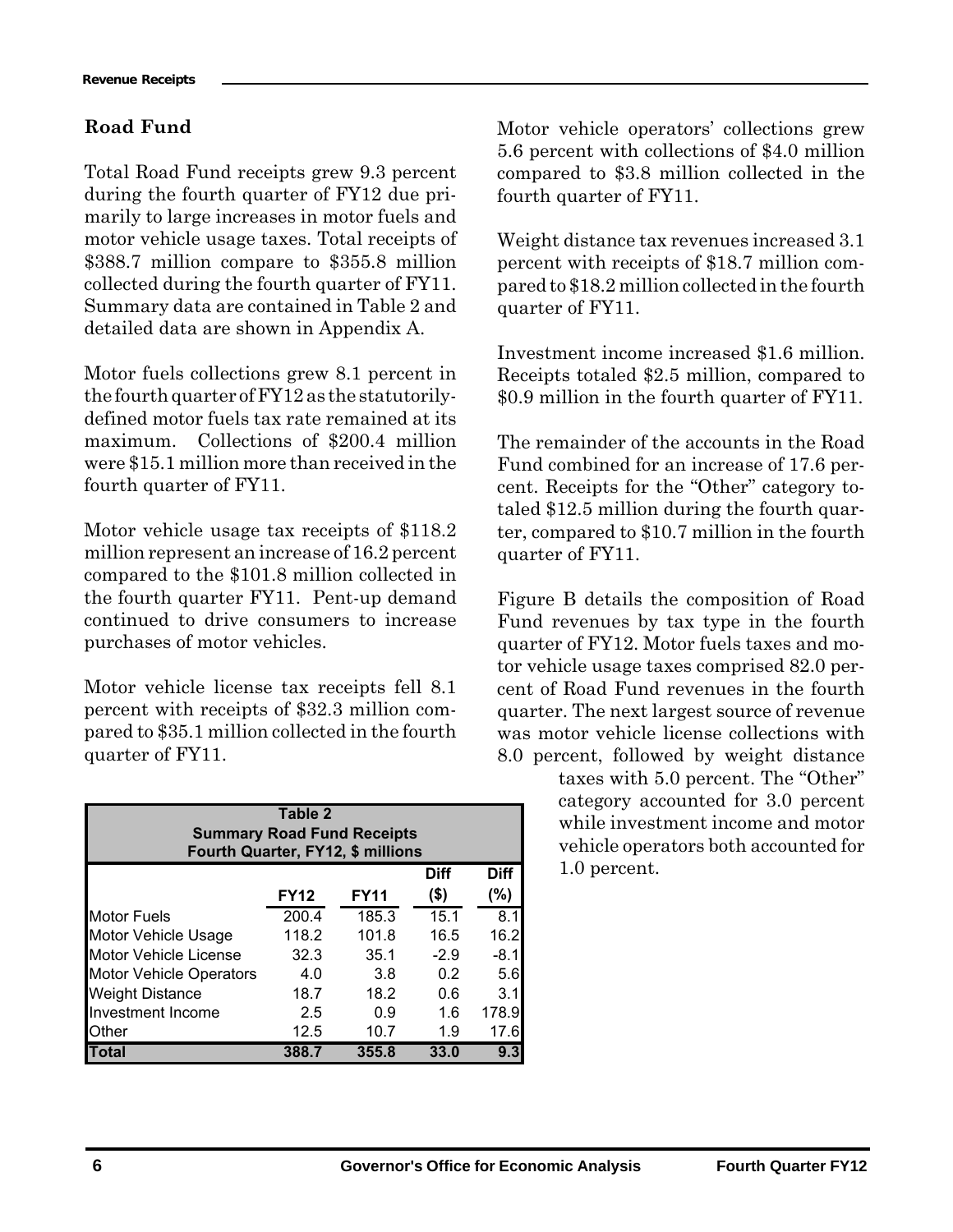

## **ANNUAL TOTALS, FY12 General Fund**

General Fund collections grew 3.8 percent, or \$331.5 million, in FY12. Revenue collections showed positive growth in each of the four quarters of the fiscal year, alternating between moderate-to-strong and weak growth. Growth rates for the four quarters were 4.9, 1.4, 7.2 and 2.3 percent. Seven of the nine major accounts showed growth while only two: cigarette and LLET taxes, posted declines.

For the fiscal year, General Fund receipts exceeded the official estimate by \$83.3 million, or 0.9 percent. Estimates for corporation income, LLET and coal severance taxes all were off by at least 5.0 percent; however, the remaining major accounts were within 2.1 percent of their estimates.

Receipts totaled \$9,091.0 million compared to \$8,759.4 million for the previous year. Collections in the major revenue categories are shown in summary form in Table 3. Detailed information on these and other accounts is available in Appendix A.

Sales tax receipts grew 5.4 percent in FY12, or \$156.0 million, as the recovery from the national recession increased consumers' ability to make taxable purchases. Receipts of \$3,052.2 million compare to prior year receipts of \$2,896.3 million.

Individual income tax receipts increased 2.8 percent over FY11 totals. Strong growth in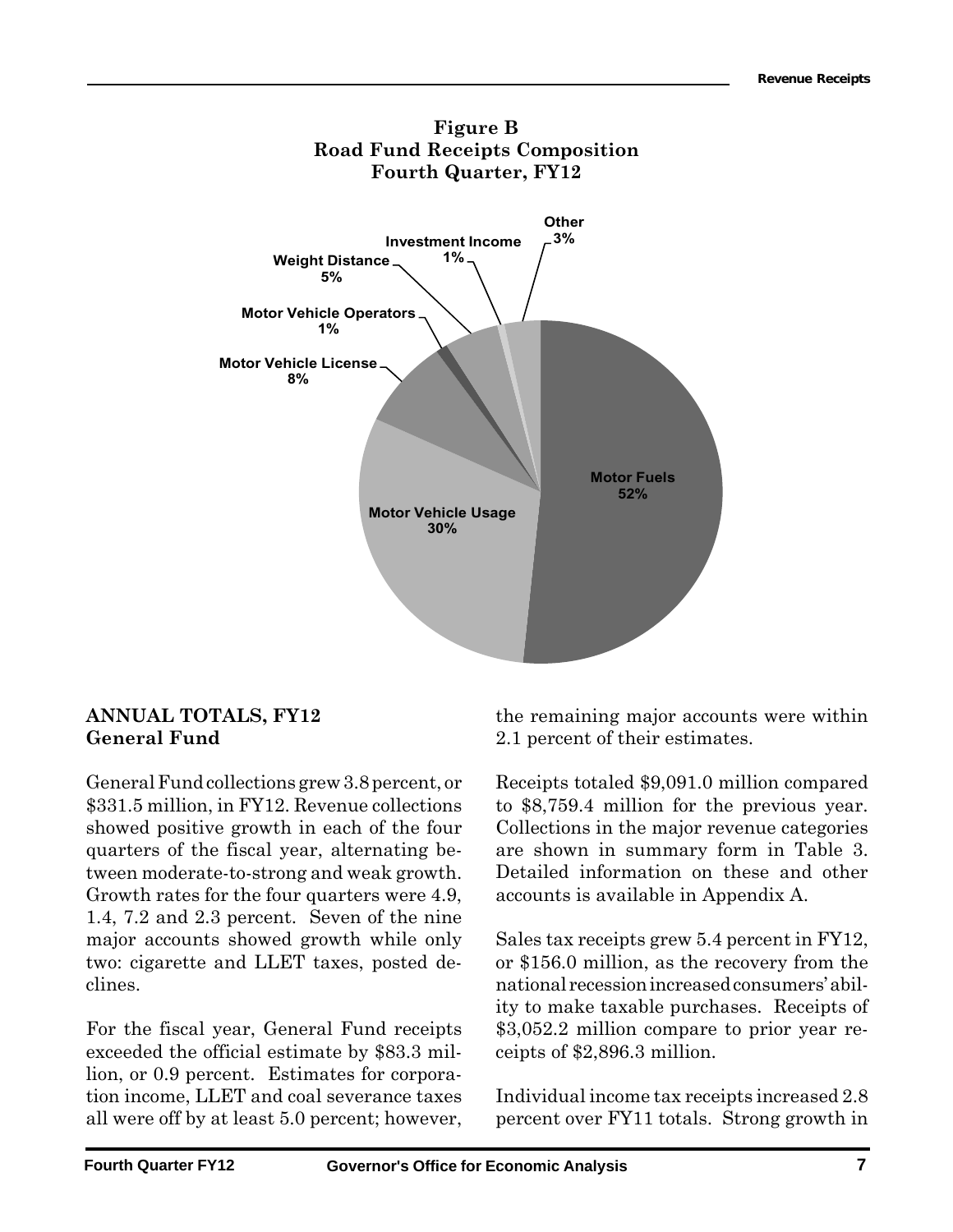|                    |             | \$ millions               |             |             |                  |             |
|--------------------|-------------|---------------------------|-------------|-------------|------------------|-------------|
|                    |             | <b>Full Year Receipts</b> |             |             | Growth Rates (%) |             |
|                    | <b>FY12</b> | <b>FY11</b>               | <b>FY10</b> | <b>FY12</b> | <b>FY11</b>      | <b>FY10</b> |
| Individual Income  | 3,512.1     | 3,417.8                   | 3,154.5     | 2.8         | 8.3              | $-4.9$      |
| Sales and Use      | 3,052.2     | 2,896.3                   | 2,794.1     | 5.4         | 3.7              | $-2.2$      |
| Property           | 529.6       | 514.8                     | 516.2       | 2.9         | $-0.3$           | 0.6         |
| Corporation Income | 374.4       | 300.8                     | 237.9       | 24.5        | 26.4             | $-11.2$     |
| LLET               | 200.7       | 215.7                     | 145.9       | $-7.0$      | 47.8             | 20.0        |
| Coal Severance     | 298.3       | 295.8                     | 271.9       | 0.8         | 8.8              | $-7.1$      |
| Cigarette Taxes    | 254.8       | 262.2                     | 278.4       | $-2.8$      | $-5.8$           | 37.1        |
| Lottery            | 210.8       | 200.5                     | 200.0       | 5.1         | 0.2              | 3.4         |
| Other              | 658.0       | 655.5                     | 626.2       | 0.4         | 4.7              | $-5.3$      |
| Total              | 9,091.0     | 8,759.4                   | 8,225.1     | 3.8         | 6.5              | $-2.4$      |

**Table 3 General Fund Revenues Compared to Previous Years \$ millions**

withholding, 5.3 percent was able to outpace declines in the remaining components. Receipts totaled \$3,512.1 million and compare to \$3,417.8 million collected last year.

Corporation income tax collections grew \$73.6 million in FY12 as both declarations and net returns posted increases. Receipts for the year totaled \$374.4 million and compare to \$300.8 million collected in FY11.

The LLET decreased 7.0 percent compared to the prior year with receipts of \$200.7 million in FY12.

Coal severance taxes increased 0.8 percent in FY12. Severed tons decreased by 9.6 percent in FY12. Long-term contract prices for the first three quarters of FY12 were slightly higher than those same contracts in FY11. The combination of prices and severed tons resulted in the small increase in coal receipts in FY12. Spot market prices for coal have been declining steadily since September 2011. Contract prices in the fourth quarter of FY12 were lower than those same contract prices in the fourth quarter of FY11. Total collections for the fiscal year were

\$298.3 million or \$2.5 million more than FY11 receipts.

Total property taxes rose 2.9 percent during the fiscal year, the highest rate of growth since FY06. Receipts totaled \$529.6 million compared to \$514.8 million collected in FY11. Tangible property receipts provided most of the increase while real property showed signs of revival with growth of 1.7 percent.

Lottery receipts increased 5.1 percent, or \$10.3 million, from the previous year. Receipts of \$210.8 million compare to \$200.5 million remitted to the Commonwealth in FY11.

The "Other" category finished the year up 0.4 percent. Receipts of \$658.0 million compare to \$655.5 million collected in FY11.

Figure C details the composition of FY12 General Fund receipts by tax type. Seventythree percent of General Fund revenues were in the areas of the individual income tax and the sales tax. The next-largest source of revenue was the "Other" category with 7.0 percent. The largest components in this cat-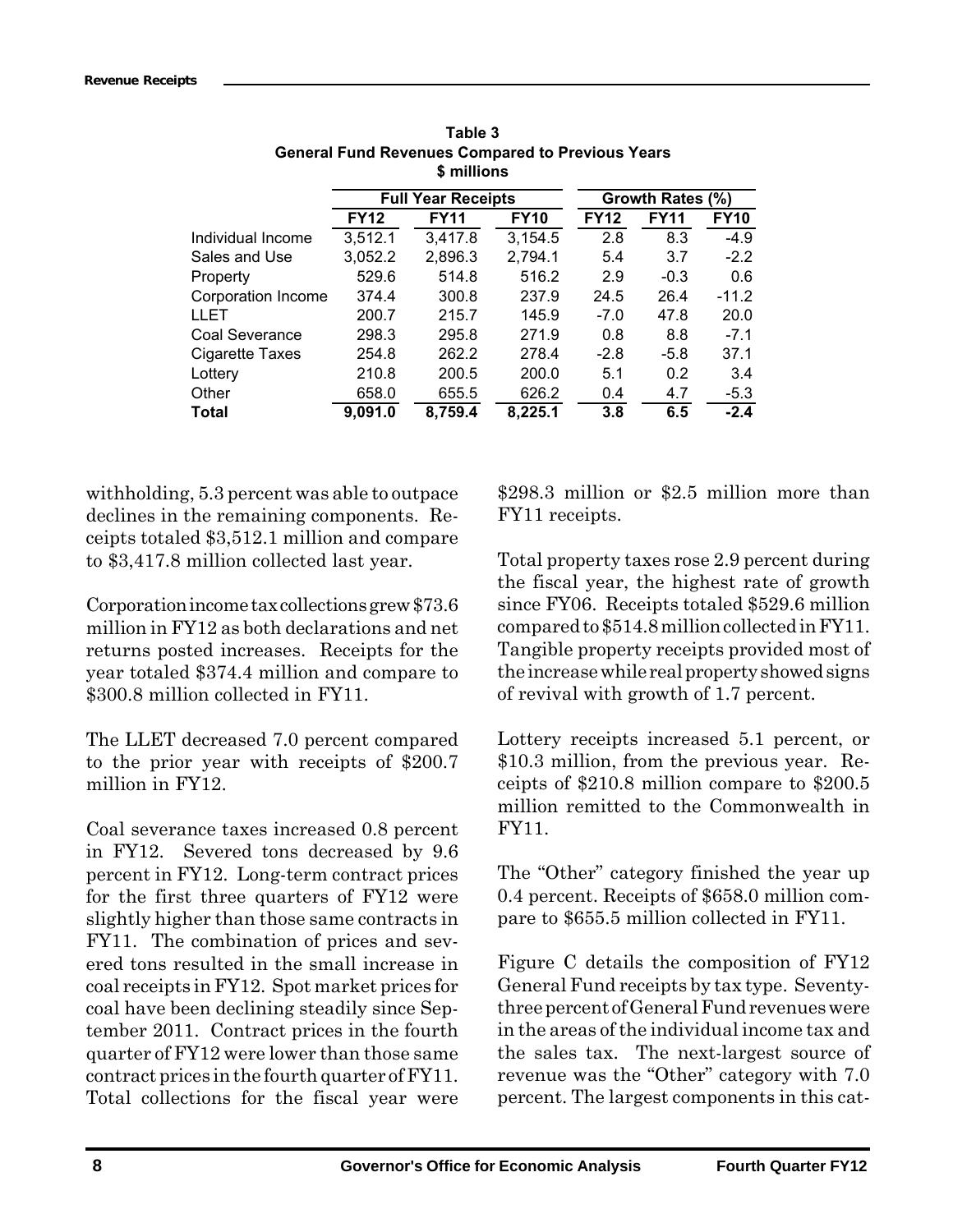beer wholesale sales tax, and inheritance percent. Lottery revenues and the LLET egory include the insurance premium tax, bank franchise tax, telecommunications tax, beer wholesale sales tax, and inheritance tax. Property taxes made up 6.0 percent of the General Fund and corporation income

accounted for 4.0 percent. Coal severance and cigarette taxes each accounted for 3.0 each accounted for 2.0 percent of General Fund revenues.



| Table 4                                                  |
|----------------------------------------------------------|
| FY12 General Fund Receipts Compared to Official Estimate |
| <b>S</b> millions                                        |

|                    | <b>FY12</b> | <b>Difference</b> |         |        |
|--------------------|-------------|-------------------|---------|--------|
|                    | Actual      | <b>Estimate</b>   | \$      | %      |
| Individual Income  | 3,512.1     | 3,484.2           | 27.9    | 0.8    |
| Sales and Use      | 3,052.2     | 3,007.4           | 44.8    | 1.5    |
| Property           | 529.6       | 518.8             | 10.8    | 2.1    |
| Corporation Income | 374.4       | 333.5             | 40.9    | 12.3   |
| LLET               | 200.7       | 218.3             | $-17.6$ | $-8.0$ |
| Coal Severance     | 298.3       | 326.7             | $-28.4$ | $-8.7$ |
| Cigarette Tax      | 254.8       | 253.6             | 1.2     | 0.5    |
| Lottery            | 210.8       | 211.0             | $-0.2$  | $-0.1$ |
| Other              | 658.0       | 654.2             | 3.8     | 0.6    |
| Total              | 9,091.0     | 9,007.7           | 83.3    | 0.9    |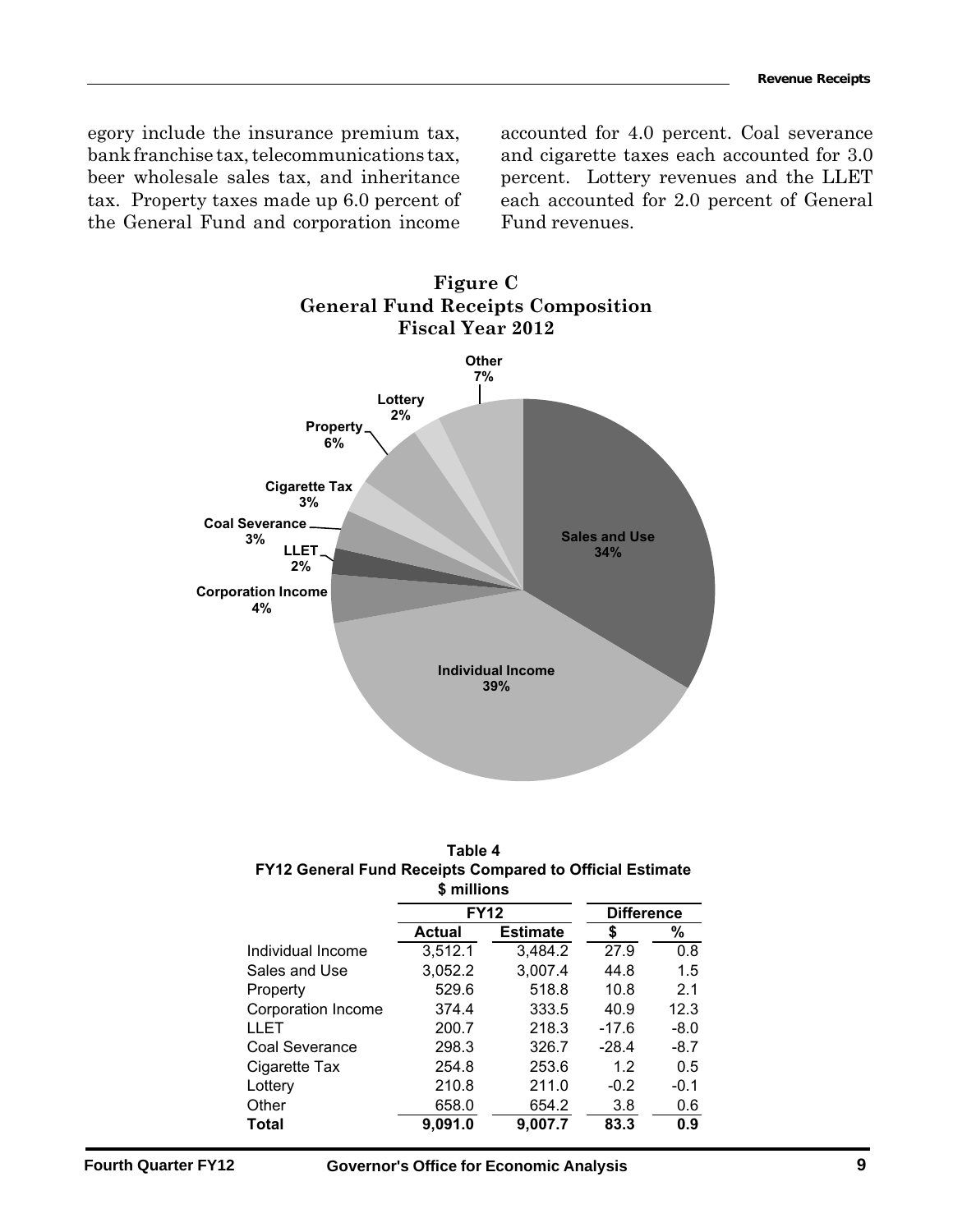Figure D details the growth rates in General Fund revenues by each fiscal quarter of FY12. Growth was positive in all four quarters of

the fiscal year with growth ranging from 1.4 percent in the second quarter to 7.2 percent in the third quarter.

| Table 5<br><b>General Fund Quarterly Revenue Receipts</b><br>\$ millions |         |                |             |         |                  |  |  |  |
|--------------------------------------------------------------------------|---------|----------------|-------------|---------|------------------|--|--|--|
|                                                                          |         |                | <b>FY12</b> |         |                  |  |  |  |
|                                                                          | Q1      | Q <sub>2</sub> | Q3          | Q4      | <b>Full Year</b> |  |  |  |
| Individual Income                                                        | 886.0   | 843.0          | 696.7       | 1,086.5 | 3,512.1          |  |  |  |
| Sales and Use                                                            | 768.4   | 742.6          | 756.5       | 784.7   | 3,052.2          |  |  |  |
| Property                                                                 | 38.1    | 279.0          | 174.4       | 38.0    | 529.6            |  |  |  |
| Corporation Income                                                       | 92.1    | 94.5           | 33.1        | 154.6   | 374.4            |  |  |  |
| LLET                                                                     | 48.6    | 38.2           | 36.8        | 77.1    | 200.7            |  |  |  |
| Coal Severance                                                           | 80.2    | 79.7           | 72.8        | 65.5    | 298.3            |  |  |  |
| Cigarette Tax                                                            | 66.5    | 60.3           | 58.5        | 69.4    | 254.8            |  |  |  |
| Lottery                                                                  | 46.0    | 55.5           | 54.5        | 54.8    | 210.8            |  |  |  |
| Other                                                                    | 130.5   | 137.1          | 231.8       | 158.6   | 658.0            |  |  |  |
| Total                                                                    | 2,156.5 | 2,329.9        | 2,115.1     | 2,489.5 | 9,091.0          |  |  |  |

| <b>Figure D</b>                 |
|---------------------------------|
| Quarterly General Fund Detailed |
| <b>Growth Rates by Quarter</b>  |

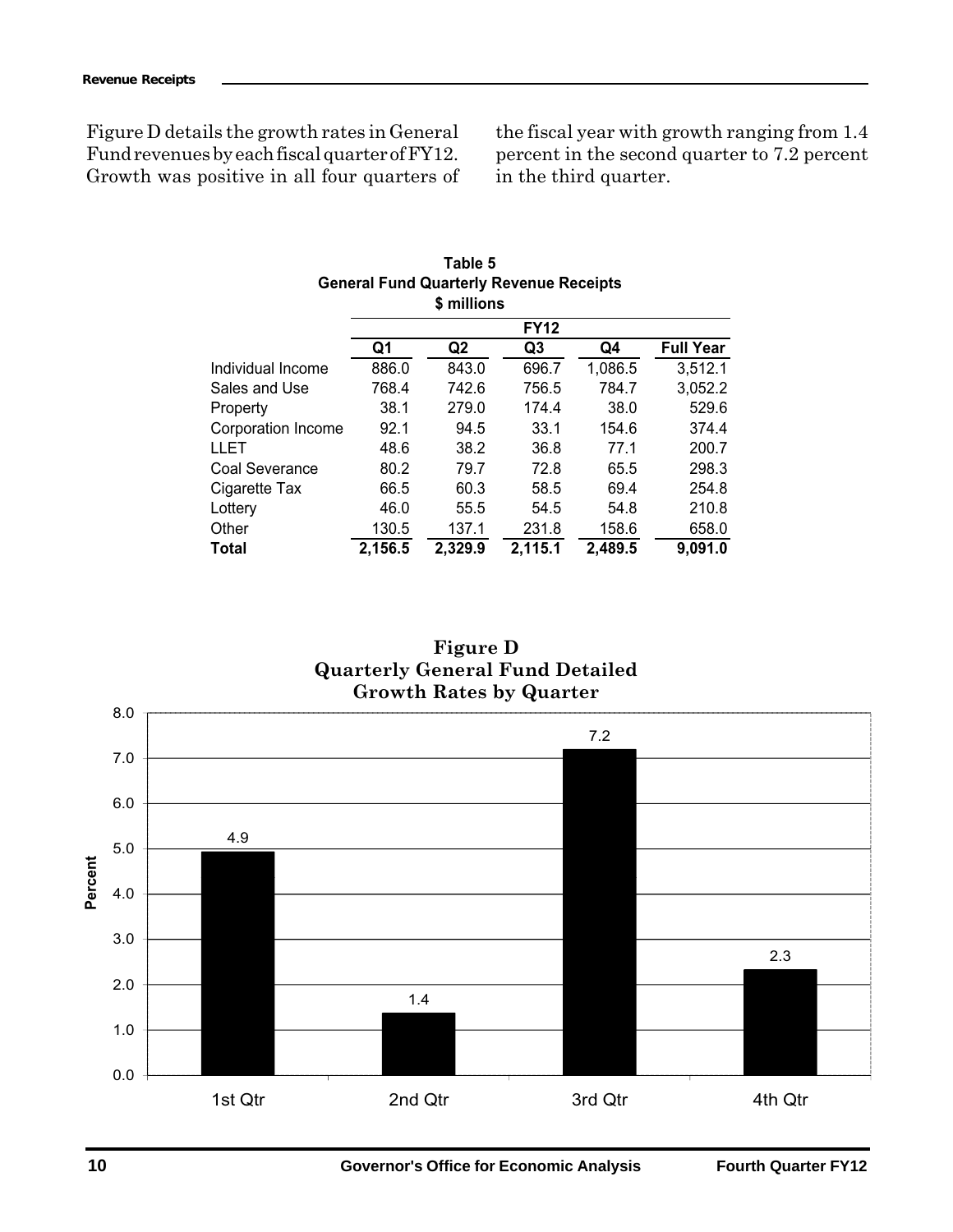|                    |         | percents       |                |         |                  |  |
|--------------------|---------|----------------|----------------|---------|------------------|--|
|                    |         | <b>FY12</b>    |                |         |                  |  |
|                    | Q1      | Q <sub>2</sub> | Q <sub>3</sub> | Q4      | <b>Full Year</b> |  |
| Individual Income  | 4.8     | 1.7            | 0.6            | 3.5     | 2.8              |  |
| Sales and Use      | 7.1     | 1.3            | 7.2            | 6.0     | 5.4              |  |
| Property           | $-26.3$ | $-6.7$         | 50.4           | $-20.7$ | 2.9              |  |
| Corporation Income | 31.8    | 68.7           | 29.1           | 3.6     | 24.5             |  |
| LLET               | 9.9     | $-28.6$        | $-12.5$        | 1.5     | $-7.0$           |  |
| Coal Severance     | 10.1    | 10.4           | 4.1            | $-19.0$ | 0.8              |  |
| Cigarette Tax      | $-3.7$  | $-9.9$         | 2.3            | 0.5     | $-2.9$           |  |
| Lottery            | 2.2     | 11.0           | 12.3           | $-3.8$  | 5.1              |  |
| Other              | -84.8   | $-1.0$         | 7.8            | $-2.3$  | $-52.1$          |  |
| <b>Total</b>       | 4.9     | 1.4            | 7.2            | 2.3     | 3.8              |  |

**Table 6 General Fund Quarterly Growth Rates percents**

## **Road Fund**

Total Road Fund receipts grew 7.8 percent to \$1,443.8 million during FY12. Collections grew moderately in the first quarter before peaking in the second quarter at 10.4 percent. Receipts remained strong, increasing 7.1 percent and 9.1 percent in the final two quarters. Road Fund collections are detailed in Table 7.

Motor fuels taxes increased 7.8 percent with receipts of \$790.2 million, compared to \$732.8 million collected during the previous fiscal year. The increase was the result of the automatic statutory increase in the tax rate due to increased wholesale prices. Wholesale prices rose significantly over the fiscal year.

Motor vehicle usage tax receipts of \$416.9 million represent an increase of 9.2 percent over FY11 totals. Collections in this account are at their highest level since FY04.

Motor vehicle license tax receipts were up 10.2 percent with collections of \$107.8 million compared to \$97.8 million collected in FY11.

Weight distance tax revenues increased 1.5 percent with receipts of \$75.1 million compared to \$74.0 million collected in FY11.

Investment income increased 54.3 percent as Road Fund balances increased over the previous fiscal year. Receipts totaled \$3.1 million, compared to \$2.0 million in FY11.

The "Other" category increased 0.7 percent from FY11. Total receipts in this category were \$34.9 million, compared to \$34.7 million collected in FY11.

Road Fund collections for FY12 exceeded the official revenue estimate by \$31.3 million, or 2.2 percent, as shown in Table 8. The largest increases over the official estimates occurred in the motor vehicle usage and motor fuels taxes. All other accounts, taken together, were within \$6.4 million of the forecasted levels.

Figure E details the composition of FY12 Road Fund receipts by tax type. Eighty four percent of the Road Fund comes from motor vehicle usage and motor fuels taxes. Follow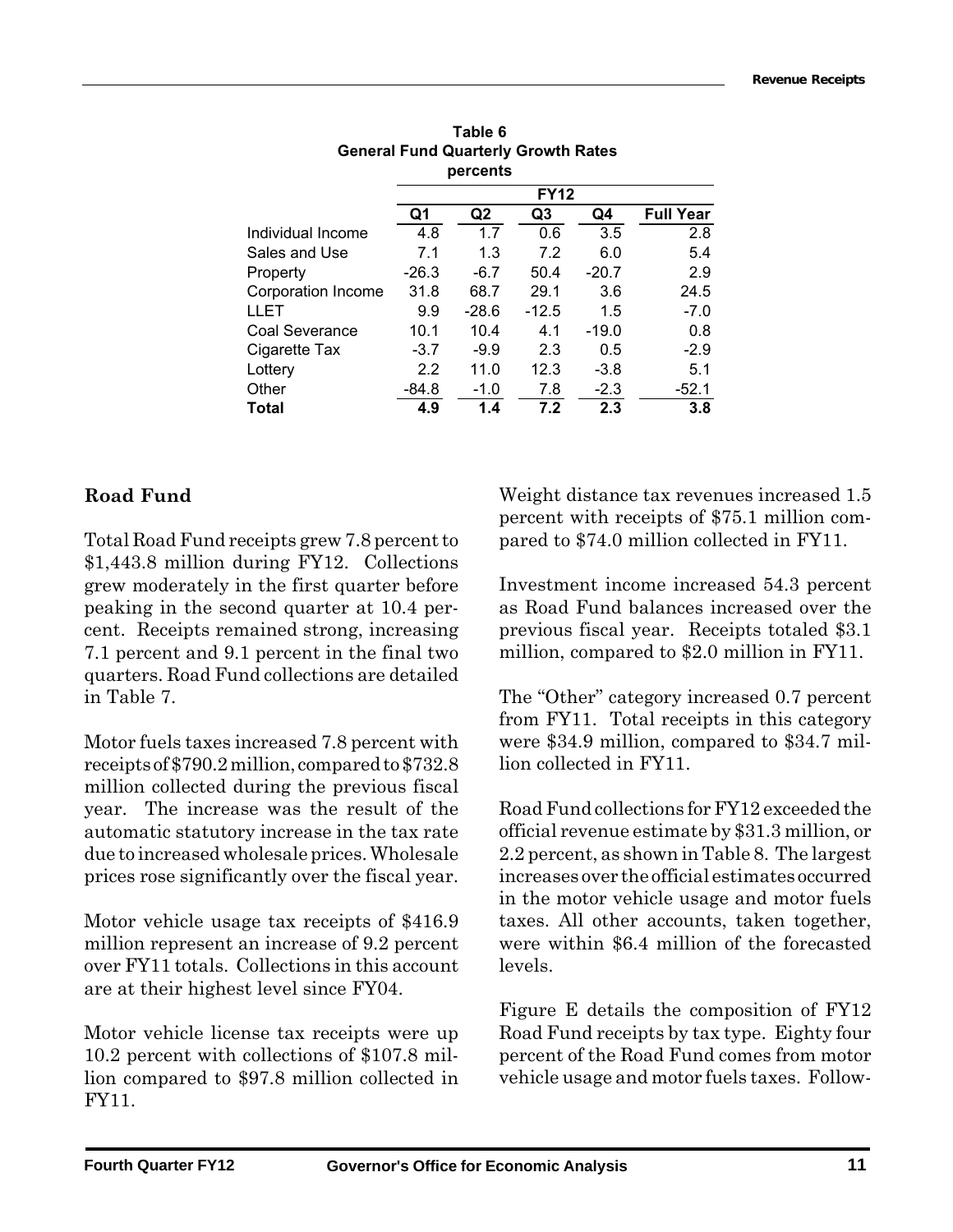ing these, the motor vehicle license tax accounted for 8.0 percent and the weight distance tax accounted for 5.0 percent. "Other"

taxes combined to account for 2.0 percent. Motor vehicle operators' revenue accounted for 1.0 percent while investment income contributed less than 1.0 percent.

| <b>Road Fund Revenues Compared to Previous Years</b><br>\$ millions |                           |             |             |             |             |                  |  |  |  |
|---------------------------------------------------------------------|---------------------------|-------------|-------------|-------------|-------------|------------------|--|--|--|
|                                                                     | <b>Full Year Receipts</b> |             |             |             |             | Growth Rates (%) |  |  |  |
|                                                                     | <b>FY12</b>               | <b>FY11</b> | <b>FY10</b> | <b>FY12</b> | <b>FY11</b> | <b>FY10</b>      |  |  |  |
| Motor Fuels                                                         | 790.2                     | 732.8       | 655.8       | 7.8         | 11.8        | 5.3              |  |  |  |
| Motor Vehicle Usage                                                 | 416.9                     | 381.8       | 332.8       | 9.2         | 14.7        | $-1.0$           |  |  |  |
| Motor Vehicle License                                               | 107.8                     | 97.8        | 96.8        | 10.2        | 1.0         | $-1.4$           |  |  |  |
| <b>Motor Vehicle Operators</b>                                      | 15.7                      | 15.7        | 15.9        | 0.0         | $-1.3$      | 2.7              |  |  |  |
| <b>Weight Distance</b>                                              | 75.1                      | 74.0        | 70.5        | 1.5         | 4.9         | $-6.6$           |  |  |  |
| Investment Income                                                   | 3.1                       | 2.0         | 3.6         | 54.3        | $-45.1$     | $-65.9$          |  |  |  |
| Other                                                               | 34.9                      | 34.7        | 31.2        | 0.7         | 11.3        | -6.6             |  |  |  |
| Total                                                               | 1,443.8                   | 1.338.8     | 1,206.6     | 7.8         | 11.0        | 1.2              |  |  |  |

# **Table 7**



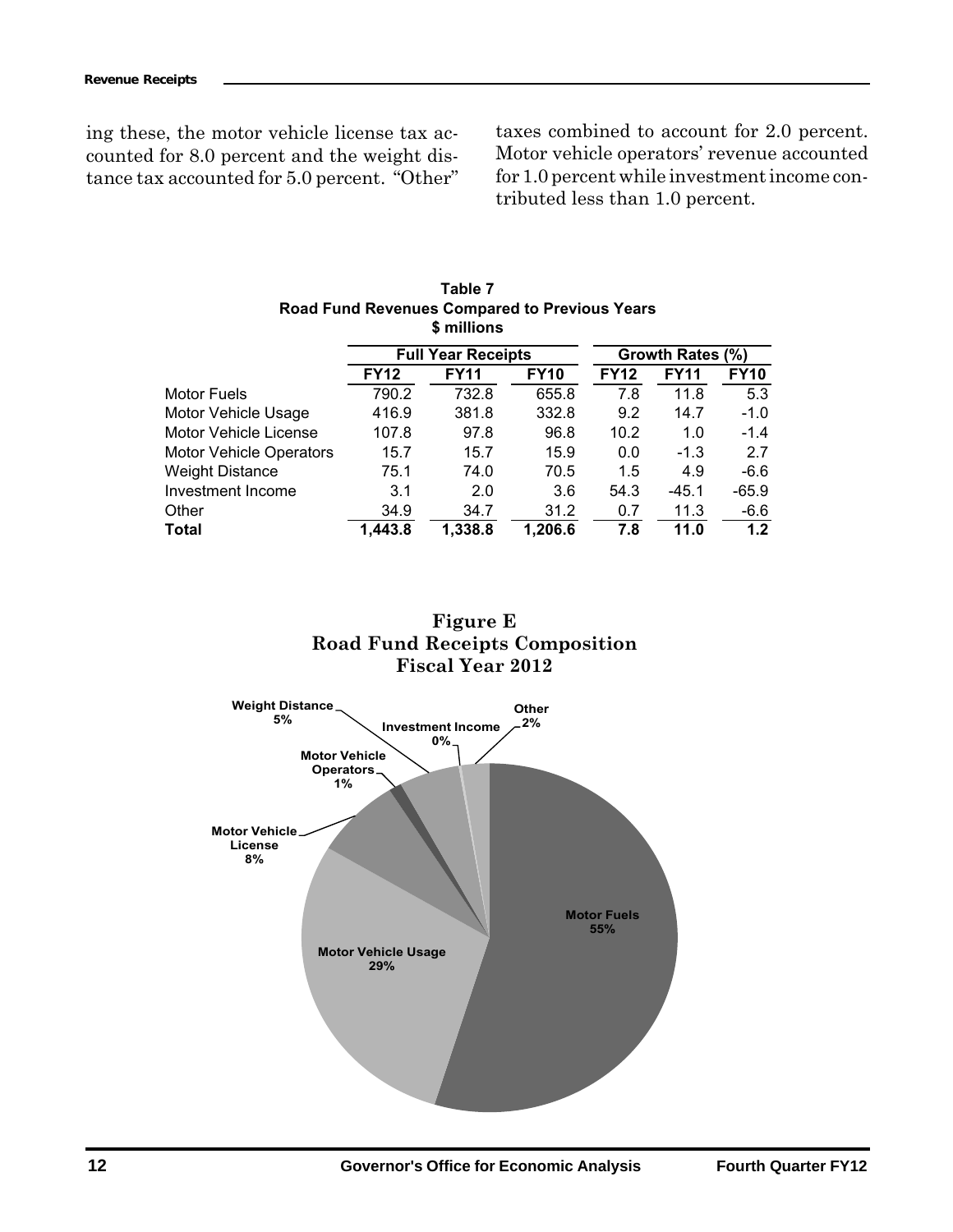|                                | <b>FY12</b> |                 | <b>Difference</b> |        |
|--------------------------------|-------------|-----------------|-------------------|--------|
|                                | Actual      | <b>Estimate</b> |                   | %      |
| Motor Fuels                    | 790.2       | 779.5           | 10.7              | 1.4    |
| Motor Vehicle Usage            | 416.9       | 402.7           | 14.2              | 3.5    |
| Motor Vehicle License          | 107.8       | 100.8           | 7.0               | 7.0    |
| <b>Motor Vehicle Operators</b> | 15.7        | 15.8            | $-0.1$            | $-0.4$ |
| <b>Weight Distance</b>         | 75.1        | 79.4            | $-4.3$            | $-5.4$ |
| Investment Income              | 3.1         | 0.5             | 2.6               | 515.8  |
| Other                          | 34.9        | 33.8            | 1.1               | 3.4    |
| Total                          | 1,443.8     | 1,412.5         | 31.3              | 2.2    |
|                                |             |                 | \$ millions       |        |

| Table 8                                                      |
|--------------------------------------------------------------|
| <b>FY12 Road Fund Receipts Compared to Official Estimate</b> |
| \$ millions                                                  |

| Table 9                                     |
|---------------------------------------------|
| <b>Road Fund Quarterly Revenue Receipts</b> |
| \$ millions                                 |

|                                |       |        | <b>FY12</b> |        |                  |
|--------------------------------|-------|--------|-------------|--------|------------------|
|                                | Q1    | Q2     | Q3          | Q4     | <b>Full Year</b> |
| Motor Fuels                    | 201.7 | 199.61 | 188.5       | 200.44 | 790.2            |
| Motor Vehicle Usage            | 103.2 | 93.294 | 102.1       | 118.25 | 416.9            |
| <b>Motor Vehicle License</b>   | 19.5  | 22.487 | 33.6        | 32.275 | 107.8            |
| <b>Motor Vehicle Operators</b> | 4.0   | 3.855  | 3.8         | 4.018  | 15.7             |
| <b>Weight Distance</b>         | 18.9  | 18.984 | 18.5        | 18.735 | 75.1             |
| Investment Income              | 0.0   | 0.186  | 0.4         | 2.471  | 3.1              |
| Other                          | 7.0   | 8.722  | 6.7         | 12.53  | 34.9             |
| <b>Total</b>                   | 354.4 | 347.13 | 353.6       | 388.71 | 1,443.8          |

### **Table 10 Road Fund Quarterly Growth Rates percents**

|                                |         | .       |             |        |                  |
|--------------------------------|---------|---------|-------------|--------|------------------|
|                                |         |         | <b>FY12</b> |        |                  |
|                                | Q1      | Q2      | Q3          | Q4     | <b>Full Year</b> |
| <b>Motor Fuels</b>             | 4.5     | 8.6     | 10.4        | 8.1    | 7.8              |
| Motor Vehicle Usage            | 8.5     | 10.7    | 1.5         | 16.2   | 9.2              |
| <b>Motor Vehicle License</b>   | 9.0     | 33.9    | 19.9        | $-8.1$ | 10.2             |
| <b>Motor Vehicle Operators</b> | $-3.0$  | $-2.4$  | 0.2         | 5.6    | 0.0              |
| <b>Weight Distance</b>         | 0.9     | 1.6     | 0.6         | 3.1    | 1.5              |
| Investment Income              | $-91.1$ | $-51.1$ | 54.1        | 178.9  | 54.5             |
| Other                          | $-24.7$ | 33.2    | $-18.6$     | 17.6   | 0.7              |
| <b>Total</b>                   | 4.6     | 10.4    | 7.1         | 9.3    | 7.8              |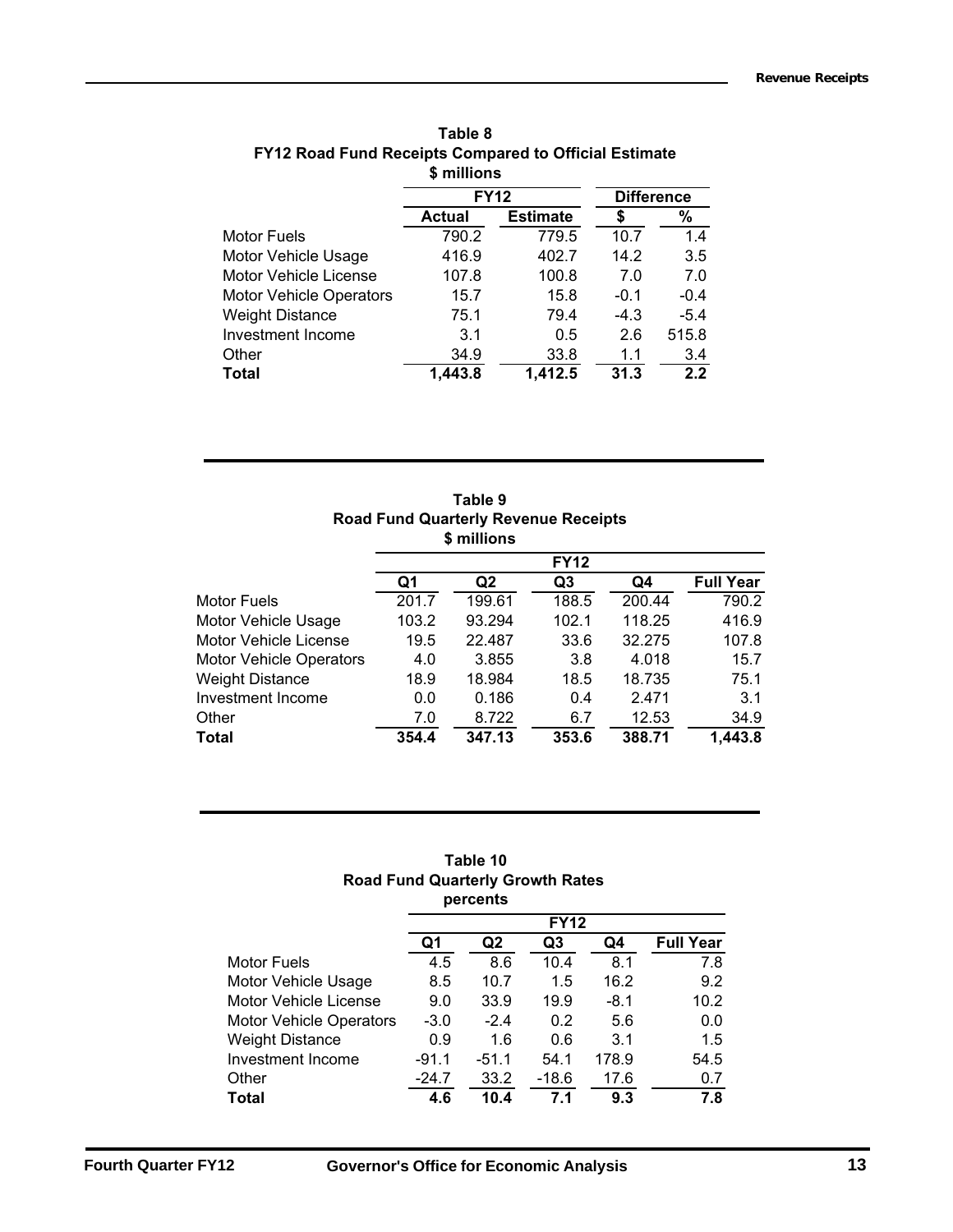

**Figure F Quarterly Road Fund Detailed Growth Rates by Quarter**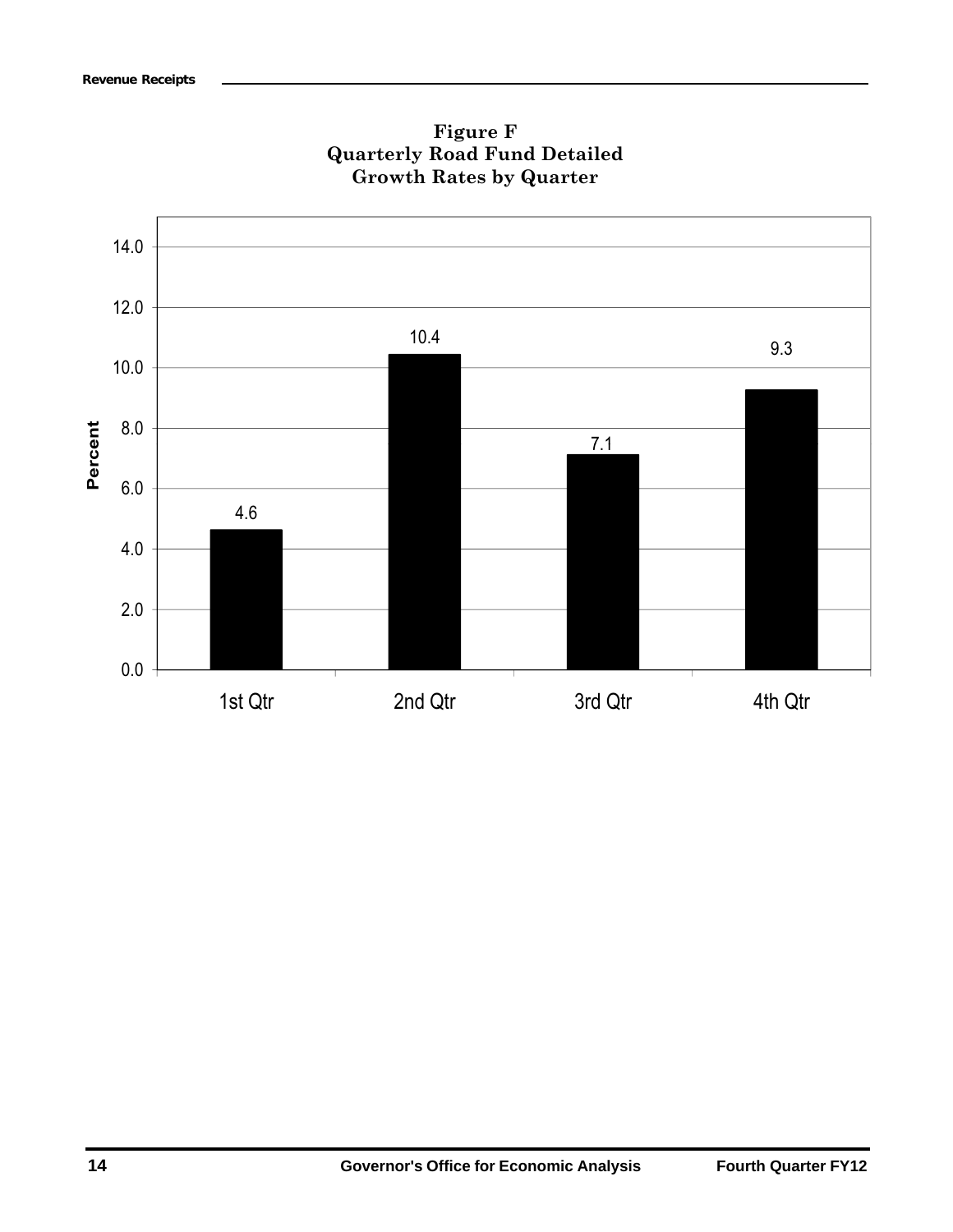**II.**

**The Economy**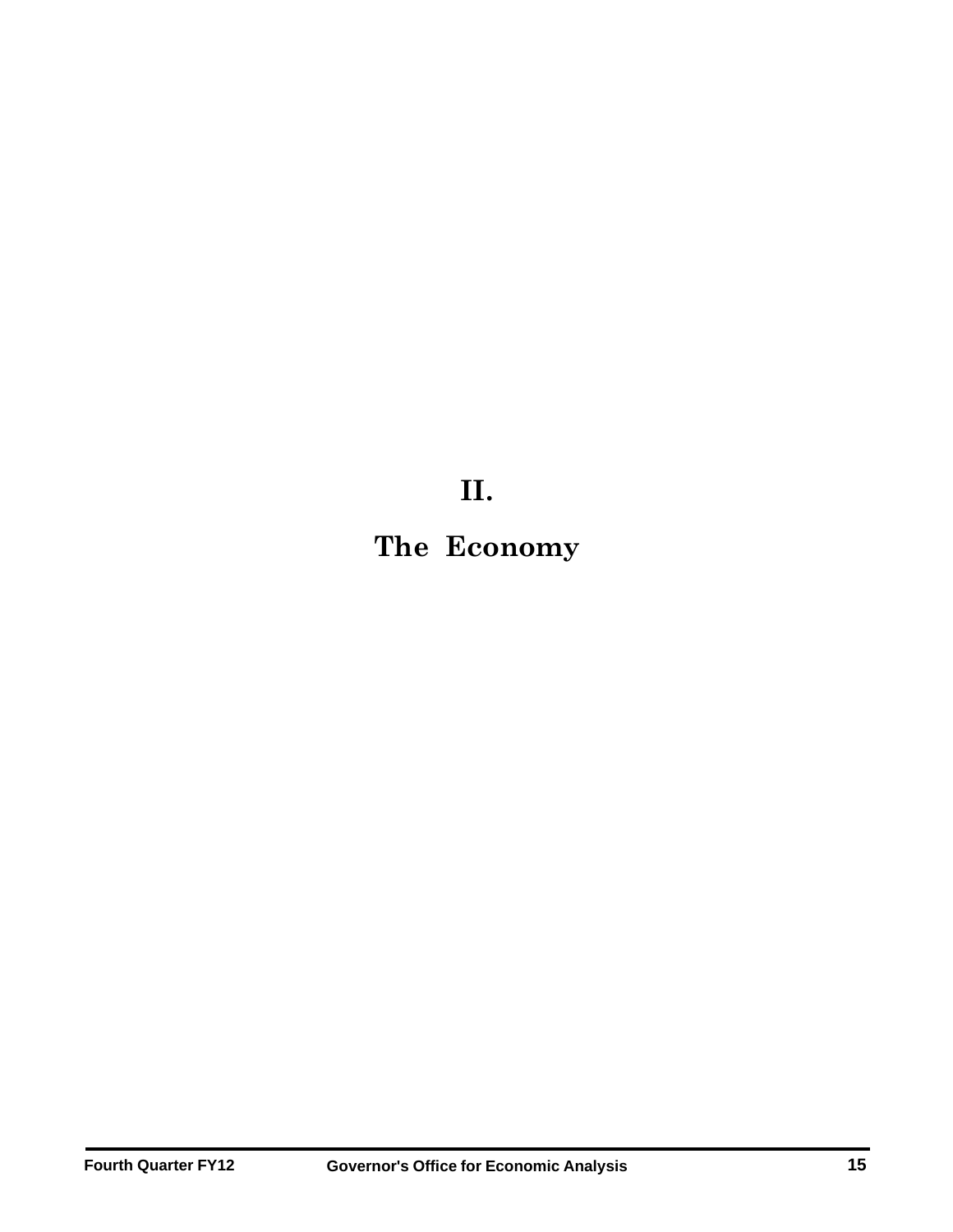

## **NATIONAL ECONOMY**

Real gross domestic product (real GDP) increased by 2.1 percent in the fourth quarter of FY12 over the previous year. Gross domestic product is the sum of all final goods and services sold within a country's physical boundaries in a given year. Real GDP has increased for 12 consecutive quarters since the trough in 2009. In the first quarter of FY12, real GDP surpassed its previous peak of \$13,326 billion. Since that trough, real GDP has nearly resumed its pre-recession pace.

In the 12 quarters following the trough, real GDP has grown by a net 7.2 percent. In the 12 quarters just prior to the 2007 recession, real GDP grew by a net 7.6 percent. These are both historically low three-year growth rates. In the three-year period immediately prior to the 2001 recession, real GDP grew by a net 14.8 percent. Even after excluding the recession quarters, the dozen years between 2001 and 2012 has been a historically lowgrowth period for real GDP.

Real GDP is composed of five components: consumption, investment, government expenditures, exports and imports. Real consumption, which makes up 70.9 percent of real GDP, grew by 2.3 percent in the fourth quarter of FY12 and contributed the largest share to fourth quarter real GDP. Consumption more than any other component contributed to the expansion growth following the 2007 recession. Real GDP reached a trough in the fourth quarter of FY09. Since then, real GDP has regained \$914.2 billion. Real consumption grew by a net \$608.3 billion during that time. The next largest contributor, real investment grew by a net \$529.9 billion. Government expenditures and net exports both incurred net losses during that time period and so did not contribute positively to real GDP. Real GDP has largely reflected the growth path of consumption since the trough of 2009.

Real investment, which makes up 14.2 percent of real GDP, grew by the largest rate in the fourth quarter with 8.4 percent growth. Real investment was the second largest contributor to real GDP in absolute terms. The 2007 recession had large effects on real investment. From peak to trough, real investment declined by \$869.1 billion, a 38.3 percent net loss. In addition to large losses from the recession, the following recovery has been slow for investment. To date, real investment has only made up 61.0 percent of its 2007 recession losses. Real investment was \$1,927.1 billion in the fourth quarter of FY12. Real investment in the third quarter of FY06 was \$2,266.3 billion, which was the previous peak.

Real government expenditures, which make up 18.1 percent of real GDP, fell by 2.4 percent in the fourth quarter of FY12 over the fourth quarter of FY11. Real government expenditures have declined for seven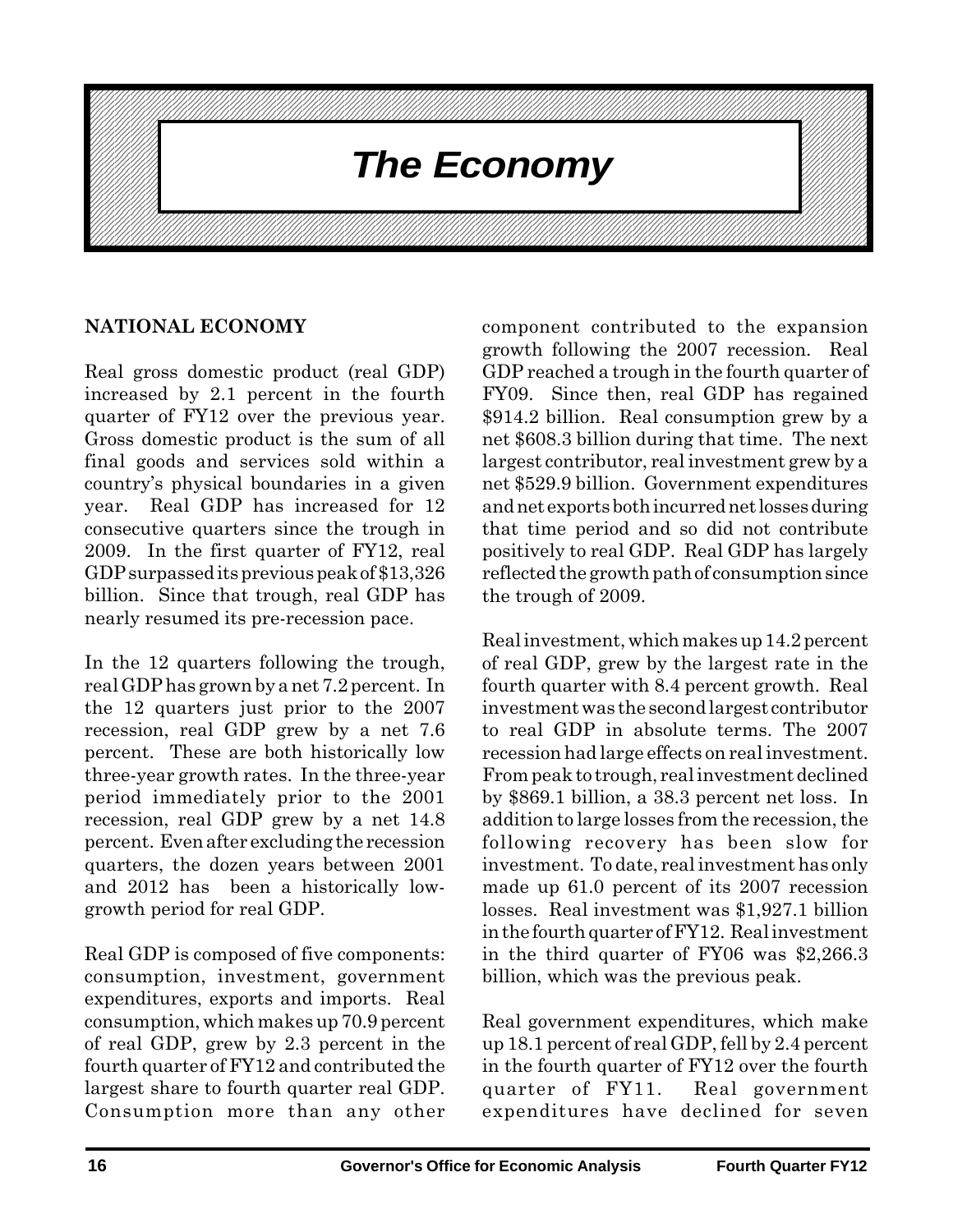|                                             | <b>Fourth Quarter</b> |             |           | <b>Full Year</b> |             |                     |
|---------------------------------------------|-----------------------|-------------|-----------|------------------|-------------|---------------------|
|                                             | <b>FY12</b>           | <b>FY11</b> | $%$ Chg   | <b>FY12</b>      | <b>FY11</b> | $\overline{\%}$ Chg |
| <b>Real GDP</b>                             | 13,555.5              | 13,271.8    | 2.1       | 13,451.8         | 13,213.9    | 1.8                 |
| <b>Real Consumption</b>                     | 9,606.8               | 9.392.7     | 2.3       | 9,517.0          | 9,336.2     | 1.9                 |
| Real Investment                             | 1.927.1               | 1.778.4     | 8.4       | 1,872.9          | 1.757.7     | 6.6                 |
| Real Govt. Expenditures                     | 2,449.1               | 2,508.2     | $-2.4$    | 2,473.6          | 2,536.1     | $-2.5$              |
| <b>Real Exports</b>                         | 1,843.9               | 1.765.0     | 4.5       | 1,813.7          | 1.729.1     | 4.9                 |
| Real Imports                                | 2,264.5               | 2.181.4     | 3.8       | 2,225.2          | 2.157.5     | 3.1                 |
| Personal Income (\$ billions)               | 13,326.2              | 12.955.3    | 2.9       | 13,176.4         | 12.708.3    | 3.7                 |
| Wages and Salaries (\$ billions)            | 6,846.7               | 6.617.1     | 3.5       | 6.782.8          | 6.531.7     | 3.8                 |
| Inflation (% chg of CPI)                    | 1.9                   | 3.3         | <b>NA</b> | 2.9              | 2.0         | <b>NA</b>           |
| Industrial Production Index (% chg)         | 4.7                   | 3.6         | <b>NA</b> | 4.1              | 5.6         | <b>NA</b>           |
| Civilian Labor Force (millions)             | 154.8                 | 153.5       | 0.8       | 154.3            | 153.6       | 0.4                 |
| <b>Total Non-farm Employment (millions)</b> | 133.0                 | 131.2       | 1.4       | 132.3            | 130.5       | 1.4                 |
| Manufacturing Employment (millions)         | 12.0                  | 11.7        | 1.9       | 11.9             | 11.6        | 1.9                 |
| Unemployment Rate (percent)                 | 8.2                   | 9.0         | NA.       | 8.6              | 9.3         | NA.                 |

#### **FOUTH QUARTERS OF FIT IZ & FITT Table 11 Summary of US Economic Series Fourth Quarters of FY12 & FY11**

Not Seasonally Adjusted. Real series are annual rate, billions of chained 2000 dollars.

Components do not sum to GDP because they are annualized independently.

Data for FY12 Q4 are June 2012 estimates.

Source: IHS Global Insight Inc., June 11, 2012 data release

consecutive quarters. As government expenditures have fallen and real GDP has risen, the share of real government expenditures to real GDP has also declined. In the fourth quarter of FY09, the government expenditure share of real GDP reached a peak of 20.1 percent. That share fell to 18.1 percent in the fourth quarter of FY12. The decline in federal government expenditures occurred as a result of decreased spending on defense purchases, infrastructure spending and other nontransfer accounts. Medicaid grants and social security payments were both up over FY11, while real Medicare spending was essentially flat compared to FY11, growing by a net 0.7 percent.

US exports grew by a net 4.5 percent in the fourth quarter, while US imports grew by 3.8 percent. Despite the higher growth in exports, the trade deficit rose slightly to \$420.6 billion in the fourth quarter. The trade deficit in the fourth quarter of FY11 was \$416.4 billion. In the five quarters following FY09, US exports grew at a fast pace. US exports growth has tapered since 2010. In the last year, export growth rates have fallen below 2.0 percent on an adjacentquarter growth basis. US exports grew by 0.8 percent in the fourth quarter of FY12 compared to the previous quarter.

US personal income rose by a net 2.9 percent in the fourth quarter compared to FY11. Growth throughout FY12 has been low and consistent. Adjacent-quarter growth rates for the last five quarters were 0.8, 0.8, 0.4, 0.8, and 0.8 percent respectively. This historically low growth pattern creates a serious impediment to growth in aggregate demand.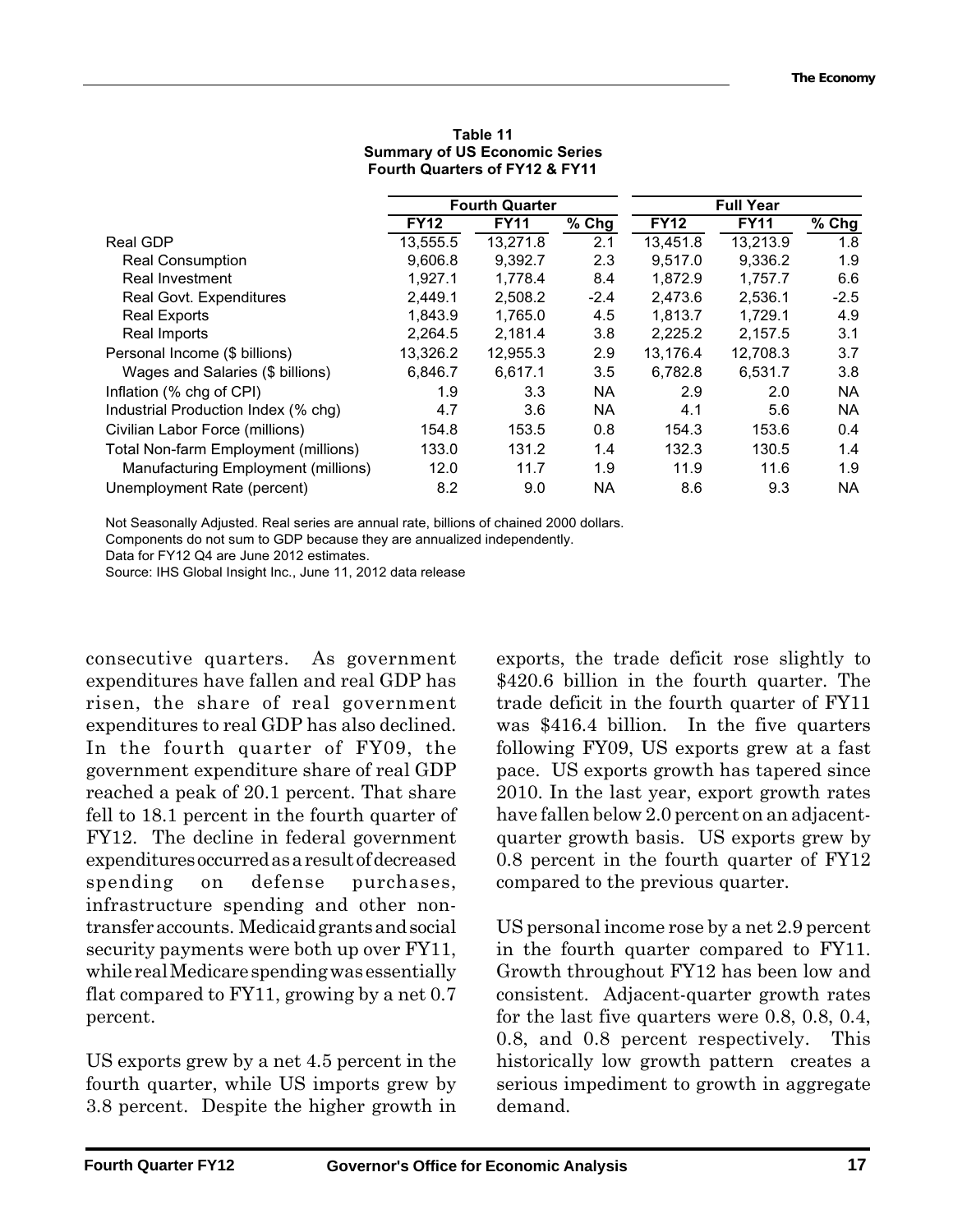US non-farm employment grew by 1.4 percent in the fourth quarter of FY12. The 2007 recession had a deep and long-lasting impact on US employment. The US lost 8.6 million total non-farm jobs as a result of the 2007 recession. US employment reached a trough in the third quarter of FY10 with 129.3 million employed. Since then, nonfarm employment has grown by 3.7 million net jobs, making up only 43.0 percent of recessionary losses. Since the trough, nonfarm employment has grown by a net 2.9 percent, a rate which is less than during the previous recovery period. The unemployment rate improved from 9.0 percent to 8.2 percent between the fourth quarter of FY11 and the fourth quarter of FY12.

## **KENTUCKY ECONOMY**

Kentucky personal income increased by 3.1 percent in the fourth quarter of FY12. Over the last year, Kentucky personal income has followed a pattern of consistent low growth just like the US. In the last five quarters, Kentucky adjacent-quarter personal income grew by 0.8, 0.7, 0.8, 0.8, and 0.7 percent respectively. Kentucky wages and salaries, which make up 51.2 percent of total personal incomes, rose by 4.3 percent in the fourth quarter.

The 2007 recession had a smaller impact on Kentucky personal income than on overall US personal income. Kentucky personal income contracted for three quarters from peak to trough, while the US personal income fell for five consecutive quarters during the recession. US personal income fell by a net 5.5 percent while Kentucky personal income fell by a net 2.8 percent from peak to trough.

Kentucky non-farm employment grew by 2.0 percent in the fourth quarter. Both manufacturing and business services employment grew strongly in the fourth quarter of FY12 compared to FY11. Manufacturing employment grew by a net 8.2 percent, generating over 17,000 jobs since the fourth quarter of FY11. The majority of the surge occurred in the fourth quarter when over 13,500 jobs were added. Business services employment grew by 5.8 percent for the year, or an increase of just under 11,000 jobs despite a weak fourth quarter. Business services was the most successful employment sector for the year, gaining 6.5 percent over FY11. There were only two sectors which lost jobs in the fourth quarter. Information services declined by the largest percentage, losing 1.2 percent, or 400 seasonally adjusted jobs lost. Government employment also declined, falling a net 1.1 percent in the fourth quarter, or 3,500 jobs lost. Government employment includes all state and local government employment.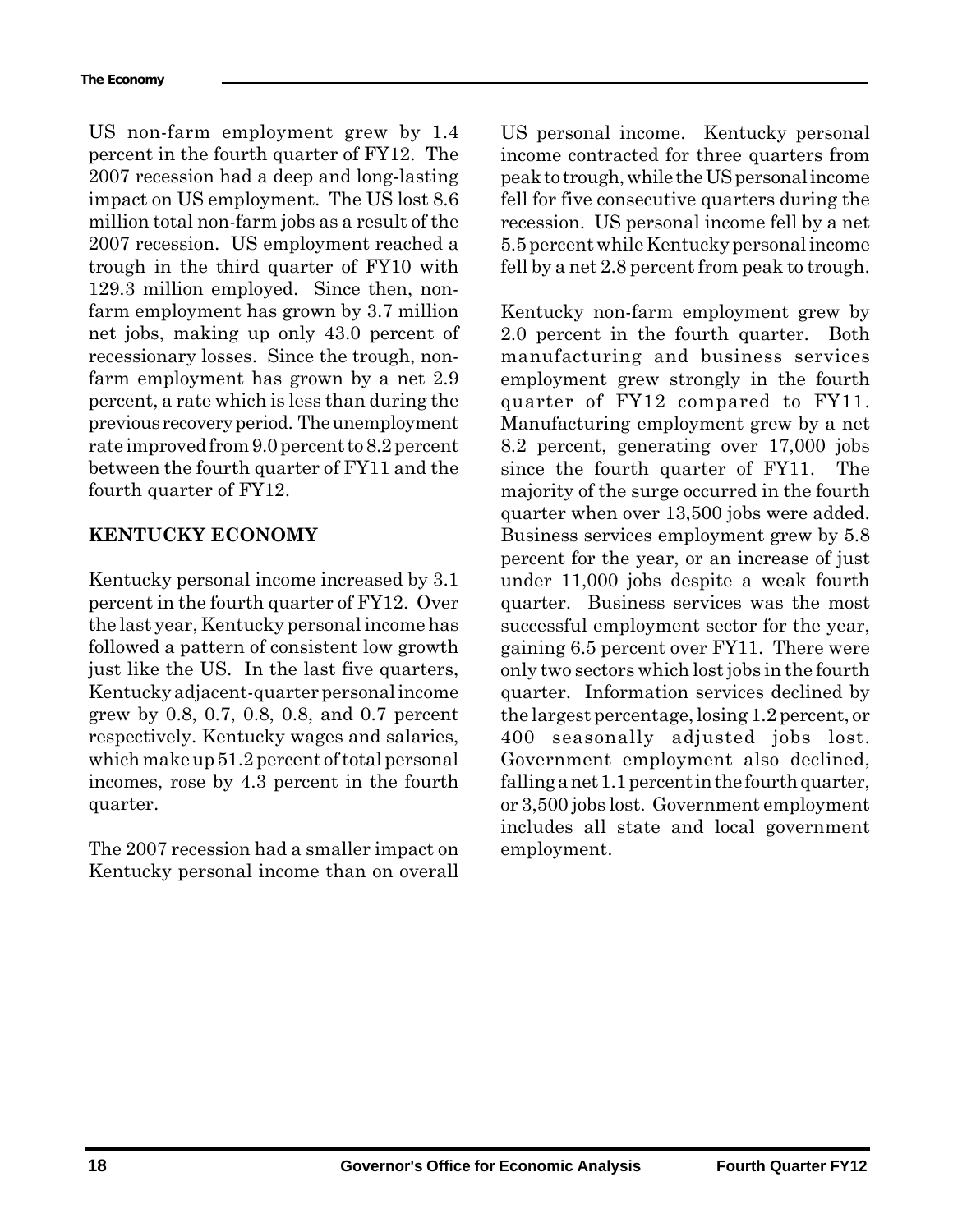|                                        |             | <b>Fourth Quarter</b> |         | <b>Full Year</b> |             |                     |
|----------------------------------------|-------------|-----------------------|---------|------------------|-------------|---------------------|
|                                        | <b>FY12</b> | <b>FY11</b>           | $%$ Chg | <b>FY12</b>      | <b>FY11</b> | $\overline{\%}$ Chg |
| Personal Income (\$ millions)          | 151.149.6   | 146,560.0             | 3.1     | 149,412.7        | 143,905.0   | 3.8                 |
| Wages and Salary Income (\$ millions)  | 77.431.0    | 74.248.0              | 4.3     | 76,668.8         | 73,432.5    | 4.4                 |
| Nonagricultural Employment (thousands) | 1,823.9     | 1,788.0               | 2.0     | 1,808.3          | 1,782.1     | 1.5                 |
| Goods Producing (thousands)            | 320.6       | 302.2                 | 6.1     | 308.6            | 300.9       | 2.6                 |
| Construction                           | 68.8        | 68.4                  | 0.6     | 68.2             | 67.6        | 0.9                 |
| Mining                                 | 23.5        | 22.9                  | 2.8     | 22.6             | 22.5        | 0.4                 |
| Manufacturing                          | 228.2       | 210.9                 | 8.2     | 217.7            | 210.7       | 3.3                 |
| Service Providing (thousands)          | 1,176.4     | 1,155.4               | 1.8     | 1,171.8          | 1.150.4     | 1.9                 |
| Trade, Transportation & Utilities      | 367.5       | 364.8                 | 0.7     | 366.2            | 363.3       | 0.8                 |
| Information                            | 26.3        | 26.7                  | $-1.2$  | 26.5             | 26.6        | $-0.6$              |
| Finance                                | 84.7        | 84.6                  | 0.0     | 83.9             | 85.0        | $-1.3$              |
| <b>Business Services</b>               | 195.3       | 184.5                 | 5.8     | 194.7            | 182.8       | 6.5                 |
| <b>Educational Services</b>            | 259.3       | 255.0                 | 1.7     | 258.2            | 253.5       | 1.8                 |
| Leisure and Hospitality Services       | 172.9       | 169.4                 | 2.1     | 172.0            | 168.9       | 1.8                 |
| <b>Other Services</b>                  | 70.5        | 70.4                  | 0.1     | 70.4             | 70.2        | 0.3                 |
| Government (thousands)                 | 326.9       | 330.4                 | $-1.1$  | 327.9            | 330.9       | $-0.9$              |

#### **Quarterly Contributed British Concernsive Report First Quarter 2007 Table 12 Summary of Kentucky Economic Series Fourth Quarters of FY12 & FY11**

Data for FY12 Q4 are June 2012 estimates.

Source: IHS Global Insight Inc. and Governor's Office for Economic Analysis MAK model June 11, 2012 estimates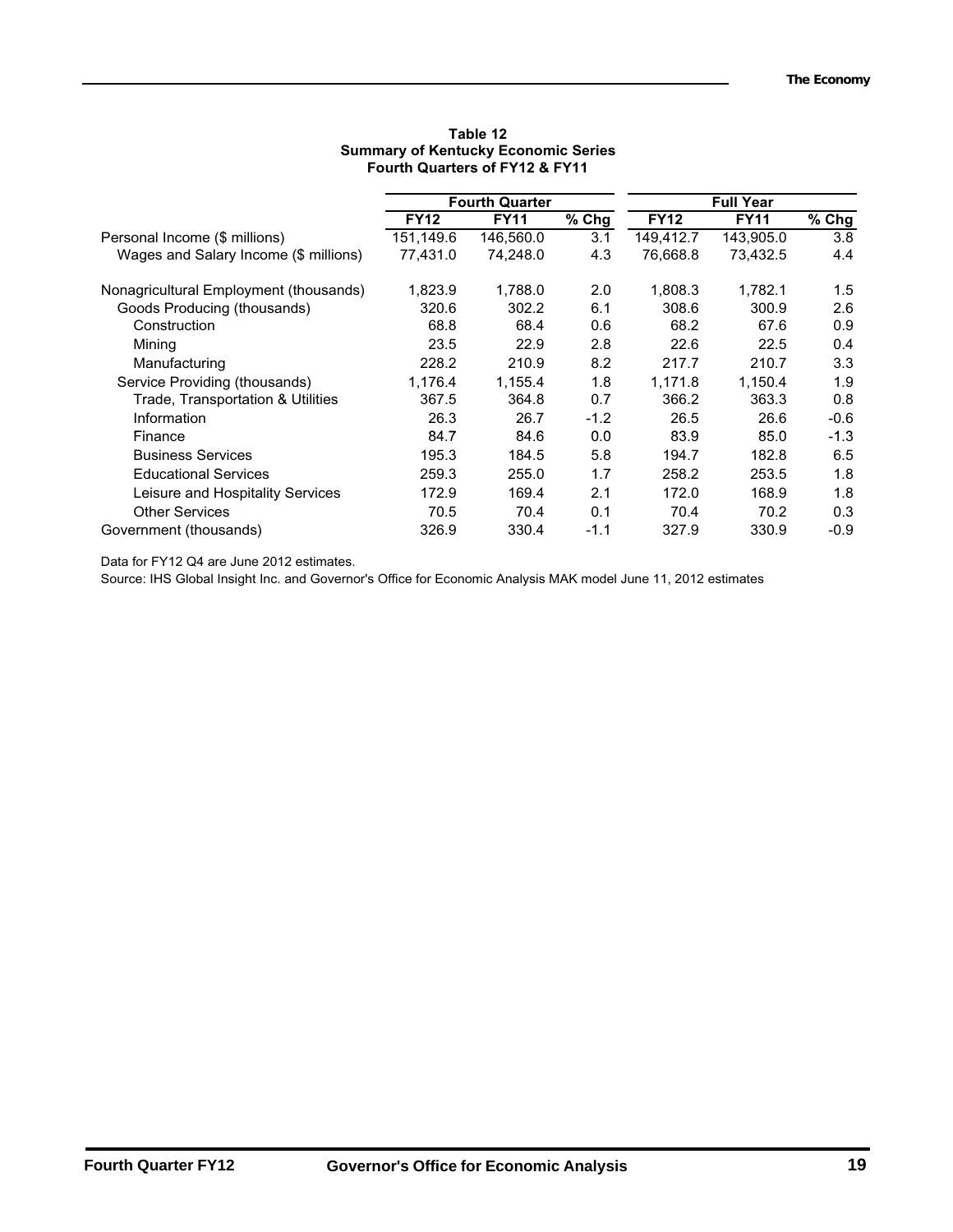## **III.**

## **Interim Outlook**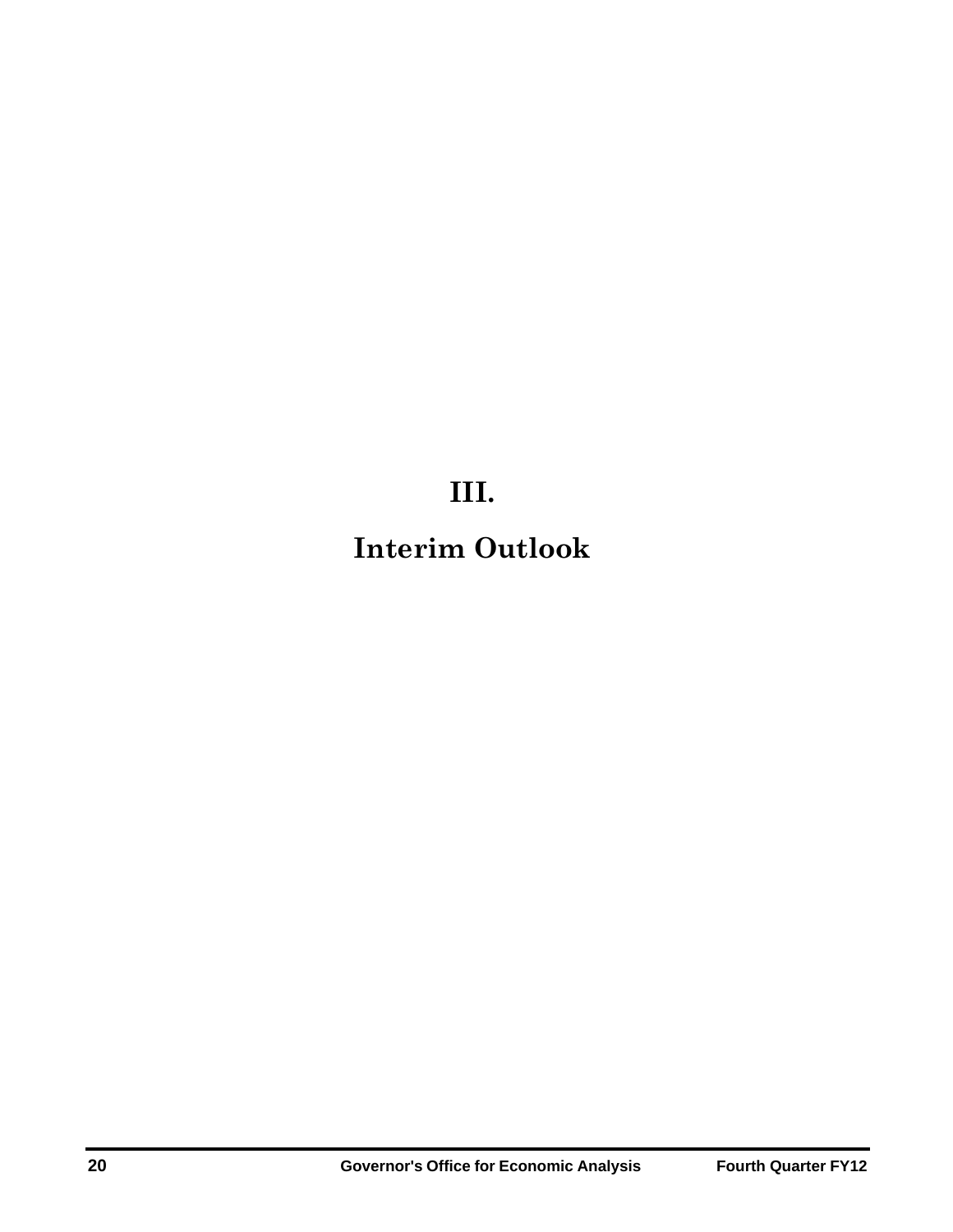#### **THEFIT VANUARE REVENE REVENUE REVENUE REPORT FIRST AND REPORT FIRST AND REPORT FIRST AND REPORT FIRST AND REPORT FIRST AND REPORT FIRST AND REPORT FIRST AND REPORT FIRST AND REPORT FIRST AND REPORT FIRST AND REPORT FIRST** 1234567890123456789012345678901212345678901234567890123456789012123456789012345678901234567890121234567890123456789012345678901212345678901234567890123 **Anterim Outlook Arrival Contract Contract Contract Contract Contract Contract Contract Contract Contract Contract Contract Contract Contract Contract Contract Contract Contract Contract Contract Contract Contract Contract** 1234567890123456789012345678901212345678901234567890123456789012123456789012345678901234567890121234567890123456789012345678901212345678901234567890123 1 3

1234567890123456789012345678901212345678901234567890123456789012123456789012345678901234567890121234567890123456789012345678901212345678901234567890123 1234567890123456789012345678901212345678901234567890123456789012123456789012345678901234567890121234567890123456789012345678901212345678901234567890123 1234567890123456789012345678901212345678901234567890123456789012123456789012345678901234567890121234567890123456789012345678901212345678901234567890123 1234567890123456789012345678901212345678901234567890123456789012123456789012345678901234567890121234567890123456789012345678901212345678901234567890123 1234567890123456789012345678901212345678901234567890123456789012123456789012345678901234567890121234567890123456789012345678901212345678901234567890123 1 3 1234567890123456789012345678901212345678901234567890123456789012123456789012345678901234567890121234567890123456789012345678901212345678901234567890123 1 3 1234567890123456789012345678901212345678901234567890123456789012123456789012345678901234567890121234567890123456789012345678901212345678901234567890123 1234567890123456789012345678901212345678901234567890123456789012123456789012345678901234567890121234567890123456789012345678901212345678901234567890123 1234567890123456789012345678901212345678901234567890123456789012123456789012345678901234567890121234567890123456789012345678901212345678901234567890123

1234567890123456789012345678901212345678901234567890123456789012123456789012345678901234567890121234567890123456789012345678901212345678901234567890123 1234567890123456789012345678901212345678901234567890123456789012123456789012345678901234567890121234567890123456789012345678901212345678901234567890123 1 3 1234567890123456789012345678901212345678901234567890123456789012123456789012345678901234567890121234567890123456789012345678901212345678901234567890123 1234567890123456789012345678901212345678901234567890123456789012123456789012345678901234567890121234567890123456789012345678901212345678901234567890123 1 3 1234567890123456789012345678901212345678901234567890123456789012123456789012345678901234567890121234567890123456789012345678901212345678901234567890123 12376787878901234567890123456789012345678901234567890121234567890121234567890123456789012123456789012123456789 1234567890123456789012345678901212345678901234567890123456789012123456789012345678901234567890121234567890123456789012345678901212345678901234567890123 1234567890123456789012345678901212345678901234567890123456789012123456789012345678901234567890121234567890123456789012345678901212345678901234567890123 1 3

### **GENERAL FUND**

The revenue forecasts presented in Table 13 and Table 14 were estimated using the June 2012 "control scenario" economic forecast from both IHS Global Insight and the Kentucky MAK model. The FY13 estimates presented here highlight the first three fiscal quarters of the year. Underlying economic conditions have softened somewhat for the near-term forecast, as illustrated in the Economic Outlook section of this report. The cloud of uncertainty has not changed appreciably since the economic forecast was officially adopted by the Consensus Forecasting Group (CFG) in December 2011. This, coupled with a slight revenue surplus in FY12, provides confidence that we remain

on an economic and revenue path consistent with the enacted revenue estimates.

Projected General Fund revenues for the next three quarters are shown in Table 13. As the table indicates, General Fund growth is projected to be 3.5 percent over the forecast horizon. It should be noted that revenue estimates enacted by the 2012 General Assembly are in excess of the CFG estimates referenced above due to actions enacted in legislation. The official revenue estimate for the General Fund in FY13 is \$9,307,839,200.

Individual income tax receipts are expected to increase by 7.4 percent during the first three quarters of FY13. The largest component of individual income tax receipts is

|                     |               |         | <b>General Fund Interim Forecast</b><br>\$ millions |        |                |              |  |  |
|---------------------|---------------|---------|-----------------------------------------------------|--------|----------------|--------------|--|--|
|                     |               |         | <b>FY12</b>                                         |        | <b>FY13</b>    |              |  |  |
|                     | Q4            |         | <b>Full Year</b>                                    |        |                | Q1, Q2, & Q3 |  |  |
|                     | <b>Actual</b> | % Chg   | <b>Estimate % Chg</b>                               |        | Estimate % Chg |              |  |  |
| Individual Income   | 1,086.5       | 3.5     | 3,512.1                                             | 2.8    | 2,605.9        | 7.4          |  |  |
| Sales & Use         | 784.7         | 6.0     | 3,052.2                                             | 5.4    | 2,326.5        | 2.6          |  |  |
| Property            | 38.0          | $-20.7$ | 529.6                                               | 2.9    | 513.1          | 4.4          |  |  |
| Corporate Income    | 154.6         | 3.6     | 374.4                                               | 24.5   | 235.6          | 7.2          |  |  |
| Coal Severance      | 65.5          | $-19.0$ | 298.3                                               | 0.8    | 179.6          | $-22.8$      |  |  |
| Cigarette Tax       | 69.4          | 0.5     | 254.8                                               | $-2.9$ | 193.5          | 4.4          |  |  |
| LLET                | 77.1          | 1.5     | 200.7                                               | $-7.0$ | 125.1          | 1.2          |  |  |
| Lottery             | 54.8          | $-3.8$  | 210.8                                               | 5.1    | 141.7          | $-9.1$       |  |  |
| Other               | 158.6         | $-2.3$  | 658.0                                               | 0.4    | 512.0          | 2.5          |  |  |
| <b>General Fund</b> | 2,489.5       | 2.3     | 9,091.0                                             | 3.8    | 6,833.1        | 3.5          |  |  |

| Table 13                             |
|--------------------------------------|
| <b>General Fund Interim Forecast</b> |
| \$ millions                          |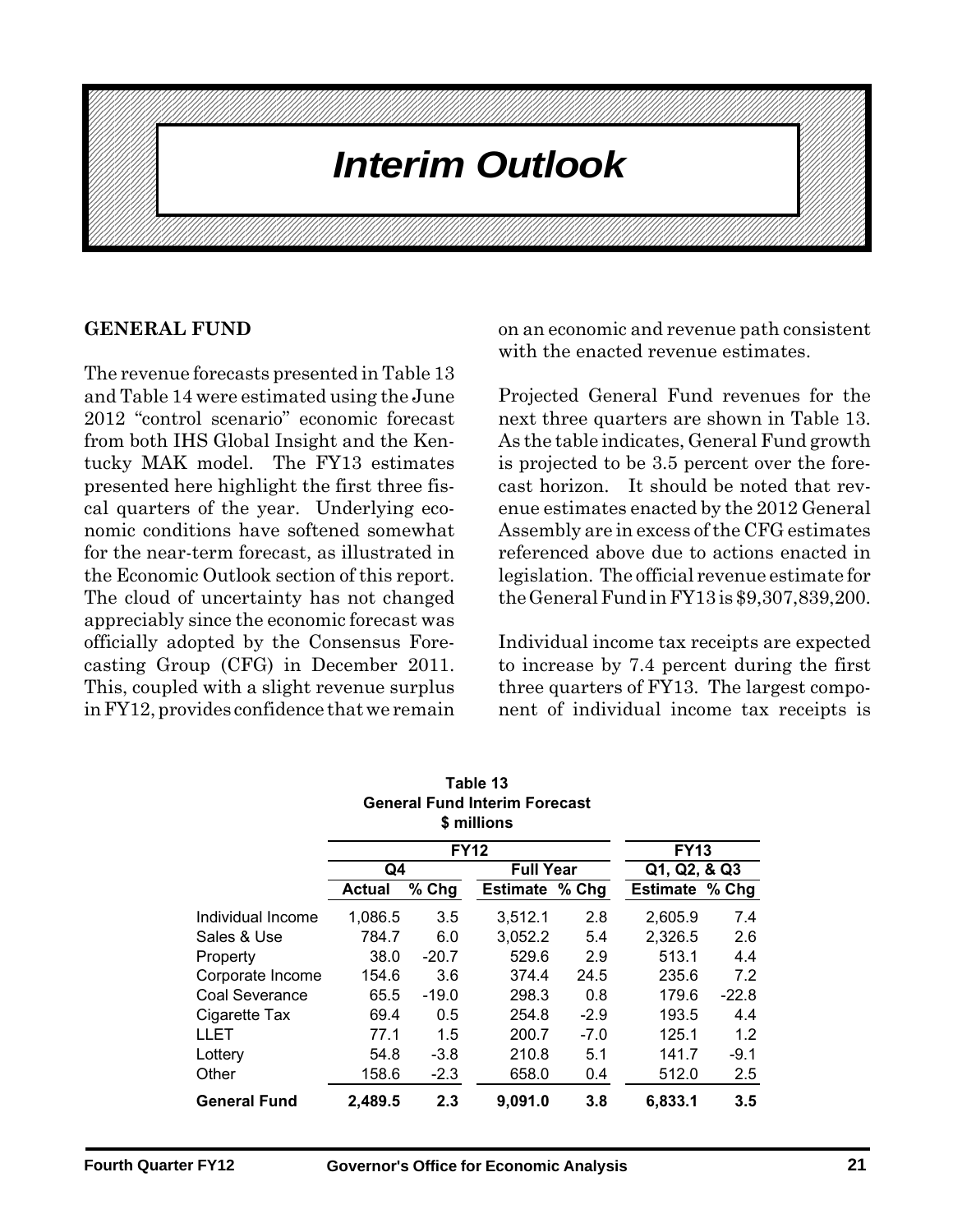withholding, which makes up approximately 98 percent of total individual income tax receipts. Withholding, in turn, is closely tied to wages and salaries and employment in the state. Recent gains in employment and wages are expected to persist through the forecasting horizon, which partially explains the strong rate of anticipated growth.

Growth in sales and use tax collections is expected to recede slightly in FY13. Sales and use receipts are closely tied to personal income and disposable income. Sales and use receipts grew 5.2 percent in the first nine months of FY12 and 5.4 percent for the year. Since the rate of growth in the sales tax exceeded growth in incomes, our models detected some one-time spending trends that usually follow recessionary periods from pentup demand. Growth tends to recede in the following years without the continued support of small demand shocks.

Property tax revenues are expected to increase by 4.4 percent over the forecasting horizon. The state rate on real property will remain at 12.2 cents per \$100 in valuation. Due to the effects of the housing recession, the state rate has remained at 12.2 cents since valuation year 2008, an unprecedented occurrence. As the housing market shores up, growth in new property and existing values can be expected to resume more normal trends.

The corporation income tax and the LLET were designed to be complementary. The LLET is a backstop for the corporation income tax. That is, when corporate profits and tax receipts fall, LLET collections rise and vice versa. That pattern is evident in FY12 collections as well as in the forecast. In FY12, corporation income tax collections grew 24.5 percent while LLET receipts declined 7.0 percent. For the forecasting horizon,

both taxes should gravitate toward longer term trend values. The corporation income tax is expected to grow 7.2 percent, based on sustained profitability, and the LLET tax will remain fairly flat, with projected growth of 1.2 percent.

Coal severance receipts fell short of the official estimate in FY12 and are expected to decline in FY13. Energy markets, and coal markets in particular, have become quite volatile in the wake of technological advances in natural gas extraction. Input substitution, slowing global demand, and unseasonable weather all combined in a concerted fashion to depress coal demand and coal prices. Coal receipts fell 19.0 percent in the final quarter of FY12 and are expected to continue falling nearly 22.8 percent over the next three quarters before eventually forming a bottom.

Cigarette tax receipts declined 2.9 percent in FY12 but the downward trend is expected to stabilize over the forecast horizon. The outlook for cigarette tax receipts is for a nominal 4.4 percent increase in the first three quarters of FY13. A downward trend in smoking rates is still expected, but the \$1.00 per pack increase in the tax rate for Illinois is expected to have a small positive revenue impact for cigarette purchases in Kentucky.

Lottery receipts are determined by the Lottery Corporation's dividend schedule. The dividend expected in FY13 remains at \$214.0 million, the enacted estimate. Growth over the first three quarters of FY13 is expected to produce roughly same amount as FY12, while hitting the enacted estimate for the fiscal year.

The "Other" category contains dozens of smaller accounts, which make up the remainder of the General Fund. Insurance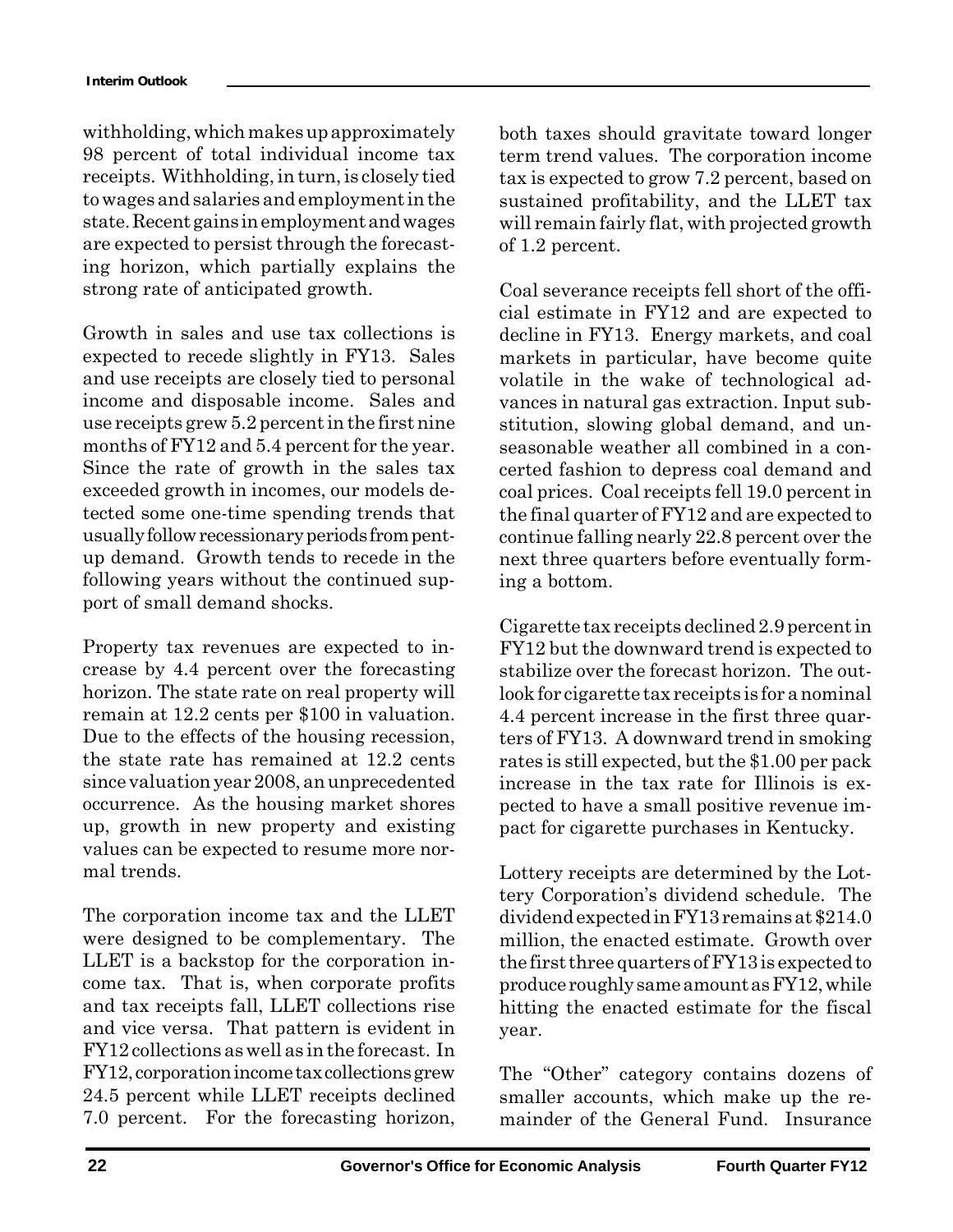counts in the "Other" category. The "Other" marginally in the third quarter. premiums tax, bank franchise and telecommunications tax are the three largest accategory of taxes is expected to rise 2.5 percent during the forecasting horizon, a slight increase in growth compared to FY12. Each account was re-examined after FY12 and the proper adjustments were made to calibrate the models. In all, these accounts were estimated to be \$654.2 million in FY12, with actual collections totaling \$658.0 million – an error rate of less than 1.0 percent.

## **ROAD FUND**

The Road Fund is expected to increase 4.2 percent during the first three quarters of FY13, as shown in Table14. The Road Fund grew 7.8 percent in FY12 due to strong growth in motor fuels and motor vehicle usage tax collections as well as motor vehicle license receipts.

Motor fuels tax receipts are expected to increase 5.7 percent in the first nine months of FY13, due in large part to an increase in the tax rate caused by rising average wholesale prices of gasoline. The tax rate is projected

to be at the maximum statutorily allowable rate in the first two quarters before declining marginally in the third quarter.

Motor vehicle usage taxes are forecast to grow 5.7 percent during the first three quarters of FY13 as motor vehicle sales continue to increase but at a slightly slower rate. In FY12, receipts from this category rose 16.2 percent.

To estimate growth of the other components of the Road Fund, GOEA consulted with officials in the Transportation Cabinet and the Department of Revenue to assess recent growth patterns as well as administrative factors in developing an updated estimate. Motor vehicle license fees are expected to decrease 15.2 percent because FY12 collections were inflated due to timing issues. Weight distance taxes are expected to rise 0.9 percent, motor vehicle operator's license (driver's license) taxes are forecasted to decline 0.2 percent, and investment income collections are projected to be \$2.5 million. The "Other" category is expected to increase 16.1 percent due to a variety of administrative factors.

|                        |               | l able 14<br>\$ millions | <b>Road Fund Interim Forecast</b> |         |                |         |  |
|------------------------|---------------|--------------------------|-----------------------------------|---------|----------------|---------|--|
|                        |               | <b>FY12</b>              |                                   |         | <b>FY13</b>    |         |  |
|                        | Q4            |                          | <b>Full Year</b>                  |         | Q1, Q2 & Q3    |         |  |
|                        | <b>Actual</b> | $%$ Chg                  | <b>Actual</b>                     | $%$ Chg | Estimate % Chg |         |  |
| Motor Fuels            | 200.4         | 8.1                      | 790.2                             | 7.8     | 623.7          | 5.7     |  |
| Motor Vehicle Usage    | 118.2         | 16.2                     | 416.9                             | 9.2     | 315.5          | 5.7     |  |
| Motor Vehicle License  | 32.3          | $-8.1$                   | 107.8                             | 10.2    | 64.1           | $-15.2$ |  |
| Motor Vehicle Operator | 4.0           | 5.7                      | 15.7                              | 0.0     | 11.7           | $-0.2$  |  |
| <b>Weight Distance</b> | 18.7          | 3.1                      | 75.1                              | 1.5     | 56.9           | 0.9     |  |
| Investment             | 2.5           | 248.5                    | 3.1                               | 54.4    | 2.0            | 227.9   |  |
| Other                  | 12.5          | 15.6                     | 34.9                              | 0.7     | 26.0           | 16.1    |  |
| <b>Total Road Fund</b> | 388.7         | 9.3                      | 1.443.8                           | 7.8     | 1,099.9        | 4.2     |  |

# **Table 14**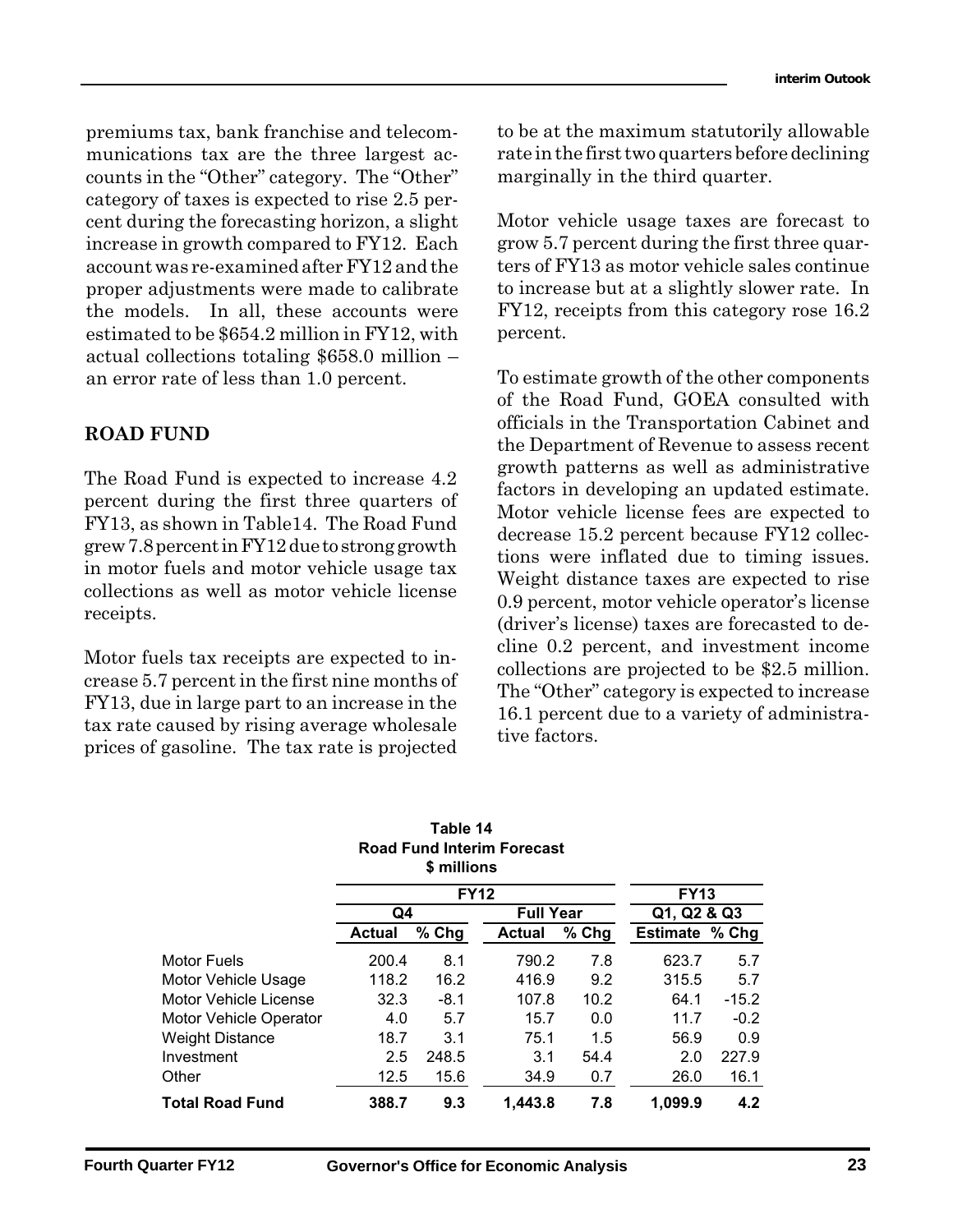## **NATIONAL ECONOMY**

Fiscal year 2011 ended with a relatively optimistic outlook. Real GDP was up 2.7 percent for the year and forecasted to exceed that growth at the start of 2012. Most indicators for the national economy were trending upward and for the most part those trends were expected to continue. The only national variable that was expected to perform poorly was real government expenditures, largely a result of the expiring stimulus.

Within one quarter, those expectations had changed. What looked to be a strong rebound had begun to lose momentum by the first quarterly report of FY12. Real GDP went from having forecasted growth of 2.8 percent all the way down to 1.7 percent. Similarly, forecasts for consumption, investment, government expenditures, exports, and imports all declined. Global Insight accredited the deceleration to the emerging troubles in the Eurozone abroad and erupting political battles at home.

In the simplest term, no segment of state and national demand has emerged to lead the economy into a robust recovery. In the early stages of the recovery, business planned investment was expected to accelerate due to low interest rates reducing the cost of capital and the need for replacement equipment. That source of growth never fully materialized. Businesses still faced uncertain markets for their finished products, so investment decisions were further delayed. Later, hope emerged that a global recovery would allow net exports to lead the surge in the US domestic economy. This did not happen. Major fiscal and financial problems in Europe and building weaknesses in Asia derailed any chance of an export-led acceleration. Next, low interest rates and very low real estate prices led to renewed optimism for a rebound in domestic housing. While a rebound is inevitable, this source of "investment" has also taken a holding pattern as potential buyers continue to seek value and gauge the strength of the economy before making purchases.

Finally, domestic consumption was identified as a possible tonic for increased final demand. Consumption has indeed been strong in the past six quarters. As employment slowly limped forward, households became more confident and the purse-strings slowly opened. Moreover, pent-up demand had been building since the recession began, and consumers took advantage of lower prices to finally make delayed purchases for households. In summary, the lack of a clearcut and stable source of domestic demand continues to cloud the economic outlook. On the positive side, the lack of a credible demand source has not led to a double-dip in the 2007 recession. Nonetheless, strong forward progress has proven illusive and many business decisions continue to be delayed pending more clarity on the direction of the major economic aggregates.

The outlook for the next three quarters is, for the most part, an extension of the trend viewed in the past year: marginal improvement on all fronts, with exceptional improvement on none. GDP is expected to grow 2.2 percent over the next three quarters, consumption is forecast to grow by 2.6 percent, and investment should continue to be one of the bright spots, posting 7.6 percent growth. Government expenditures, which decreased by 2.5 percent in the past year will continue to decline, but at a decelerating rate of 2.1 percent. Exports should have less impressive growth and imports more impressive growth with 4.3 and 4.6 percent respectively.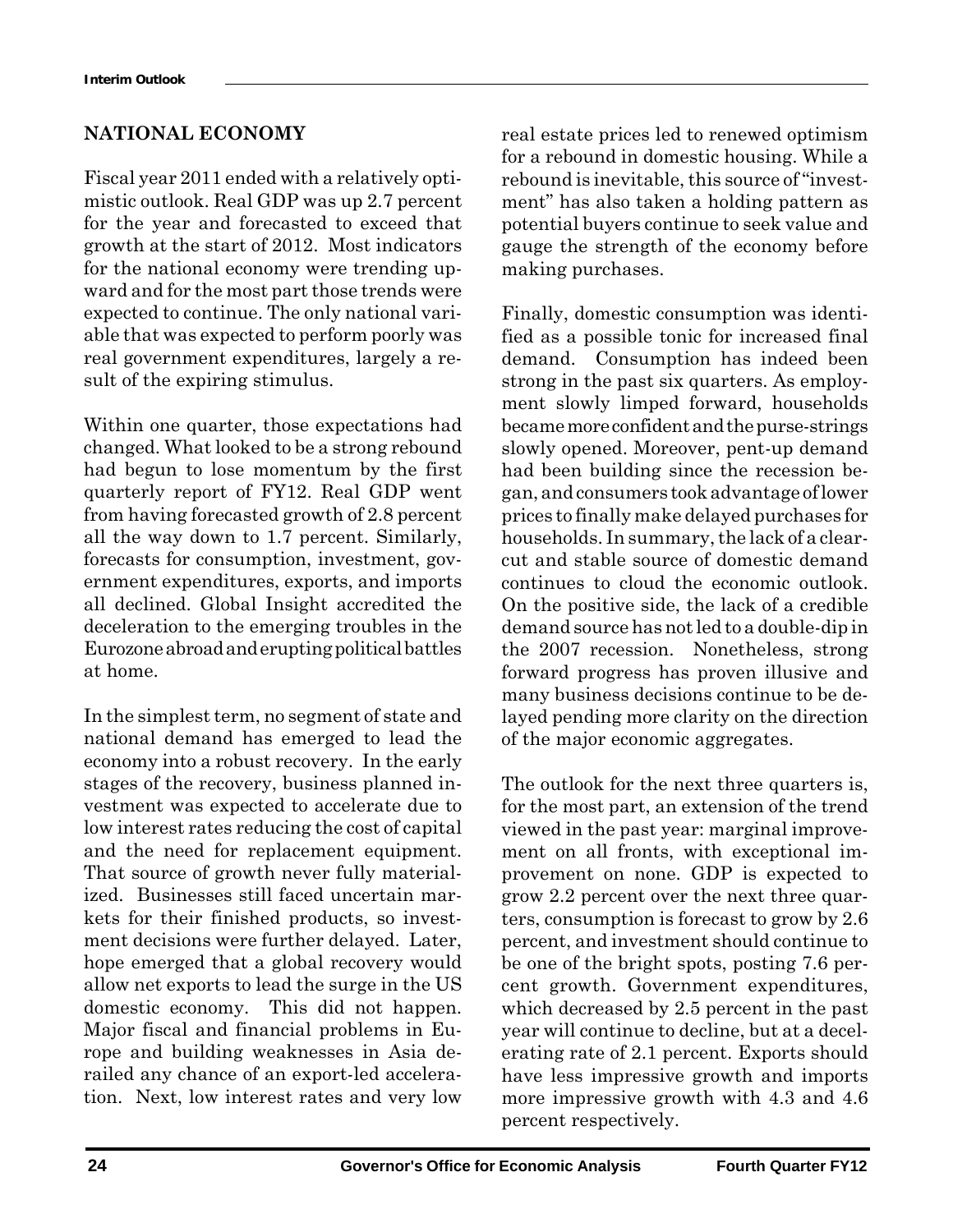greatest short-run risk to the economy. Sea-In the previous quarterly report it was noted that risks of higher fuel prices were the sonal price volatility combined with uncertainty in the Middle East had the possibility of increasing fuel prices, thereby depressing disposable income and discretionary consumption. This did not happen. Instead, between April and July of 2012, gasoline prices dropped by almost 60 cents per gallon nationally. This equates to a 0.5 percent increase in household disposable income. This is the opposite of what was expected one year ago.

Lower fuel prices have also meant decreased expenses in bringing products to market, and as a corollary, lower inflation. Yearover-year growth for the consumer price index, producer price index (finished goods), and producer price index (industrial commodities) are all at 12 month lows. So while increasing fuel prices in FY12 sent inflation shooting up (3.3 percent over the first three quarters) and zapped consumers of their discretionary spending ability, a reversal in gas prices should have the opposite effect and restore much-needed purchasing power to household budgets. Inflation is expected to drop to one percent growth over the first three quarters of FY13.

The previous quarterly report noted strong performance in the labor market, but that performance has dropped significantly in the intervening months. The most recent three months have all seen payroll employment growth of less than 100,000 per month. In the three months preceding the last quarterly report monthly employment growth average 245,000. Global Insight has posited that this slowdown in employment growth is over-exaggerated. In this scenario, the mild winter prevented typical seasonal disruption in employment, making recent employment gains look comparatively weak.

The current forecast calls for total nonfarm employment growth of 1.4 percent in the first three quarters of FY13. Manufacturing employment is expected to start the year slightly stronger, and then level off. This slight, but steady improvement in employment is expected to decrease the unemployment rate to 7.9 percent by the third quarter. For the sake of comparison, the unemployment rate was 9.1 percent at the beginning of FY12.

This forecast has several base assumptions built into the underlying models. Global Insight assumed that the temporary two percent payroll tax cut and emergency unemployment insurance benefits were extended into 2013 rather than allowed to expire in the current calendar year. Furthermore, Global Insight has assumed that Congress is able to reach a compromise that will extend the Bush/Obama tax cuts into at least 2013 and forestall automatic spending cuts that are scheduled to begin in January 2013. Obviously these assumptions rest on some level of cooperation among members of congress leading up to and following the presidential election. Global Insight also assumed that the recent drop in gas prices will continue, and that the Federal Reserve will continue to hold interest rates near zero.

## **KENTUCKY ECONOMY**

The peak before the 2007 recession occurred largely at the end of FY08 in Kentucky. Personal income, wages, and salaries, and total nonfarm employment were all at, or near, all-time highs in the third and fourth quarters of that fiscal year. Even employ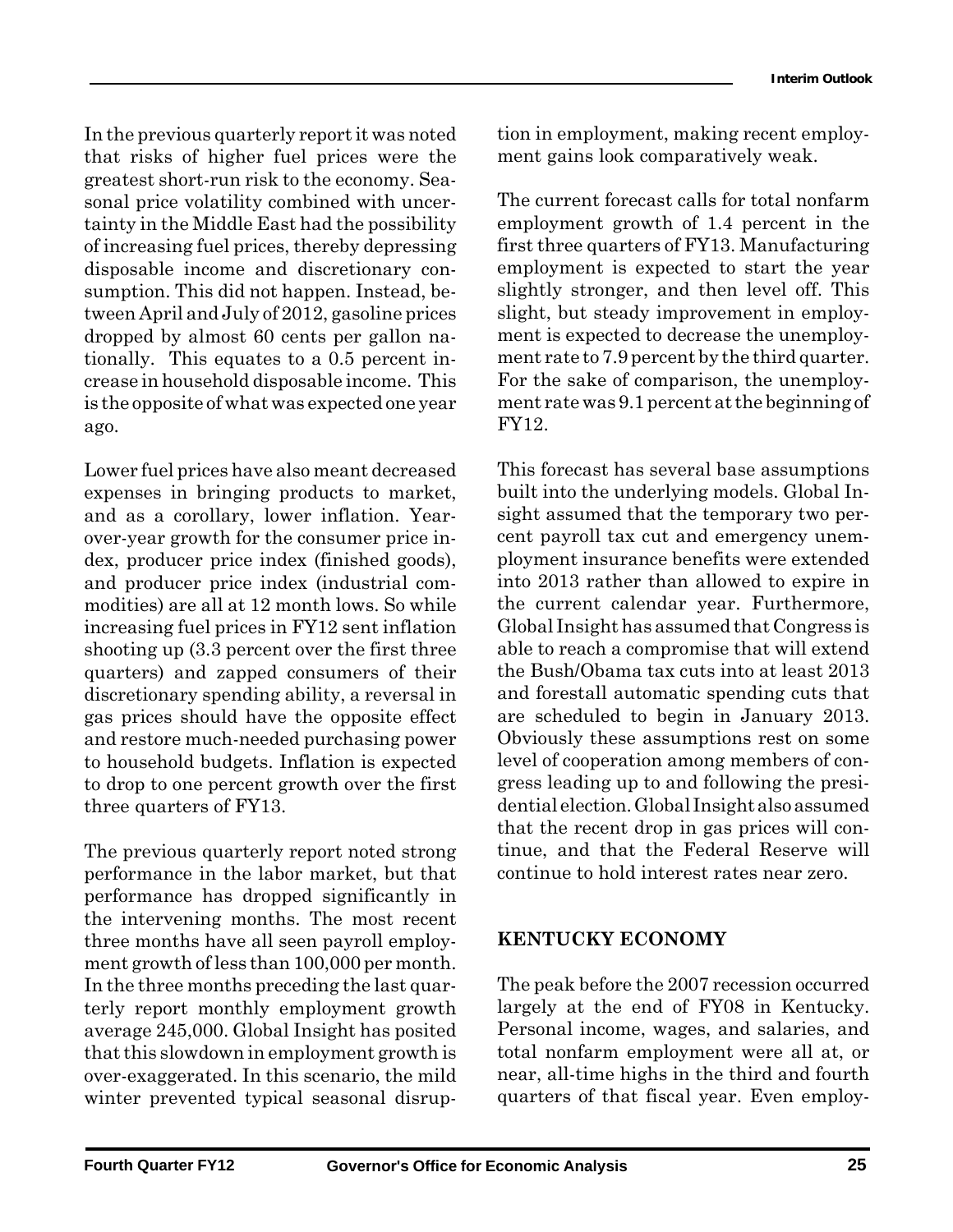ment in the goods-producing sector, which had been wrapped in a decade of decline, was more or less stabilized prior to that point. Then the bottom fell out.

The good news is that now, four years after the onset of the recession, Kentucky's economy has exceeded those previous high in terms of personal income and wages and salaries. Kentucky personal income and wages and salaries are 7.2 percent and 6.3 percent respectively higher than their prerecession peaks. Annual growth rates over the past eight quarters have averaged 3.8 percent for personal income and 3.7 percent for wages and salaries. Looking forward, that slow and steady growth is expected to continue. The current forecast calls for 3.5 percent and 3.3 percent growth in those two categories.

US personal income is expected to perform slightly better than Kentucky personal income over the next three quarters. See Table 15. US personal income is expected to grow by 3.7 percent, while Kentucky growth is expected to be 3.5 percent. Wages and salary growth in both Kentucky and nationally is expected to be 3.3 percent. Overall the outlook for income growth between Kentucky and the US are very similar and are much more optimistic than employment, inflation and debt outlooks might indicate.

The narrative regarding employment is much less optimistic. Whereas Kentucky has exceeded pre-recession peaks in the recovery, an uphill battle remains for a complete employment recovery. Total non-farm employment declined by 6.0 percent during the recession. Since the trough in Kentucky employment we have regained approximately 60 percent of recessionary job losses. The forecast calls for nonfarm employment growth of 1.8 percent over the next three quarters.

It is also helpful to think of the employment outlook among the major sectors in Kentucky's economy. Service producing industries, which make up approximately twothirds of Kentucky jobs, have recovered approximately 85 percent of jobs lost during the recession. This sector is the primary driving force behind the plodding growth. The first three quarters of FY13 are expected to grow 1.5 percent over the same quarters in FY12.

Manufacturing employment never had a definable recovery period following the 2001 recession. This complicates measurements for the goods producing employment too. Using the official recession start quarter, the goods producing sector lost over 17 percent of its jobs during the 2007 recession. The outlook for goods producing employment is very optimistic and it is expected to grow by 5.7 percent during the next three quarters.

Employment by the government is altogether different. Like the other two sectors government employment began to drop in FY09, but it was buoyed by the American Recovery and Reinvestment Act. Since most of the funds available through the stimulus have expired, government employment has dropped throughout the country and Kentucky is no exception. Table 16 shows that government employment has dropped in each of the past six quarters and is expected to continue dropping in FY13.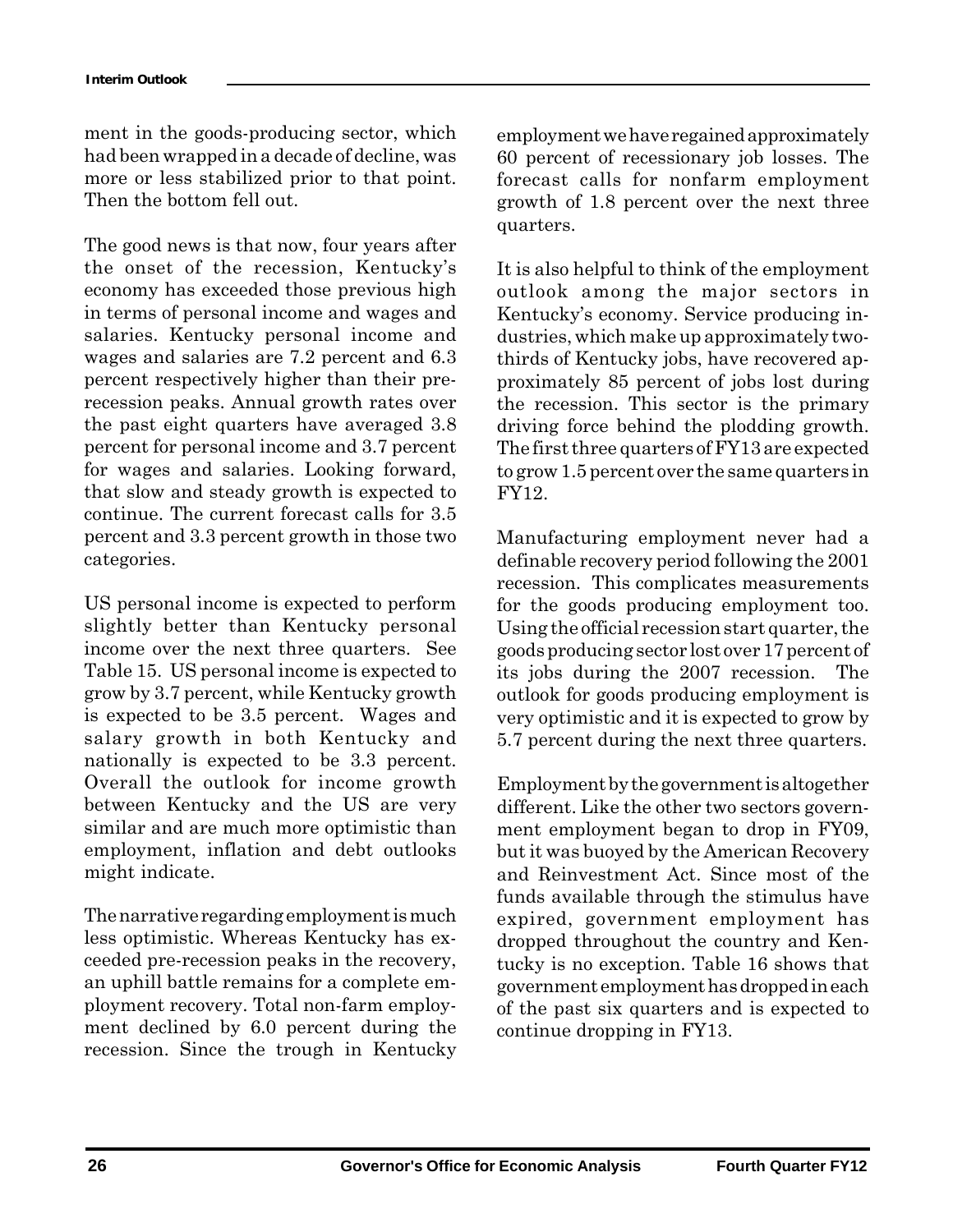### **FY13 Q1, Q2, & Q3 Table 15 Economic Outlook**

|                                            | Q1, Q2, & Q3 |             |           |                  |  |
|--------------------------------------------|--------------|-------------|-----------|------------------|--|
|                                            | <b>FY13</b>  | <b>FY12</b> | Chg       | $%$ Chg          |  |
| <b>United States</b>                       |              |             |           |                  |  |
| <b>Real GDP</b>                            | 13,707.1     | 13,417.2    | 289.9     | $2.2\phantom{0}$ |  |
| <b>Real Consumption</b>                    | 9,729.0      | 9,487.1     | 241.9     | 2.6              |  |
| <b>Real Investment</b>                     | 1,995.3      | 1,854.8     | 140.5     | 7.6              |  |
| <b>Real Government Expenditures</b>        | 2,429.6      | 2,481.8     | $-52.2$   | $-2.1$           |  |
| <b>Real Exports</b>                        | 1,880.4      | 1,803.6     | 76.8      | 4.3              |  |
| Real Imports                               | 2,312.9      | 2,212.1     | 100.8     | 4.6              |  |
| Personal Income (\$ billions)              | 13,614.8     | 13,126.4    | 488.4     | 3.7              |  |
| Wage & Salary (\$ billions)                | 6,984.4      | 6,761.5     | 222.9     | 3.3              |  |
| Inflation (% chg CPI)                      | 1.0          | 3.3         | <b>NA</b> | NA               |  |
| Industrial Production Index (% chg)        | 3.1          | 3.9         | <b>NA</b> | NA.              |  |
| Civilian Labor Force (millions)            | 155.3        | 154.1       | 1.2       | 0.8              |  |
| <b>Total Nonfarm Employment (millions)</b> | 133.9        | 132.1       | 1.8       | 1.4              |  |
| Manufacturing Employment (millions)        | 12.0         | 11.8        | 0.2       | 1.5              |  |
| Unemployment Rate (percent)                | 8.0          | 8.7         | <b>NA</b> | NA               |  |
| Kentucky                                   |              |             |           |                  |  |
| Personal Income (\$ millions)              | 154,117.0    | 148,833.7   | 5,283.3   | 3.5              |  |
| Wage & Salary (\$ millions)                | 78,947.6     | 76,414.8    | 2,532.9   | 3.3              |  |
| Non-farm Employment (thousands)            | 1,834.8      | 1,803.1     | 31.6      | 1.8              |  |
| Goods Producing (thousands)                | 322.0        | 304.5       | 17.5      | 5.7              |  |
| Service Providing (thousands)              | 1,187.5      | 1,170.3     | 17.2      | 1.5              |  |
| Government (thousands)                     | 325.3        | 328.3       | $-3.0$    | $-0.9$           |  |

Real series are in billions of chained 2000 dollars.

Source: IHS Global Insight, Inc. June 11, 2012 data release and Kentucky MAK model.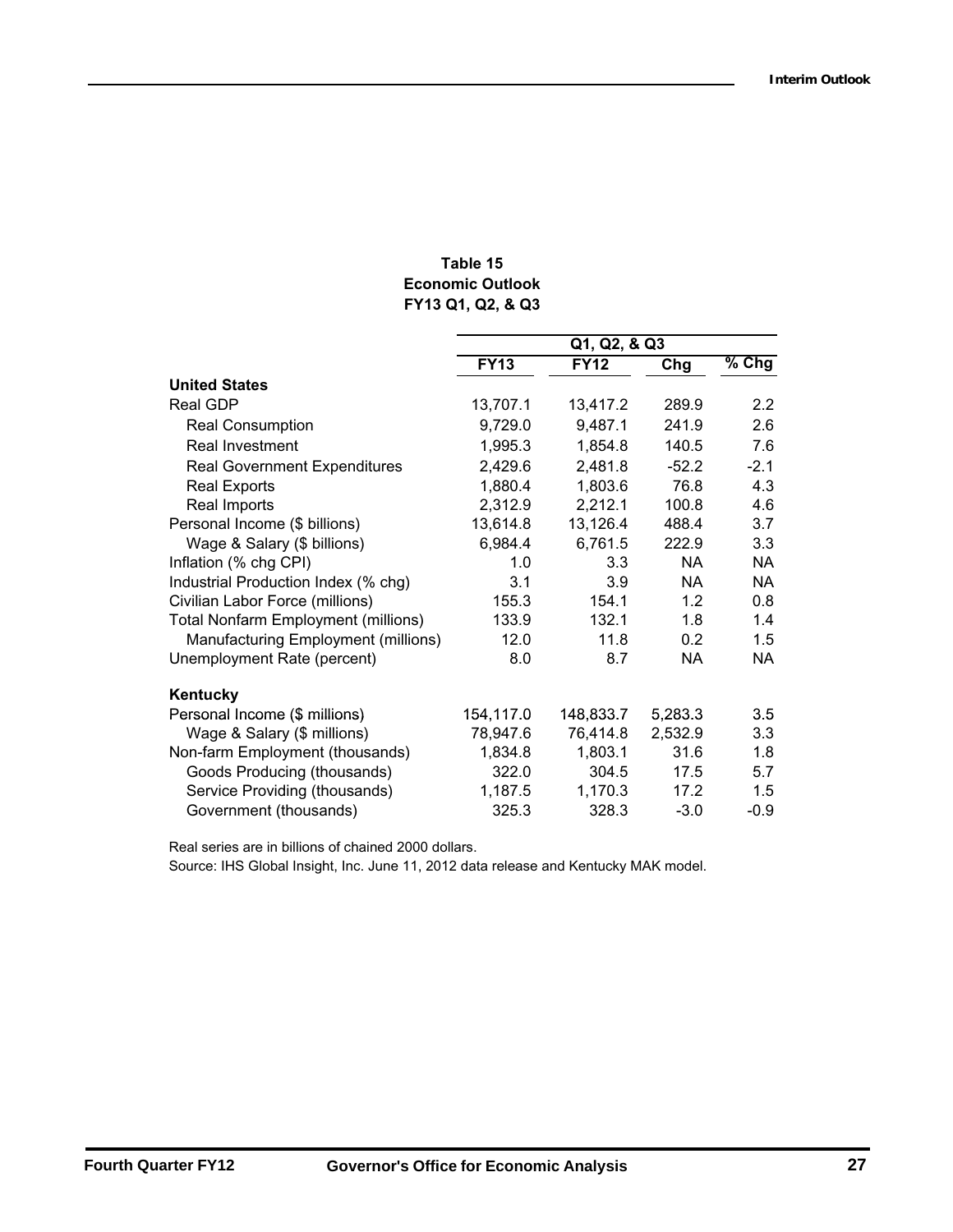| Table 16                                          |
|---------------------------------------------------|
| <b>History and Outlook for US Economic Series</b> |
| Annual Growth Rates (%)                           |

|                                     | <b>FY11</b> |                |        | <b>FY12</b> |        |                | <b>FY13</b> |        |        |                |        |
|-------------------------------------|-------------|----------------|--------|-------------|--------|----------------|-------------|--------|--------|----------------|--------|
|                                     | Q1          | Q <sub>2</sub> | Q3     | Q4          | Q1     | Q <sub>2</sub> | Q3          | Q4     | Q1     | Q <sub>2</sub> | Q3     |
| <b>United States</b>                |             |                |        |             |        |                |             |        |        |                |        |
| <b>Real GDP</b>                     | 3.5         | 3.1            | 2.2    | 1.6         | 1.5    | 1.6            | 2.0         | 2.1    | 2.2    | 2.1            | 2.1    |
| <b>Real Consumption</b>             | 2.2         | 3.0            | 2.8    | 2.2         | 2.0    | 1.6            | 1.8         | 2.3    | 2.5    | 2.6            | 2.5    |
| <b>Real Investment</b>              | 25.5        | 14.0           | 7.4    | 2.9         | 1.0    | 8.1            | 8.8         | 8.4    | 10.1   | 6.5            | 6.3    |
| <b>Real Government Expenditures</b> | 0.6         | 0.1            | $-1.1$ | $-2.2$      | $-2.4$ | $-2.8$         | $-2.3$      | $-2.4$ | $-2.6$ | $-2.1$         | $-1.6$ |
| <b>Real Exports</b>                 | 12.5        | 8.8            | 8.9    | 7.3         | 6.0    | 4.7            | 4.5         | 4.5    | 4.2    | 4.5            | 4.1    |
| Real Imports                        | 15.9        | 10.7           | 9.6    | 4.8         | 2.1    | 3.6            | 3.1         | 3.8    | 4.8    | 4.7            | 4.2    |
| Personal Income                     | 4.9         | 5.4            | 5.8    | 5.1         | 4.8    | 4.2            | 2.9         | 2.9    | 3.2    | 4.0            | 3.9    |
| Wage & Salary                       | 3.3         | 3.3            | 4.4    | 3.4         | 4.2    | 4.3            | 3.5         | 3.5    | 2.8    | 3.4            | 3.6    |
| <b>CPI</b>                          | 1.2         | 1.2            | 2.1    | 3.3         | 3.8    | 3.3            | 2.8         | 1.9    | 1.0    | 1.0            | 0.8    |
| Industrial Production Index         | 7.2         | 6.3            | 5.4    | 3.6         | 3.3    | 4.0            | 4.3         | 4.7    | 3.7    | 3.1            | 2.4    |
| Civilian Labor Force                | $-0.2$      | 0.1            | $-0.3$ | $-0.4$      | $-0.2$ | 0.1            | 0.9         | 0.8    | 0.8    | 0.9            | 0.7    |
| <b>Total Nonfarm Employment</b>     | 0.0         | 0.6            | 1.1    | 1.0         | 1.2    | 1.4            | 1.5         | 1.4    | 1.4    | 1.4            | 1.2    |
| <b>Manufacturing Employment</b>     | $-0.6$      | 0.6            | 1.7    | 1.7         | 1.8    | 2.0            | 2.0         | 1.9    | 1.8    | 1.6            | 1.0    |
| Unemployment Rate (levels)          | 9.5         | 9.6            | 9.0    | 9.0         | 9.1    | 8.7            | 8.3         | 8.2    | 8.1    | 8.0            | 7.9    |
| Kentucky                            |             |                |        |             |        |                |             |        |        |                |        |
| Personal Income                     | 2.8         | 2.7            | 5.1    | 4.8         | 4.3    | 4.7            | 3.2         | 3.1    | 3.5    | 3.7            | 3.5    |
| Wage & Salary                       | 3.5         | 2.2            | 3.5    | 2.8         | 3.4    | 5.6            | 4.4         | 4.3    | 3.6    | 3.1            | 3.3    |
| Non-farm Employment                 | 0.5         | 1.3            | 1.7    | 0.9         | 1.2    | 0.9            | 1.7         | 2.0    | 2.1    | 2.0            | 1.2    |
| Goods Producing                     | $-1.8$      | $-0.4$         | 1.2    | 1.3         | 1.4    | 0.9            | 1.9         | 6.1    | 6.0    | 6.0            | 5.3    |
| Service Providing                   | 1.0         | 1.7            | 2.0    | 1.4         | 1.5    | 1.5            | 2.6         | 1.8    | 1.9    | 1.7            | 0.8    |
| Government                          | 1.1         | 1.3            | 1.3    | $-1.1$      | 0.0    | $-1.2$         | $-1.3$      | $-1.1$ | $-1.0$ | $-0.8$         | $-1.0$ |

Not Seasonally Adjusted. Real series are in billions of chained 2000 dollars.

Data for FY12 Q4 and forward are June 2012 estimates.

Source: IHS Global Insight Inc., June 11, 2012 data release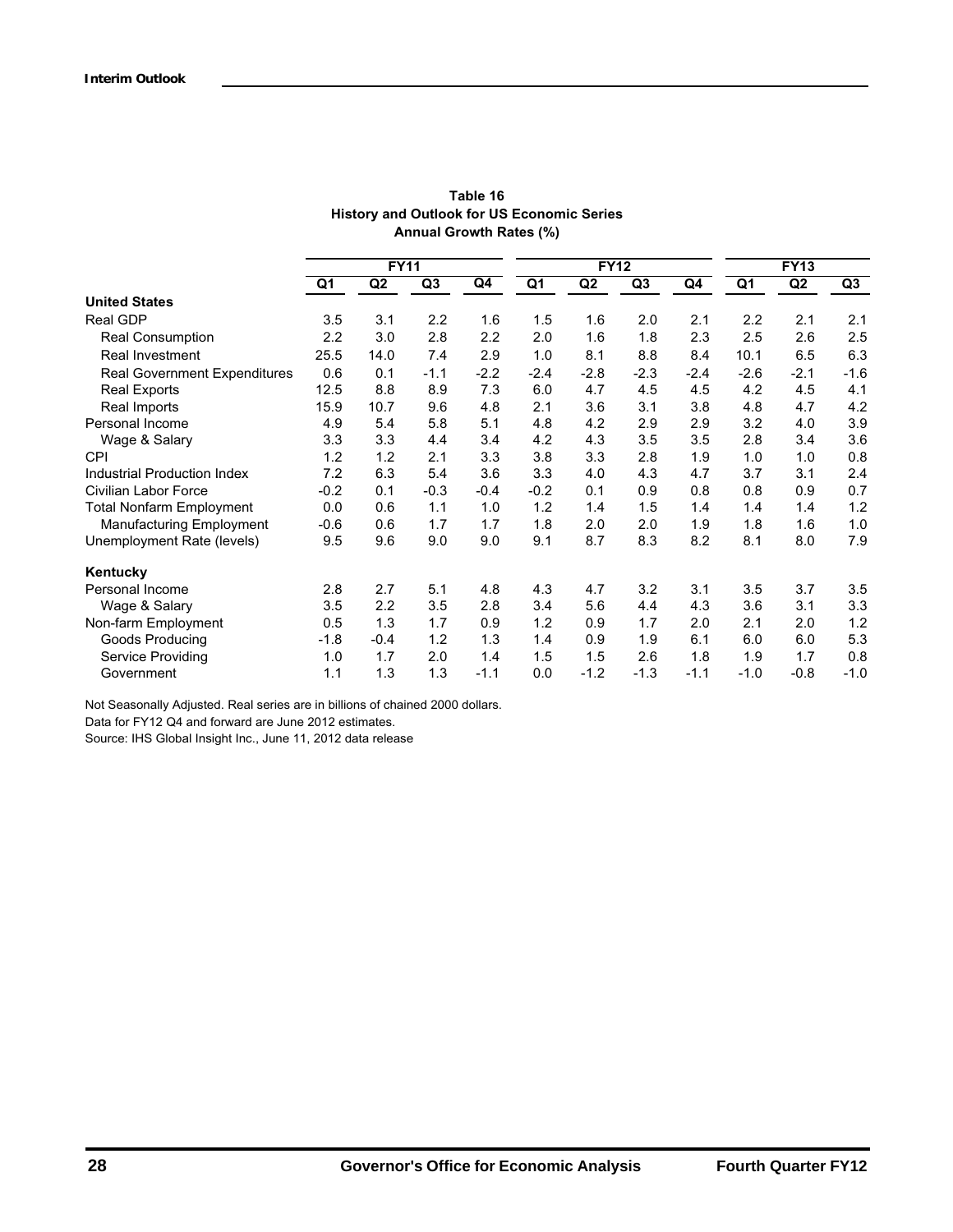# **Appendix A General and Road Fund Receipts Fourth Quarter FY2012**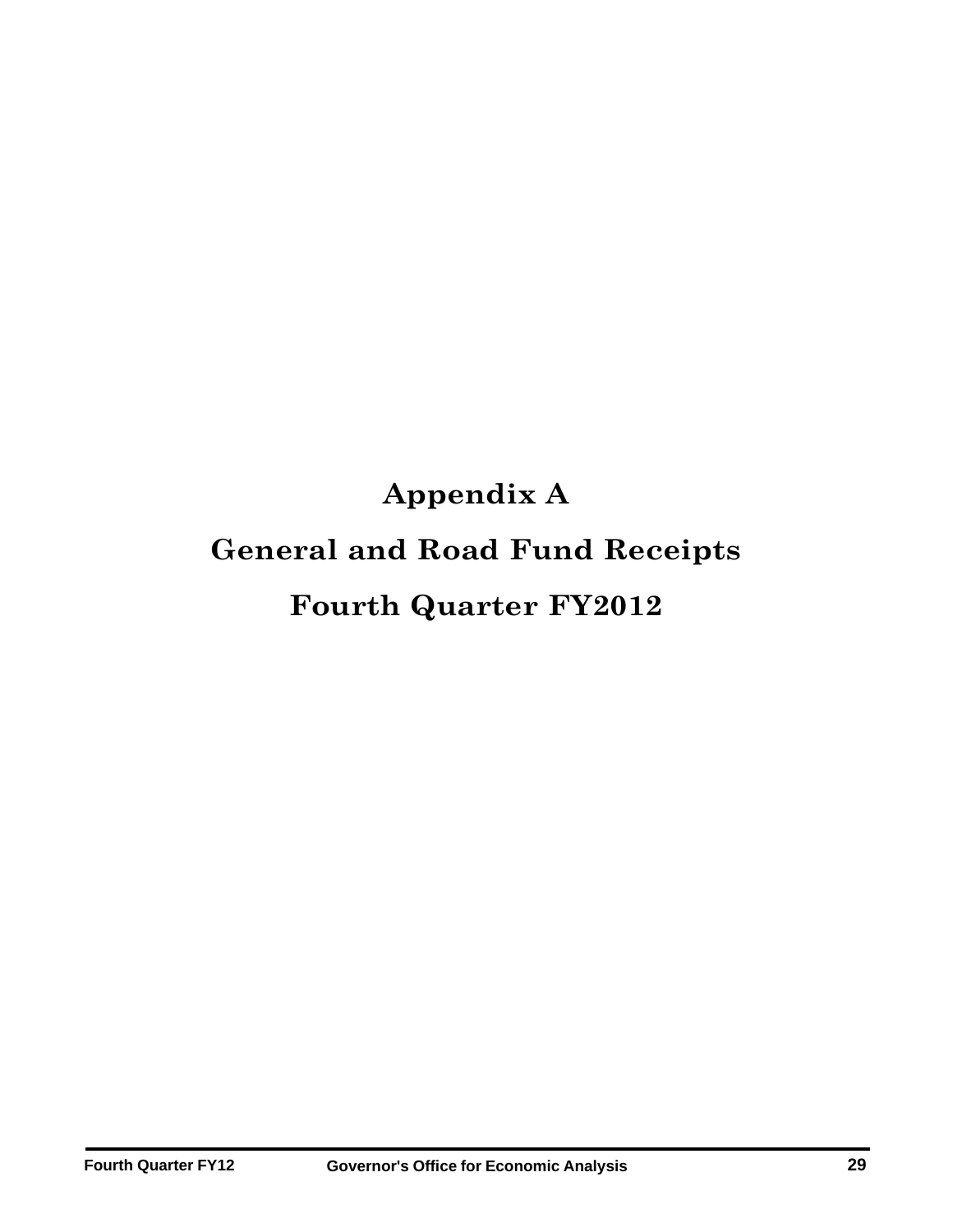## **KENTUCKY STATE GOVERNMENT - GENERAL FUND REVENUE**

|                                                                 | <b>Fourth Quarter</b><br>FY 2012 | <b>Fourth Quarter</b><br>FY 2011 | %<br>Change    | Year-To-Date<br>FY 2012 | Year-To-Date<br>FY 2011  | %<br>Change      |
|-----------------------------------------------------------------|----------------------------------|----------------------------------|----------------|-------------------------|--------------------------|------------------|
| <b>TOTAL GENERAL FUND</b>                                       | \$2.489.481.446                  | \$2.432.832.119                  | 2.3%           | \$9,090,954,645         | \$8.759.442.646          | 3.8%             |
| Tax Receipts                                                    | \$2,408,630,620                  | \$2,350,576,236                  | 2.5%           | \$8,786,626,012         | \$8,455,775,175          | 3.9%             |
| Sales and Gross Receipts                                        | \$951,335,137                    | \$902,087,042                    | 5.5%           | \$3,648,803,253         | \$3,489,069,236          | 4.6%             |
| <b>Beer Consumption</b>                                         | 1,698,360                        | 1,600,138                        | 6.1%           | 6,125,423               | 6,118,817                | 0.1%             |
| Beer Wholesale                                                  | 14,971,812                       | 13,009,302                       | 15.1%          | 54,139,730              | 51,914,445               | 4.3%             |
| Cigarette                                                       | 69,428,937                       | 69,029,224                       | 0.6%           | 254,798,018             | 262,220,720              | $-2.8%$          |
| <b>Distilled Spirits Case Sales</b>                             | 29,682                           | 29,405                           | 0.9%           | 116,903                 | (232, 830)               | $\overline{a}$   |
| <b>Distilled Spirits Consumption</b>                            | 2,895,472                        | 2,877,104                        | 0.6%           | 11,355,027              | 10,942,531               | 3.8%             |
| <b>Distilled Spirits Wholesale</b><br><b>Insurance Premium</b>  | 7,678,582                        | 7,513,375                        | 2.2%           | 29,695,678              | 28,175,617               | 5.4%             |
| Pari-Mutuel                                                     | 42,394,005                       | 41,057,991<br>1,707,339          | 3.3%<br>9.6%   | 133.069.934             | 128,731,563              | 3.4%<br>$-21.8%$ |
|                                                                 | 1,871,441                        | 30,334                           | $-80.6%$       | 3,600,911<br>164,223    | 4,607,322                | $-8.2%$          |
| Race Track Admission<br>Sales and Use                           | 5,875<br>784,719,884             | 740,075,643                      | 6.0%           | 3,052,236,048           | 178,957<br>2,896,251,816 | 5.4%             |
| <b>Wine Consumption</b>                                         | 653,008                          | 663,390                          | $-1.6%$        | 2,716,967               | 2,584,039                | 5.1%             |
| Wine Wholesale                                                  | 3,411,230                        | 3,470,694                        | $-1.7%$        | 14,102,961              | 13,748,696               | 2.6%             |
| <b>Telecommunications Tax</b>                                   | 16,016,836                       | 15,557,509                       | 3.0%           | 64,919,274              | 62,286,497               | 4.2%             |
| OTP                                                             | 5,550,478                        | 5,423,605                        | 2.3%           | 21,730,607              | 21,391,009               | 1.6%             |
| Floor Stock Tax                                                 | 9,535                            | 41,988                           | $-77.3%$       | 23,786                  | 86,999                   | $-72.7%$         |
|                                                                 |                                  |                                  |                |                         |                          |                  |
| License and Privilege                                           | \$160.018.238                    | \$180,399,726                    | $-11.3%$       | \$647,694,277           | \$658,594,243            | $-1.7%$          |
| Alc. Bev. License Suspension                                    | 78,170                           | 74,943                           | 4.3%           | 281.375                 | 377,550                  | $-25.5%$         |
| Coal Severance                                                  | 65,534,975                       | 80,878,417                       | $-19.0%$       | 298,263,637             | 295,836,611              | 0.8%             |
| <b>Corporation License</b>                                      | 4,898,408                        | 412,405                          | 1087.8%        | 5.330.573               | 10,654,547               | $-50.0%$         |
| <b>Corporation Organization</b><br><b>Occupational Licenses</b> | 59,907                           | 13,528                           | 342.8%         | 94.666<br>156.845       | 69,928                   | 35.4%            |
| Oil Production                                                  | 87,513                           | 66,382                           | 31.8%<br>17.4% |                         | 165,753                  | $-5.4%$<br>44.3% |
|                                                                 | 3,015,451                        | 2,568,797                        | 44.5%          | 11,955,961<br>272,443   | 8,287,566                | 3.9%             |
| Race Track License<br><b>Bank Franchise Tax</b>                 | 66,068                           | 45,725                           | $-84.4%$       |                         | 262,175                  | 6.5%             |
| <b>Driver License Fees</b>                                      | 1,565,633<br>152,981             | 10,035,499<br>148,156            | 3.3%           | 94,158,966<br>608,829   | 88,400,971<br>602,721    | 1.0%             |
| <b>Minerals Severance</b>                                       | 2,982,765                        | 3,150,880                        | $-5.3%$        | 13,292,368              | 13,256,853               | 0.3%             |
| <b>Natural Gas Severance</b>                                    | 4,431,078                        | 7,027,256                        | $-36.9%$       | 22,538,258              | 24,938,411               | $-9.6%$          |
| <b>Limited Liability Entity</b>                                 | 77,145,287                       | 75,977,739                       | 1.5%           | 200,740,356             | 215,741,157              | $-7.0%$          |
|                                                                 |                                  |                                  |                |                         |                          |                  |
| Income                                                          | \$1,241,129,822                  | \$1,199,444,901                  | 3.5%           | \$3,886,498,908         | \$3,718,560,868          | 4.5%             |
| Corporation                                                     | 154,631,744                      | 149,214,688                      | 3.6%           | 374,423,779             | 300,782,364              | 24.5%            |
| Individual                                                      | 1,086,498,078                    | 1,050,230,212                    | 3.5%           | 3,512,075,128           | 3,417,778,504            | 2.8%             |
| Property                                                        | \$38,040,099                     | \$47,995,649                     | $-20.7%$       | \$529,566,811           | \$514,814,972            | 2.9%             |
| <b>Building &amp; Loan Association</b>                          | 2,508,944                        | 2,247,679                        | 11.6%          | 2,462,810               | 2,457,458                | 0.2%             |
| General - Real                                                  | 6,111,493                        | 7,371,527                        | $-17.1%$       | 251,285,063             | 247,034,036              | 1.7%             |
| General - Tangible                                              | 35,601,266                       | 27,194,880                       | 30.9%          | 207,739,436             | 186,665,683              | 11.3%            |
| Omitted & Delinquent                                            | 817,969                          | (1,228,477)                      | ---            | 16,687,591              | 28,140,461               | $-40.7%$         |
| <b>Public Service</b>                                           | (7,005,533)                      | 12,397,639                       | $\overline{a}$ | 50,063,069              | 49,210,400               | 1.7%             |
| Other                                                           | 5,961                            | 12,401                           | $-51.9%$       | 1,328,843               | 1,306,933                | 1.7%             |
| Inheritance                                                     | \$10,811,894                     | \$12,047,148                     | $-10.3%$       | \$41,312,904            | \$41,350,929             | $-0.1%$          |
| Miscellaneous                                                   | \$7,295,430                      | \$8,601,770                      | $-15.2%$       | \$32,749,859            | \$33,384,927             | $-1.9%$          |
| Legal Process                                                   | 5,022,964                        | 5,195,212                        | $-3.3%$        | 19,977,267              | 20,303,600               | -1.6%            |
| T. V. A. In Lieu Payments                                       | 2,269,975                        | 3,404,199                        | $-33.3%$       | 12,707,124              | 12,992,023               | $-2.2%$          |
| Other                                                           | 2,491                            | 2,358                            | 5.6%           | 65,468                  | 89,304                   | $-26.7%$         |
| Nontax Receipts                                                 | \$80,578,631                     | \$82,312,158                     | $-2.1%$        | \$301,849,149           | \$300,260,186            | 0.5%             |
| <b>Departmental Fees</b>                                        | 7,228,142                        | 8.494.104                        | $-14.9%$       | 26,203,503              | 29,505,690               | $-11.2%$         |
| <b>PSC Assessment Fee</b>                                       | 1,951,575                        | 7,537,842                        | $-74.1%$       | 7,389,549               | 16,266,055               | $-54.6%$         |
| Fines & Forfeitures                                             | 7,165,464                        | 6,463,657                        | 10.9%          | 26,274,627              | 26,117,800               | 0.6%             |
| Interest on Investments                                         | (15,097,696)                     | 256,937                          | ---            | (14, 535, 985)          | 767,606                  | ---              |
| Lottery                                                         | 54,829,000                       | 57,000,000                       | $-3.8%$        | 210,800,122             | 200,500,000              | 5.1%             |
| Sale of NO <sub>x</sub> Credits                                 | 2,025                            | 14,313                           | $-85.9%$       | 22,025                  | 36,825                   | $-40.2%$         |
| Miscellaneous                                                   | 24,500,121                       | 2,545,306                        | 862.6%         | 45,695,310              | 27,066,209               | 68.8%            |
| Redeposit of State Funds                                        | \$272,196                        | (\$56,275)                       |                | \$2,479,483             | \$3,407,285              | $-27.2%$         |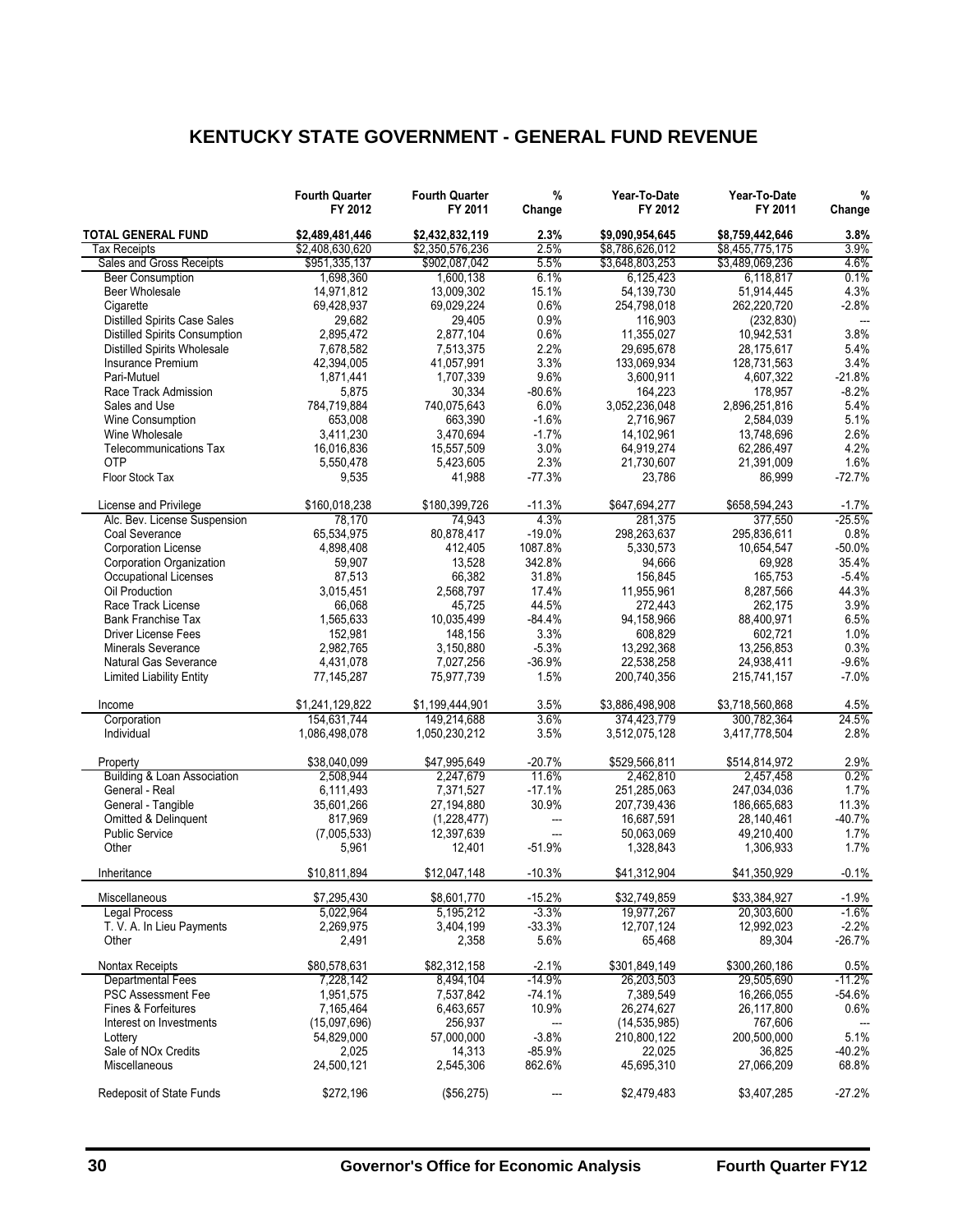## **KENTUCKY STATE GOVERNMENT - ROAD FUND REVENUE**

|                                 | <b>Fourth Quarter</b><br>FY 2012 | <b>Fourth Quarter</b><br>FY 2011 | %<br>Change | Year-To-Date<br>FY 2012 | Year-To-Date<br>FY 2011 | $\%$<br>Change |
|---------------------------------|----------------------------------|----------------------------------|-------------|-------------------------|-------------------------|----------------|
| <b>TOTAL ROAD FUND</b>          | \$388,713,732                    | \$355,752,737                    | 9.3%        | \$1,443,773,845         | \$1,338,811,926         | 7.8%           |
| Tax Receipts-                   | \$376,921,598                    | \$349,726,954                    | 7.8%        | \$1,416,497,670         | \$1,315,130,011         | 7.7%           |
| Sales and Gross Receipts        | \$318,685,711                    | \$287,101,400                    | 11.0%       | \$1,207,082,330         | \$1,114,593,981         | 8.3%           |
| Motor Fuels Taxes               | 200,437,732                      | 185,340,869                      | 8.1%        | 790,229,379             | 732,826,112             | 7.8%           |
| Motor Vehicle Usage             | 118,247,980                      | 101,760,531                      | 16.2%       | 416,852,951             | 381,767,869             | 9.2%           |
| License and Privilege           | \$58,235,887                     | \$62,625,555                     | $-7.0%$     | \$209,415,340           | \$200,536,031           | 4.4%           |
| <b>Motor Vehicles</b>           | 32,275,527                       | 35,126,535                       | $-8.1%$     | 107,836,554             | 97,812,587              | 10.2%          |
| <b>Motor Vehicle Operators</b>  | 4,018,392                        | 3,806,403                        | 5.6%        | 15,737,651              | 15,736,805              | 0.0%           |
| <b>Weight Distance</b>          | 18,735,571                       | 18,177,209                       | 3.1%        | 75,111,565              | 73,983,781              | 1.5%           |
| <b>Truck Decal Fees</b>         | 629.410                          | 709.415                          | $-11.3%$    | 736,224                 | 793,715                 | $-7.2\%$       |
| Other Special Fees              | 2,576,987                        | 4,805,993                        | $-46.4%$    | 9,993,345               | 12,209,142              | $-18.1%$       |
| Nontax Receipts                 | \$12,024,378                     | \$6,017,386                      | 99.8%       | \$26,739,794            | \$21,932,031            | 21.9%          |
| Departmental Fees               | 8,924,385                        | 4,617,898                        | 93.3%       | 21,879,481              | 18, 167, 778            | 20.4%          |
| In Lieu of Traffic Fines        | 203.705                          | 211,250                          | $-3.6\%$    | 769,405                 | 779.828                 | $-1.3%$        |
| Investment Income               | 2,471,110                        | 885,562                          | 179.0%      | 3,081,180               | 1,995,228               | 54.4%          |
| Miscellaneous                   | 425,178                          | 302,676                          | 40.5%       | 1,009,727               | 989,197                 | 2.1%           |
| <b>Redeposit of State Funds</b> | (\$232, 244)                     | \$8,397                          |             | \$536,381               | \$1,749,883             | $-69.3%$       |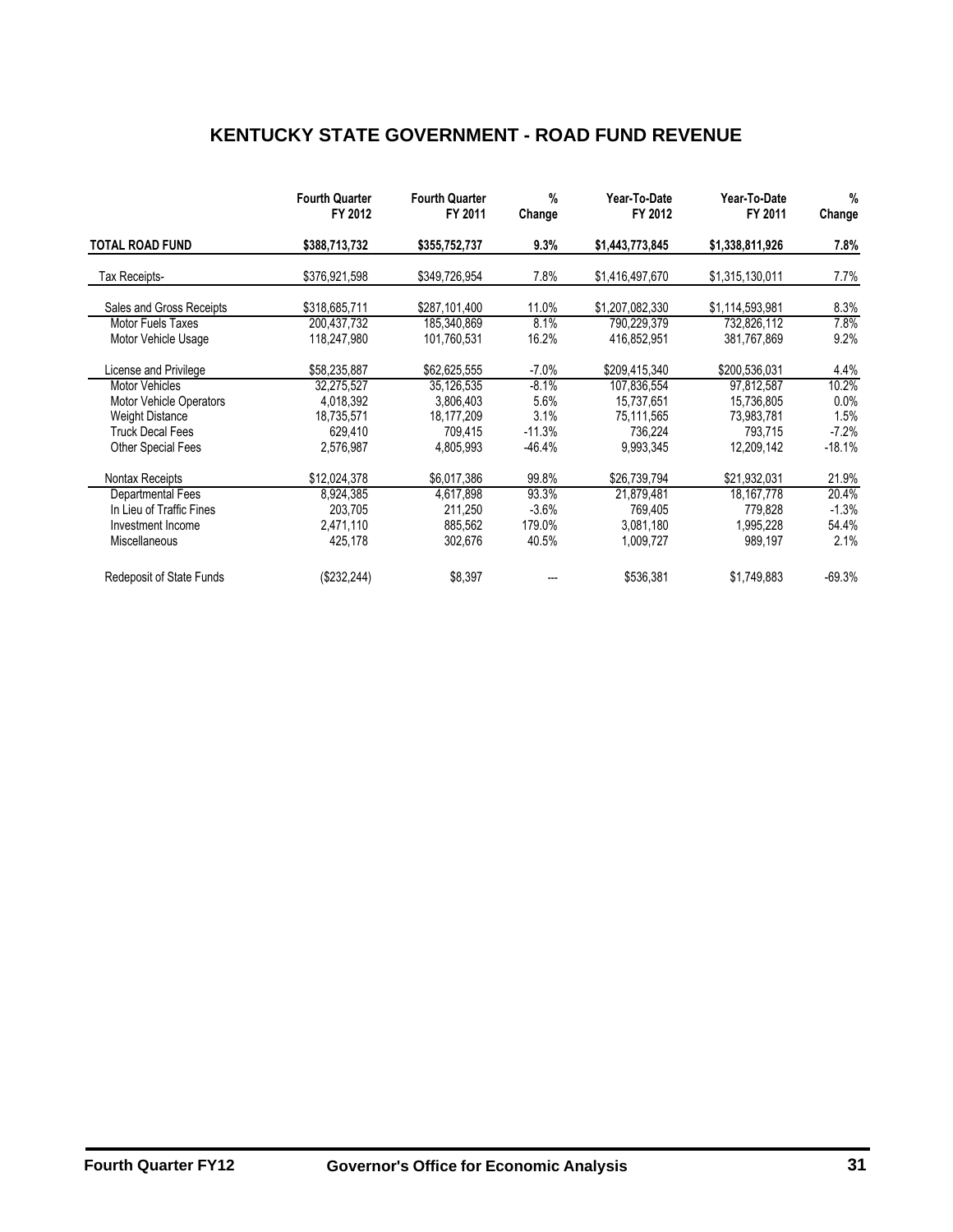# **Appendix B Summary Statistics for General and Road Funds FY03 - FY12**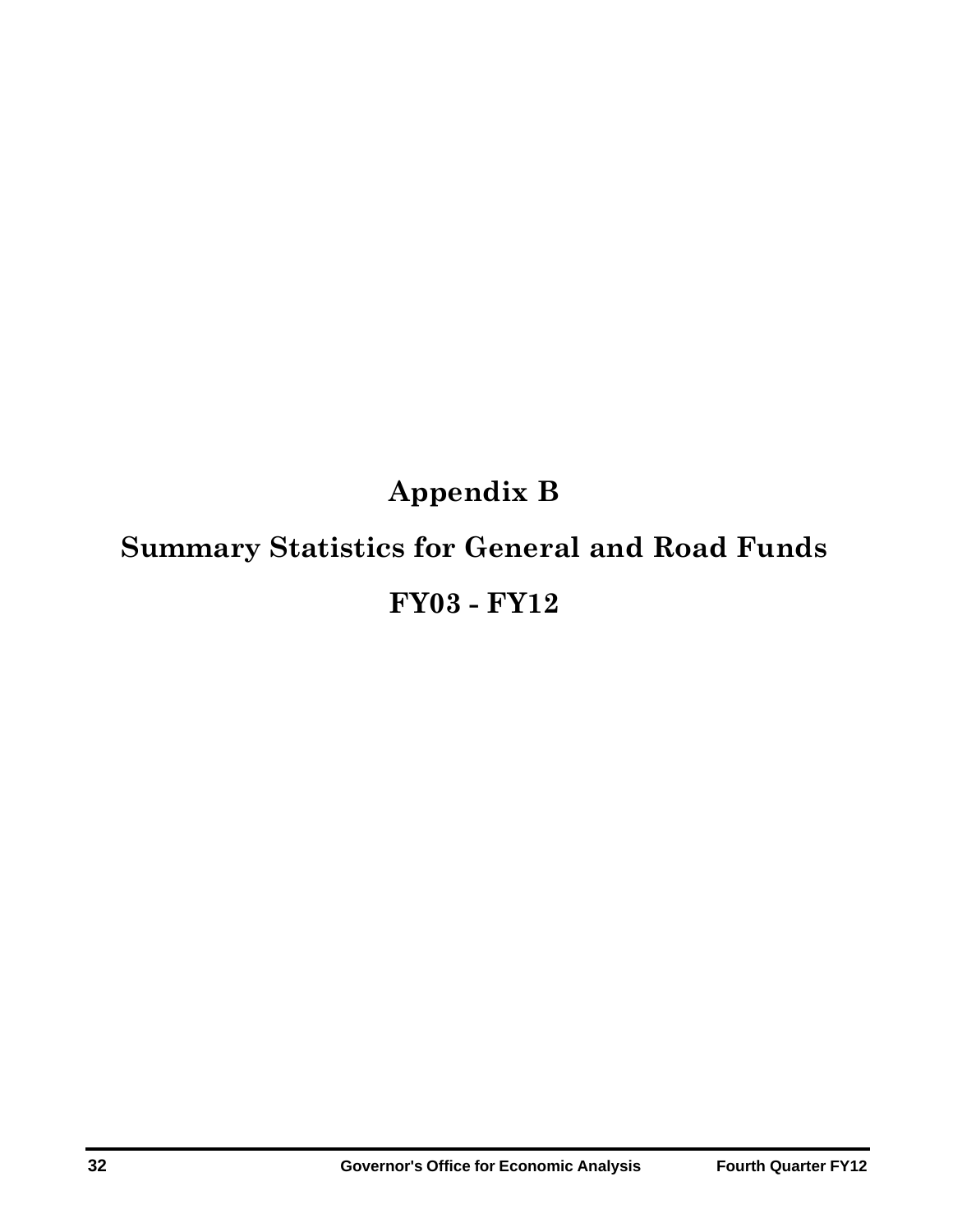## **Summary Statistics for General Fund (\$ mil) Major Revenue Sources - Fiscal Years 2003-2012**

|                                      | <b>FY03</b>   | <b>FY04</b>   | <b>FY05</b>   | <b>FY06</b>   | <b>FY07</b>   |
|--------------------------------------|---------------|---------------|---------------|---------------|---------------|
| <b>TOTAL GENERAL FUND</b>            | 6,783,458,295 | 6,977,623,200 | 7,645,046,634 | 8,376,083,216 | 8,573,819,250 |
| <b>Tax Receipts</b>                  | 6,543,157,657 | 6,686,290,589 | 7,350,335,469 | 8,065,347,817 | 8,233,789,253 |
| <b>Sales and Gross Receipts</b>      | 2,577,542,870 | 2,668,210,228 | 2,838,701,120 | 3,174,734,842 | 3,280,448,981 |
| <b>Beer Consumption</b>              | 6,334,169     | 6,320,886     | 6,387,318     | 6,393,753     | 6,344,079     |
| <b>Beer Wholesale</b>                | 35,969,890    | 37,439,919    | 37,815,717    | 45,206,839    | 46,806,186    |
| Cigarette                            | 16,367,947    | 17,136,198    | 24,966,880    | 172,069,493   | 168,768,467   |
| Cigarette Floor Stock                |               | ---           | 8,701,966     | 12,089,404    | 9,746         |
| <b>Distilled Spirits Case Sales</b>  | 85,601        | 87,662        | 92,178        | 94,806        | 98,874        |
| <b>Distilled Spirits Consumption</b> | 8,680,833     | 8,985,826     | 9,190,089     | 9,900,035     | 10,094,572    |
| <b>Distilled Spirits Wholesale</b>   | 16,088,048    | 16,957,192    | 18,150,313    | 23,524,032    | 25, 139, 117  |
| Insurance Premium                    | 114,988,790   | 120,523,955   | 123,410,091   | 122,824,056   | 125,877,984   |
| Pari-Mutuel                          | 5,953,247     | 3,629,292     | 4,710,111     | 5,626,849     | 5,489,552     |
| Race Track Admission                 | 193,114       | 232,350       | 195,068       | 230,285       | 190,362       |
| Sales and Use                        | 2,364,182,478 | 2,447,584,698 | 2,594,966,373 | 2,749,765,011 | 2,817,652,253 |
| <b>Wine Consumption</b>              | 1,902,818     | 2,005,265     | 2,279,162     | 1,945,945     | 2,326,331     |
| Wine Wholesale                       | 6,795,936     | 7,306,985     | 7,835,853     | 10,510,955    | 11,392,111    |
| <b>Telecommunications Tax</b>        |               |               |               | 14,553,379    | 51,623,000    |
| <b>Other Tobacco Products</b>        |               |               |               |               | 8,636,348     |
| <b>License and Privilege</b>         | 379,857,645   | 368,122,494   | 427,823,269   | 386,264,573   | 352,829,122   |
| Alc. Bev. License & Suspension       | 227,850       | 223,700       | 237,101       | 280,450       | 659,151       |
| Coal Severance                       | 141,664,981   | 147,498,230   | 184,436,935   | 224,490,111   | 221,952,516   |
| <b>Corporation License</b>           | 152,595,257   | 124,096,012   | 134, 149, 794 | 43,516,942    | 11,734,452    |
| Corporation Organization             | 190,494       | 143.804       | 613,048       | 221,281       | 115,755       |
| Occupational Licenses                | 197,977       | 223,002       | 188,761       | 174,122       | 207,198       |
| Oil Production                       | 3,116,954     | 3,387,884     | 4,710,832     | 6,386,501     | 6,198,342     |
| Race Track License                   | 322,825       | 335,625       | 324,642       | 289,258       | 283,675       |
| <b>Bank Franchise Tax</b>            | 53,747,906    | 55,467,195    | 63,837,587    | 59,603,147    | 63,912,315    |
| <b>Driver License Fees</b>           | 499,003       | 523,979       | 522,904       | 600,903       | 603,807       |
| <b>Minerals Severance</b>            | 12,580,912    | 13,711,874    | 13,494,541    | 14,502,342    | 14,822,013    |
| Natural Gas Severance<br>LLET        | 14,713,486    | 22,511,188    | 25,307,125    | 36,199,516    | 32,339,897    |
| <b>Income</b>                        | 3,024,422,738 | 3,099,593,870 | 3,514,735,211 | 3,920,229,525 | 4,029,600,561 |
| Corporation                          | 278,035,794   | 303,262,821   | 478,504,505   | 1,001,618,543 | 988,064,957   |
| Individual                           | 2,746,386,944 | 2,796,331,049 | 3,036,230,706 | 2,918,610,982 | 3,041,535,604 |
| Property                             | 434,768,249   | 448,765,511   | 472,596,276   | 502,510,631   | 492,462,208   |
| <b>Bank Deposits</b>                 | 456,527       | 467,711       | 474,098       | 505,351       | 513,619       |
| Building & Loan Association          | 3,181,373     | 2,513,083     | 3,192,911     | 2,071,523     | 2,921,484     |
| <b>Distilled Spirits</b>             | 442,092       | 375,637       | 388,612       | 410,798       | 506,754       |
| General - Intangible                 | 25,883,197    | 27,547,183    | 26,912,813    | 30,955,124    | 48,841        |
| General - Real                       | 186.000.177   | 192.534.530   | 202.182.555   | 215.351.439   | 228.282.174   |
| General - Tangible                   | 149,426,286   | 149, 155, 206 | 159,883,091   | 165,622,948   | 192,343,695   |
| Omitted & Delinquent                 | 20,368,623    | 15,829,225    | 20,646,846    | 30,330,629    | 25,253,460    |
| <b>Public Service</b>                | 48,836,372    | 60,178,393    | 58,787,595    | 57,259,849    | 42,588,669    |
| Other                                | 173,603       | 164,542       | 127,756       | 2,970         | 3,512         |
| Inheritance                          | 95,864,480    | 66,083,705    | 63,174,866    | 45,990,266    | 43,578,107    |
| <b>Miscellaneous</b>                 | 30,701,674    | 35,514,782    | 33,304,727    | 35,617,980    | 34,870,274    |
| <b>Legal Process</b>                 | 22,994,148    | 27,322,798    | 24,696,032    | 25,118,948    | 24,759,470    |
| T. V. A. In Lieu Payments            | 7,660,437     | 8,146,924     | 8,559,023     | 10,248,314    | 10,037,326    |
| Other                                | 47,090        | 45,061        | 49,672        | 250,719       | 73,478        |
| <b>Nontax Receipts</b>               | 233,694,271   | 280,871,754   | 286,661,124   | 302,629,799   | 327,878,702   |
| <b>Departmental Fees</b>             | 21,982,797    | 22,161,022    | 22,542,182    | 23,932,336    | 25,043,719    |
| <b>PSC Assessment Fee</b>            | 8,702,466     | 5,389,636     | 13,568,805    | 9,041,415     | 14,593,067    |
| Fines & Forfeitures                  | 28,888,326    | 27,991,293    | 25,405,780    | 26,129,275    | 26,606,686    |
| Interest on Investments              | (7, 157, 704) | 1,017,305     | 6,950,902     | 18,681,492    | 31,991,861    |
| Lottery                              | 171,000,000   | 173,800,000   | 161,252,000   | 190,000,000   | 186,625,113   |
| Sale of NOx Credits                  |               | 11,836,125    | 3,696,675     | 1,126,000     | 811,600       |
| Miscellaneous                        | 10,278,386    | 38,676,373    | 53,244,780    | 33,719,282    | 42,206,657    |
| <b>Redeposit of State Funds</b>      | 6,606,367     | 10,460,857    | 8,050,041     | 8,105,601     | 12,151,295    |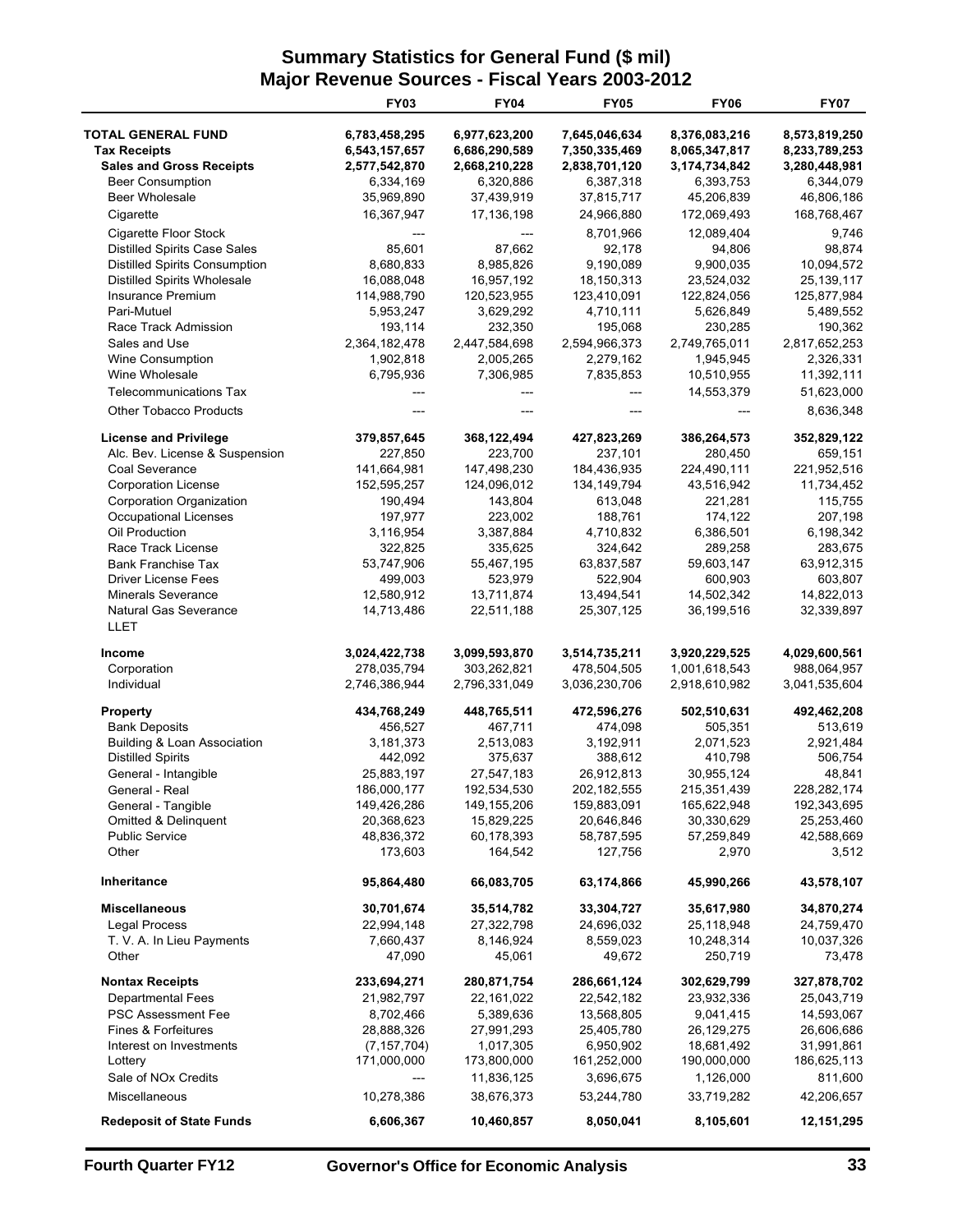## **Summary Statistics for General Fund (\$ mil) Major Revenue Sources - Fiscal Years 2003-2012**

|                                        | <b>FY08</b>   | <b>FY09</b>   | <b>FY10</b>   | <b>FY11</b>   | <b>FY12</b>   |
|----------------------------------------|---------------|---------------|---------------|---------------|---------------|
| <b>TOTAL GENERAL FUND</b>              | 8,664,336,663 | 8,426,351,594 | 8,225,127,620 | 8,759,442,646 | 9,090,954,645 |
| <b>Tax Receipts</b>                    | 8,329,734,971 | 8,112,768,934 | 7,917,980,032 | 8,455,775,175 | 8,786,626,012 |
| <b>Sales and Gross Receipts</b>        | 3,354,581,311 | 3,374,871,927 | 3,396,530,945 | 3,489,069,236 | 3,648,803,253 |
| <b>Beer Consumption</b>                | 6,535,066     | 6,478,525     | 6,165,525     | 6,118,817     | 6,125,423     |
| <b>Beer Wholesale</b>                  | 49,531,545    | 51,696,564    | 51,596,255    | 51,914,445    | 54,139,730    |
| Cigarette                              | 169,547,927   | 186,756,010   | 278, 159, 743 | 262,220,720   | 254,798,018   |
| Cigarette Floor Stock                  |               | 16,292,300    | 274,940       | 150,038       | 23,786        |
| <b>Distilled Spirits Case Sales</b>    | 104,154       | 109,333       | 453,002       | $-232,830$    | 116,903       |
| <b>Distilled Spirits Consumption</b>   | 10,378,013    | 10,676,604    | 10,719,543    | 10,942,531    | 11,355,027    |
| Distilled Spirits Wholesale            | 26,628,403    | 27,884,547    | 27,517,432    | 28,175,617    | 29,695,678    |
| Insurance Premium                      | 129,296,901   | 125, 168, 149 | 125,063,475   | 128,731,563   | 133,069,934   |
| Pari-Mutuel                            | 5,327,540     | 4,387,515     | $-82,480$     | 4,607,322     | 3,600,911     |
| Race Track Admission                   | 219,939       | 230,888       | 187,994       | 178,957       | 164,223       |
| Sales and Use                          | 2,877,814,014 | 2,857,665,168 | 2,794,057,329 | 2,896,251,816 | 3,052,236,048 |
| Wine Consumption                       | 2,353,476     | 2,392,069     | 2,442,113     | 2,584,039     | 2,716,967     |
| Wine Wholesale                         | 11,977,256    | 12,356,700    | 12,082,136    | 13,748,696    | 14,102,961    |
| <b>Telecommunications Tax</b>          | 55,972,928    | 61,228,833    | 66,786,669    | 62,286,497    | 64,919,274    |
| <b>Other Tobacco Products</b>          | 8,894,150     | 11,548,724    | 21,107,290    | 21,391,009    | 21,730,607    |
| <b>License and Privilege</b>           | 468,666,009   | 561,746,597   | 539,421,718   | 658,594,243   | 647,694,277   |
| Alc. Bev. License & Suspension         | 830,310       | 393,050       | 562,082       | 377,550       | 281,375       |
| Coal Severance                         | 232,977,827   | 292,591,094   | 271,943,100   | 295,836,611   | 298,263,637   |
| <b>Corporation License</b>             | 2,822,279     | 9,154,338     | 5,470,951     | 10,654,547    | 5,330,573     |
| Corporation Organization               | 259,654       | 38,101        | 167,841       | 69,928        | 94,666        |
| <b>Occupational Licenses</b>           | 191,571       | 257,200       | 172,153       | 165,753       | 156,845       |
| Oil Production                         | 10,201,113    | 8,430,228     | 7,564,121     | 8,287,566     | 11,955,961    |
| Race Track License                     | 245,360       | 350,225       | 271,425       | 262,175       | 272,443       |
| <b>Bank Franchise Tax</b>              | 71,976,055    | 73,339,144    | 69,085,922    | 88,400,971    | 94,158,966    |
| <b>Driver License Fees</b>             | 599,370       | 579,919       | 596,348       | 602,721       | 608,829       |
| <b>Minerals Severance</b>              | 16,360,844    | 12,807,705    | 13,266,156    | 13,256,853    | 13,292,368    |
| <b>Natural Gas Severance</b>           | 33,794,313    | 42,155,501    | 24,373,188    | 24,938,411    | 22,538,258    |
| LLET                                   | 98,407,313    | 121,650,092   | 145,948,432   | 215,741,157   | 200,740,356   |
| Income                                 | 3,918,359,883 | 3,583,353,074 | 3,392,355,392 | 3,718,560,868 | 3,886,498,908 |
| Corporation                            | 435,222,566   | 267,984,858   | 237,867,392   | 300,782,364   | 374,423,779   |
| Individual                             | 3,483,137,317 | 3,315,368,217 | 3,154,488,000 | 3,417,778,504 | 3,512,075,128 |
| <b>Property</b>                        | 500,646,790   | 513,122,060   | 516,169,947   | 514,814,972   | 529,566,811   |
| <b>Bank Deposits</b>                   | 532,436       | 542,716       | 589,597       | 561,375       | 570,776       |
| <b>Building &amp; Loan Association</b> | 2,649,630     | 2,898,977     | 2,920,507     | 2,457,458     | 2,462,810     |
| <b>Distilled Spirits</b>               | 513,549       | 624,280       | 685,815       | 730,146       | 754,636       |
| General - Intangible                   |               |               |               |               |               |
| General - Real                         | 237, 153, 330 | 241,008,338   | 248,756,857   | 247,034,036   | 251,285,063   |
| General - Tangible                     | 205,763,426   | 203,783,916   | 193,234,982   | 186,665,683   | 207,739,436   |
| <b>Omitted &amp; Delinguent</b>        | 17,519,651    | 22,945,670    | 24,952,198    | 28,140,461    | 16,687,591    |
| <b>Public Service</b>                  | 36,511,473    | 41,315,048    | 45,026,921    | 49,210,400    | 50,063,069    |
| Other                                  | 3,295         | 3,115         | 3,071         | 15,412        | 3,431         |
| Inheritance                            | 51,001,299    | 41,234,240    | 37,201,611    | 41,350,929    | 41,312,904    |
| Miscellaneous                          | 36,479,679    | 38,441,036    | 36,300,419    | 33,384,927    | 32,749,859    |
| <b>Legal Process</b>                   | 24,060,840    | 23,782,419    | 21,807,020    | 20,303,600    | 19,977,267    |
| T. V. A. In Lieu Payments              | 12,389,344    | 14,593,246    | 14,335,091    | 12,992,023    | 12,707,124    |
| Other                                  | 29,495        | 65,371        | 158,308       | 89,304        | 65,468        |
| <b>Nontax Receipts</b>                 | 330,053,277   | 311,791,847   | 301,799,304   | 300,260,186   | 301,849,149   |
| <b>Departmental Fees</b>               | 30,382,254    | 31,912,667    | 29,530,171    | 29,505,690    | 26,203,503    |
| <b>PSC Assessment Fee</b>              | 14,306,084    | 14,104,836    | 12,685,063    | 16,266,055    | 7,389,549     |
| Fines & Forfeitures                    | 28,118,106    | 29,298,014    | 29,046,803    | 26,117,800    | 26,274,627    |
| Interest on Investments                | 23,868,325    | 4,183,825     | $-303,103$    | 767,606       | -14,535,985   |
| Lottery                                | 187,461,591   | 193,500,000   | 200,000,000   | 200,500,000   | 210,800,122   |
| Sale of NO <sub>x</sub> Credits        | 12,251,950    | 0             | 625,230       | 36,825        | 22,025        |
| Miscellaneous                          | 33,664,968    | 38,792,505    | 30,215,139    | 27,066,209    | 45,695,310    |
| <b>Redeposit of State Funds</b>        | 4,548,415     | 1,790,813     | 5,348,284     | 3,407,285     | 2,479,483     |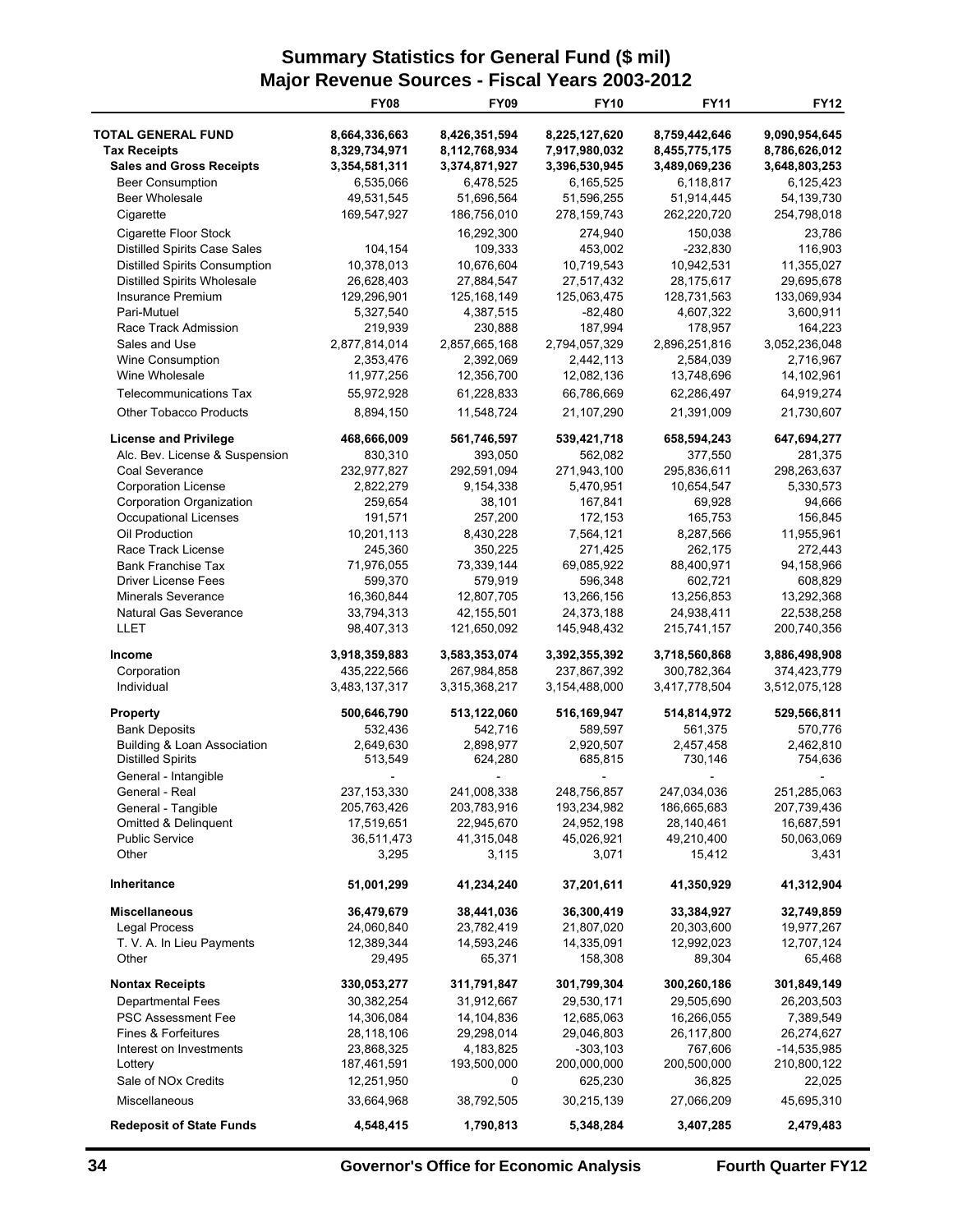## **General Fund Growth Rates Major Revenue Sources - Fiscal Years 2003-2012**

|                                      | <b>FY03</b>    | <b>FY04</b>    | <b>FY05</b>    | <b>FY06</b>    | <b>FY07</b> |
|--------------------------------------|----------------|----------------|----------------|----------------|-------------|
| <b>TOTAL GENERAL FUND</b>            | 3.4%           | 2.9%           | 9.6%           | 9.6%           | 2.4%        |
| <b>Tax Receipts</b>                  | 4.0%           | 2.2%           | 9.9%           | 9.7%           | 2.1%        |
| <b>Sales and Gross Receipts</b>      | 3.2%           | 3.5%           | 6.4%           | 11.8%          | 3.3%        |
| <b>Beer Consumption</b>              | 0.8%           | $-0.2%$        | 1.1%           | 0.1%           | $-0.8%$     |
| Beer Wholesale                       | 4.0%           | 4.1%           | 1.0%           | 19.5%          | 3.5%        |
| Cigarette                            | 17.4%          | 4.7%           | 45.7%          | 589.2%         | $-1.9%$     |
| Cigarette Floor Stock                | $\overline{a}$ | $\overline{a}$ | $\overline{a}$ | $\overline{a}$ | $-99.9%$    |
| <b>Distilled Spirits Case Sales</b>  | 4.5%           | 2.4%           | 5.2%           | 2.9%           | 4.3%        |
| <b>Distilled Spirits Consumption</b> | 5.0%           | 3.5%           | 2.3%           | 7.7%           | 2.0%        |
| <b>Distilled Spirits Wholesale</b>   | 6.3%           | 5.4%           | 7.0%           | 29.6%          | 6.9%        |
| Insurance Premium                    | 9.4%           | 4.8%           | 2.4%           | $-0.5%$        | 2.5%        |
| Pari-Mutuel                          | 14.9%          | $-39.0%$       | 29.8%          | 19.5%          | $-2.4%$     |
| Race Track Admission                 | $-25.8%$       | 20.3%          | $-16.0%$       | 18.1%          | $-17.3%$    |
| Sales and Use                        | 2.8%           | 3.5%           | 6.0%           | 6.0%           | 2.5%        |
| Wine Consumption                     | 6.5%           | 5.4%           | 13.7%          | $-14.6%$       | 19.5%       |
| Wine Wholesale                       | 6.2%           | 7.5%           | 7.2%           | 34.1%          | 8.4%        |
| <b>Telecommunications Tax</b>        | ---            | $---$          | $---$          | $---$          | 254.7%      |
| <b>Other Tobacco Products</b>        |                | ---            | ---            | ---            |             |
|                                      |                |                |                |                |             |
| <b>License and Privilege</b>         | 6.5%           | $-3.1%$        | 16.2%          | $-9.7%$        | $-8.7%$     |
| Alc. Bev. License Suspension         | 3.2%           | $-1.8%$        | 6.0%           | 18.3%          | 135.0%      |
| Coal Severance                       | $-11.5%$       | 4.1%           | 25.0%          | 21.7%          | $-1.1%$     |
| <b>Corporation License</b>           | 29.9%          | $-18.7%$       | 8.1%           | $-67.6%$       | $-73.0%$    |
| <b>Corporation Organization</b>      | 32.1%          | $-24.5%$       | 326.3%         | $-63.9%$       | $-47.7%$    |
| <b>Occupational Licenses</b>         | $-12.6%$       | 12.6%          | $-15.4%$       | $-7.8%$        | 19.0%       |
| Oil Production                       | 20.3%          | 8.7%           | 39.0%          | 35.6%          | $-2.9%$     |
| Race Track License                   | 762.6%         | 4.0%           | $-3.3%$        | $-10.9%$       | $-1.9%$     |
| <b>Bank Franchise Tax</b>            | 6.3%           | 3.2%           | 15.1%          | $-6.6%$        | 7.2%        |
| <b>Driver License Fees</b>           | $-1.2%$        | 5.0%           | $-0.2%$        | 14.9%          | 0.5%        |
| <b>Minerals Severance</b>            | 1.8%           | 9.0%           | $-1.6%$        | 7.5%           | 2.2%        |
| <b>Natural Gas Severance</b>         | 19.6%          | 53.0%          | 12.4%          | 43.0%          | $-10.7%$    |
| LLET                                 |                |                | ---            | ---            |             |
| Income                               | 3.9%           | 2.5%           | 13.4%          | 11.5%          | 2.8%        |
| Corporation                          | 34.1%          | 9.1%           | 57.8%          | 109.3%         | $-1.4%$     |
| Individual                           | 1.6%           | 1.8%           | 8.6%           | $-3.9%$        | 4.2%        |
| <b>Property</b>                      | 0.4%           | 3.2%           | 5.3%           | 6.3%           | $-2.0%$     |
| <b>Bank Deposits</b>                 | $-0.8%$        | 2.4%           | 1.4%           | 6.6%           | 1.6%        |
| Building & Loan Association          | 41.4%          | $-21.0%$       | 27.1%          | $-35.1%$       | 41.0%       |
| <b>Distilled Spirits</b>             | 21.7%          | $-15.0%$       | 3.5%           | 5.7%           | 23.4%       |
| General - Intangible                 | 12.0%          | 6.4%           | $-2.3%$        | 15.0%          | $-99.8%$    |
| General - Real                       | 3.5%           | 3.5%           | 5.0%           | 6.5%           | 6.0%        |
| General - Tangible                   | $-1.2%$        | $-0.2%$        | 7.2%           | 3.6%           | 16.1%       |
| <b>Omitted &amp; Delinquent</b>      | $-20.6%$       | $-22.3%$       | 30.4%          | 46.9%          | $-16.7%$    |
| <b>Public Service</b>                | $-2.3%$        | 23.2%          | $-2.3%$        | $-2.6\%$       | $-25.6%$    |
| Other                                | $-19.1%$       | $-5.2%$        | $-22.4%$       | $-97.7%$       | 18.2%       |
| Inheritance                          | 15.0%          | $-31.1%$       | $-4.4%$        | $-27.2%$       | $-5.2%$     |
|                                      | 152.9%         | 15.7%          | $-6.2%$        | 6.9%           | $-2.1%$     |
| <b>Legal Process</b>                 | 336.9%         | 18.8%          | $-9.6%$        | 1.7%           | $-1.4%$     |
| T. V. A. In Lieu Payments            | 12.4%          | 6.4%           | 5.1%           | 19.7%          | $-2.1%$     |
| Other                                | $-22.5%$       | $-4.3%$        | 10.2%          | 404.7%         | $-70.7%$    |
| <b>Nontax Receipts</b>               | 10.3%          | 20.2%          | 2.1%           | 5.6%           | 8.3%        |
| <b>Departmental Fees</b>             | 12.3%          | 0.8%           | 1.7%           | 6.2%           | 4.6%        |
| PSC Assessment Fee <sup>7</sup>      | $-16.8%$       | $-38.1%$       | 151.8%         | $-33.4%$       | 61.4%       |
| Fines & Forfeitures                  | $-27.9%$       | $-3.1%$        | $-9.2%$        | 2.8%           | 1.8%        |
| Interest on Investments              | 153.6%         | $-114.2%$      | 583.3%         | 168.8%         | 71.2%       |
| Lottery                              | 1.2%           | 1.6%           | $-7.2%$        | 17.8%          | $-1.8%$     |
| Sale of NO <sub>x</sub> Credits      | $---$          | $---$          | ---            | $---$          | $-27.9%$    |
| Miscellaneous                        | 28.0%          | 276.3%         | 37.7%          | $-36.7%$       | 25.2%       |
| <b>Redeposit of State Funds</b>      | $-14.7%$       | 58.3%          | $-23.0%$       | 0.7%           | 49.9%       |
|                                      |                |                |                |                |             |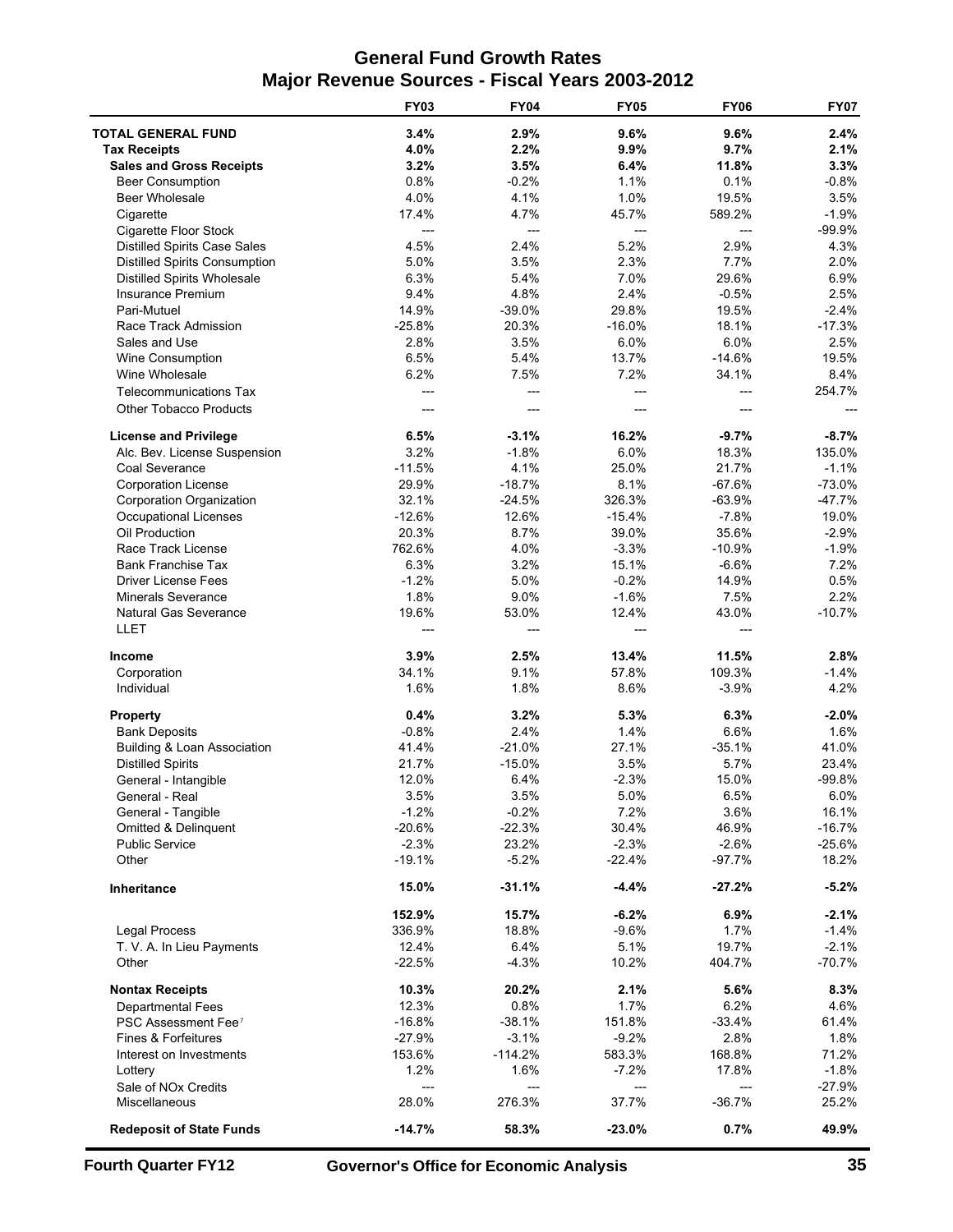## **General Fund Growth Rates Major Revenue Sources - Fiscal Years 2003-2012**

|                                      | <b>FY08</b> | <b>FY09</b> | <b>FY10</b> | <b>FY11</b> | <b>FY12</b> |
|--------------------------------------|-------------|-------------|-------------|-------------|-------------|
| <b>TOTAL GENERAL FUND</b>            | 1.1%        | $-2.7%$     | $-2.4%$     | 6.5%        | 3.8%        |
| <b>Tax Receipts</b>                  | 1.2%        | $-2.6%$     | $-2.4%$     | 6.8%        | 3.9%        |
| <b>Sales and Gross Receipts</b>      | 2.3%        | 0.6%        | 0.6%        | 2.7%        | 4.6%        |
| <b>Beer Consumption</b>              | 3.0%        | $-0.9%$     | $-4.8%$     | $-0.8%$     | 0.1%        |
| <b>Beer Wholesale</b>                | 5.8%        | 4.4%        | $-0.2%$     | 0.6%        | 4.3%        |
| Cigarette                            | 0.5%        | 10.1%       | 48.9%       | $-5.7%$     | $-2.8%$     |
| Cigarette Floor Stock                | $-100.0%$   | ---         | $-98.3%$    | $-45.4%$    | $-84.1%$    |
| <b>Distilled Spirits Case Sales</b>  | 5.3%        | 5.0%        | 314.3%      | $-151.4%$   | $-150.2%$   |
| <b>Distilled Spirits Consumption</b> | 2.8%        | 2.9%        | 0.4%        | 2.1%        | 3.8%        |
| <b>Distilled Spirits Wholesale</b>   | 5.9%        | 4.7%        | $-1.3%$     | 2.4%        | 5.4%        |
| <b>Insurance Premium</b>             | 2.7%        | $-3.2%$     | $-0.1%$     | 2.9%        | 3.4%        |
| Pari-Mutuel                          | $-3.0%$     | $-17.6%$    | $-101.9%$   | -5686.0%    | $-21.8%$    |
| Race Track Admission                 | 15.5%       | 5.0%        | $-18.6%$    | $-4.8%$     | $-8.2%$     |
| Sales and Use                        | 2.1%        | $-0.7%$     | $-2.2%$     | 3.7%        | 5.4%        |
| Wine Consumption                     | 1.2%        | 1.6%        | 2.1%        | 5.8%        | 5.1%        |
| Wine Wholesale                       | 5.1%        | 3.2%        | $-2.2%$     | 13.8%       | 2.6%        |
| <b>Telecommunications Tax</b>        | 8.4%        | 9.4%        | 9.1%        | $-6.7%$     | 4.2%        |
| <b>Other Tobacco Products</b>        | 3.0%        | 29.8%       | 82.8%       | 1.3%        | 1.6%        |
| <b>License and Privilege</b>         | 32.8%       | 19.9%       | $-4.0%$     | 22.1%       | $-1.7%$     |
| Alc. Bev. License Suspension         | 26.0%       | $-52.7%$    | 43.0%       | $-32.8%$    | $-25.5%$    |
| Coal Severance                       | 5.0%        | 25.6%       | $-7.1%$     | 8.8%        | 0.8%        |
| <b>Corporation License</b>           | $-75.9%$    | 224.4%      | $-40.2%$    | 94.7%       | $-50.0%$    |
| Corporation Organization             | 124.3%      | $-85.3%$    | 340.5%      | $-58.3%$    | 35.4%       |
| Occupational Licenses                | $-7.5%$     | 34.3%       | $-33.1%$    | $-3.7%$     | $-5.4%$     |
| Oil Production                       | 64.6%       | $-17.4%$    | $-10.3%$    | 9.6%        | 44.3%       |
| Race Track License                   | $-13.5%$    | 42.7%       | $-22.5%$    | $-3.4%$     | 3.9%        |
| <b>Bank Franchise Tax</b>            | 12.6%       | 1.9%        | $-5.8%$     | 28.0%       | 6.5%        |
| <b>Driver License Fees</b>           | $-0.7%$     | $-3.2%$     | 2.8%        | 1.1%        | 1.0%        |
| <b>Minerals Severance</b>            | 10.4%       | $-21.7%$    | 3.6%        | $-0.1%$     | 0.3%        |
| <b>Natural Gas Severance</b>         | 4.5%        | 24.7%       | $-42.2%$    | 2.3%        | $-9.6%$     |
| LLET                                 |             | 23.6%       | 20.0%       | 47.8%       | $-7.0%$     |
| <b>Income</b>                        | $-2.8%$     | $-8.5%$     | $-5.3%$     | 9.6%        | 4.5%        |
| Corporation                          | $-56.0%$    | $-38.4%$    | $-11.2%$    | 26.4%       | 24.5%       |
| Individual                           | 14.5%       | $-4.8%$     | $-4.9%$     | 8.3%        | 2.8%        |
| <b>Property</b>                      | 1.7%        | 2.5%        | 0.6%        | $-0.3%$     | 2.9%        |
| <b>Bank Deposits</b>                 | 3.7%        | 1.9%        | 8.6%        | $-4.8%$     | 1.7%        |
| Building & Loan Association          | $-9.3%$     | 9.4%        | 0.7%        | $-15.9%$    | 0.2%        |
| <b>Distilled Spirits</b>             | 1.3%        | 21.6%       | 9.9%        | 6.5%        | 3.4%        |
| General - Intangible                 | $-100.0%$   |             |             |             |             |
| General - Real                       | 3.9%        | 1.6%        | 3.2%        | $-0.7%$     | 1.7%        |
| General - Tangible                   | 7.0%        | $-1.0%$     | $-5.2%$     | $-3.4%$     | 11.3%       |
| <b>Omitted &amp; Delinquent</b>      | $-30.6%$    | 31.0%       | 8.7%        | 12.8%       | $-40.7%$    |
| <b>Public Service</b>                | $-14.3%$    | 13.2%       | 9.0%        | 9.3%        | 1.7%        |
| Other                                | $-6.2%$     | $-5.5%$     | $-1.4%$     | 401.9%      | $-77.7%$    |
| <b>Inheritance</b>                   | 17.0%       | $-19.2%$    | $-9.8%$     | 11.2%       | $-0.1%$     |
| <b>Miscellaneous</b>                 | 4.6%        | 5.4%        | $-5.6%$     | $-8.0%$     | $-1.9%$     |
| <b>Legal Process</b>                 | $-2.8%$     | $-1.2%$     | $-8.3%$     | $-6.9%$     | $-1.6%$     |
| T. V. A. In Lieu Payments            | 23.4%       | 17.8%       | $-1.8%$     | $-9.4%$     | $-2.2%$     |
| Other                                | $-59.9%$    | 121.6%      | 142.2%      | $-43.6%$    | -26.7%      |
| <b>Nontax Receipts</b>               | 0.7%        | $-5.5%$     | $-3.2%$     | $-0.5%$     | 0.5%        |
| <b>Departmental Fees</b>             | 21.3%       | 5.0%        | $-7.5%$     | $-0.1%$     | $-11.2%$    |
| <b>PSC Assessment Fee</b>            | $-2.0%$     | $-1.4%$     | $-10.1%$    | 28.2%       | $-54.6%$    |
| Fines & Forfeitures                  | 5.7%        | 4.2%        | $-0.9%$     | $-10.1%$    | 0.6%        |
| Interest on Investments              | $-25.4%$    | $-82.5%$    | $-107.2%$   | $-353.2%$   | -1993.7%    |
| Lottery                              | 0.4%        | 3.2%        | 3.4%        | 0.2%        | 5.1%        |
| Sale of NO <sub>x</sub> Credits      | 1409.6%     | $-100.0%$   | ---         | $-94.1%$    | $-40.2%$    |
| Miscellaneous                        | $-20.2%$    | 15.2%       | $-22.1%$    | $-10.4%$    | 68.8%       |
| <b>Redeposit of State Funds</b>      | $-62.6%$    | $-60.6%$    | 198.7%      | $-36.3%$    | $-27.2%$    |

**36 Governor's Office for Economic Analysis Fourth Quarter FY12**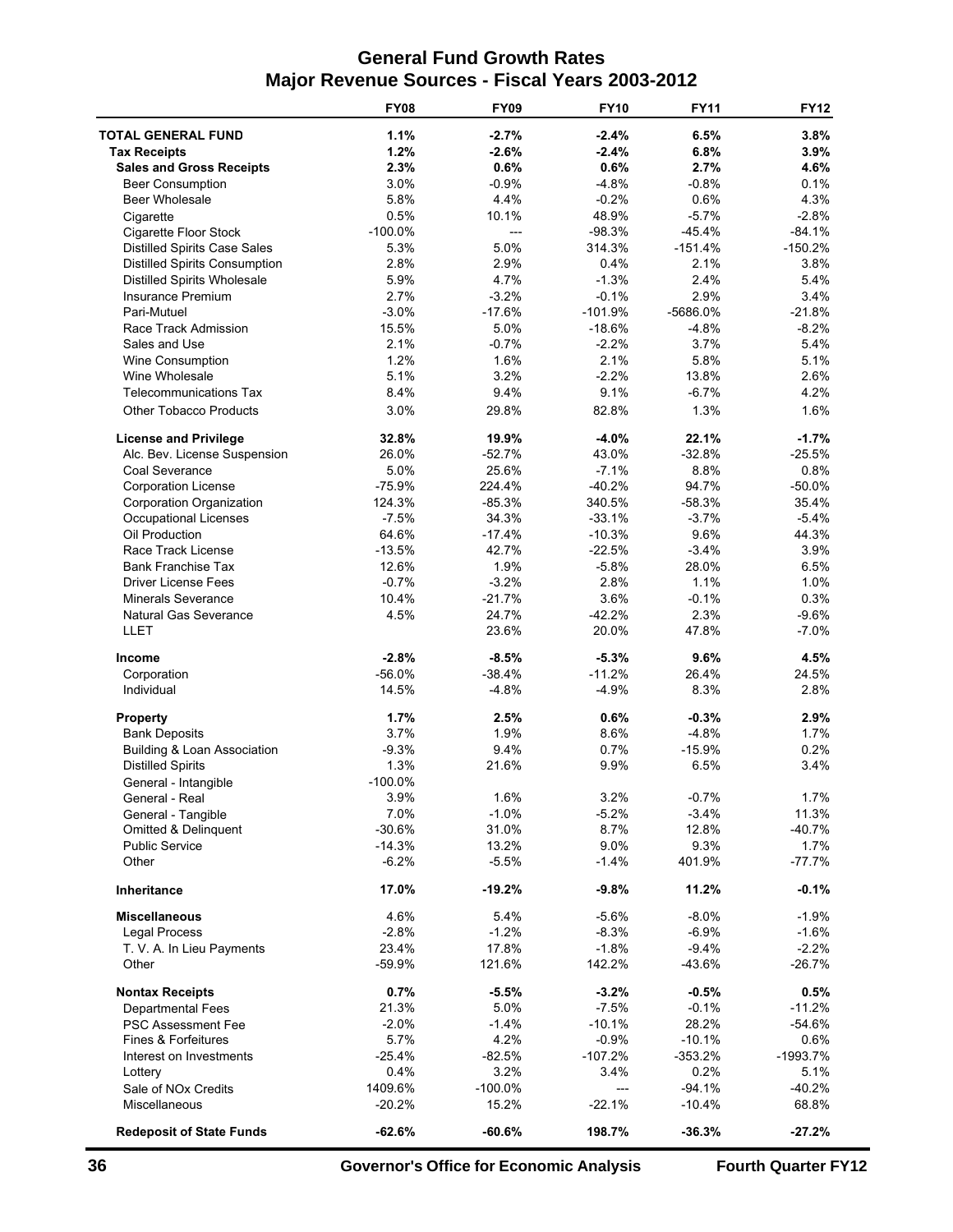## **Summary Statistics for Road Fund (\$ mil) Major Revenue Sources - Fiscal Years 2003-2012**

|                                 | <b>FY03</b>   | <b>FY04</b>   | <b>FY05</b>   | <b>FY06</b>   | <b>FY07</b>   |
|---------------------------------|---------------|---------------|---------------|---------------|---------------|
| TOTAL STATE ROAD FUND           | 1,123,103,133 | 1,116,734,272 | 1,126,554,402 | 1,165,409,505 | 1,225,943,515 |
| <b>Tax Receipts-</b>            | 1,059,296,184 | 1,082,189,464 | 1,094,354,041 | 1,133,247,862 | 1,186,074,087 |
| <b>Sales and Gross Receipts</b> | 886,809,027   | 889,251,190   | 898,340,426   | 923,879,353   | 974,732,028   |
| <b>Motor Fuels Taxes</b>        | 453,905,728   | 460,008,663   | 490,815,064   | 528,296,727   | 563,480,031   |
| Motor Vehicle Usage             | 432,903,299   | 429,242,527   | 407,525,361   | 395,582,626   | 411,251,997   |
| <b>License and Privilege</b>    | 172,487,157   | 192,938,274   | 196,013,615   | 209,368,509   | 211,342,059   |
| <b>Motor Vehicles</b>           | 76,192,363    | 93,388,573    | 91,933,157    | 93,902,097    | 101,660,768   |
| <b>Motor Vehicle Operators</b>  | 5,610,829     | 5,623,874     | 5,899,247     | 14,553,623    | 15,811,880    |
| <b>Weight Distance</b>          | 76,851,211    | 79,574,022    | 83,069,296    | 85,336,610    | 85,435,610    |
| <b>Truck Decal Fees</b>         | 673,481       | 725,403       | 1,041,912     | 954,706       | 842,239       |
| <b>Other Special Fees</b>       | 13,159,273    | 13,626,402    | 14,070,003    | 14,621,473    | 7,591,561     |
| <b>Nontax Receipts</b>          | 62,789,372    | 32,932,009    | 30,432,049    | 30,208,832    | 39,469,278    |
| <b>Departmental Fees</b>        | 18,430,002    | 15,258,391    | 16,685,742    | 15,617,220    | 17,787,658    |
| In Lieu of Traffic Fines        | 1,374,668     | 1,521,583     | 1,326,645     | 1,269,800     | 1,174,453     |
| <b>Highway Tolls</b>            | 13,263,429    | 7,958,452     | 6,299,049     | 6,296,786     | 3,717,965     |
| Investment Income               | 29,115,311    | 7,507,462     | 5,524,646     | 6,372,788     | 16,094,719    |
| <b>Miscellaneous</b>            | 605,962       | 686,121       | 595,967       | 652,239       | 694,483       |
| <b>Redeposit of State Funds</b> | 1,017,577     | 1,612,799     | 1,768,312     | 1,952,811     | 400,150       |

## **Road Fund Growth Rates Major Revenue Sources - Fiscal Years 2003-2012**

|                                 | <b>FY03</b> | <b>FY04</b> | <b>FY05</b> | <b>FY06</b> | <b>FY07</b> |
|---------------------------------|-------------|-------------|-------------|-------------|-------------|
| <b>TOTAL STATE ROAD FUND</b>    | 0.4%        | $-0.6%$     | 0.9%        | 3.4%        | 5.2%        |
| <b>Tax Receipts-</b>            | 0.6%        | 2.2%        | 1.1%        | 3.6%        | 4.7%        |
| <b>Sales and Gross Receipts</b> | 1.5%        | 0.3%        | 1.0%        | 2.8%        | 5.5%        |
| <b>Motor Fuels Taxes</b>        | 2.2%        | 1.3%        | 6.7%        | 7.6%        | 6.7%        |
| Motor Vehicle Usage             | 0.8%        | $-0.8%$     | $-5.1%$     | $-2.9%$     | 4.0%        |
| <b>License and Privilege</b>    | $-3.8%$     | 11.9%       | 1.6%        | 6.8%        | 0.9%        |
| <b>Motor Vehicles</b>           | $-9.8%$     | 22.6%       | $-1.6%$     | 2.1%        | 8.3%        |
| <b>Motor Vehicle Operators</b>  | 0.8%        | 0.2%        | 4.9%        | 146.7%      | 8.6%        |
| <b>Weight Distance</b>          | 2.1%        | 3.5%        | 4.4%        | 2.7%        | 0.1%        |
| <b>Truck Decal Fees</b>         | $-16.6%$    | 7.7%        | 43.6%       | $-8.4%$     | $-11.8%$    |
| <b>Other Special Fees</b>       | 0.6%        | 3.5%        | 3.3%        | 3.9%        | $-48.1%$    |
| <b>Nontax Receipts</b>          | $-2.0%$     | $-47.6%$    | $-7.6%$     | $-0.7%$     | 30.7%       |
| <b>Departmental Fees</b>        | 21.8%       | $-17.2%$    | 9.4%        | $-6.4%$     | 13.9%       |
| In Lieu of Traffic Fines        | $-29.9%$    | 10.7%       | $-12.8%$    | $-4.3%$     | $-7.5%$     |
| <b>Highway Tolls</b>            | $-3.8%$     | $-40.0\%$   | $-20.9%$    | 0.0%        | $-41.0%$    |
| Investment Income               | $-9.5%$     | $-74.2%$    | $-26.4%$    | 15.4%       | 152.6%      |
| Miscellaneous                   | $-41.3%$    | 13.2%       | $-13.1%$    | 9.4%        | 6.5%        |
| <b>Redeposit of State Funds</b> | 51.2%       | 58.5%       | 9.6%        | 10.4%       | $-79.5%$    |